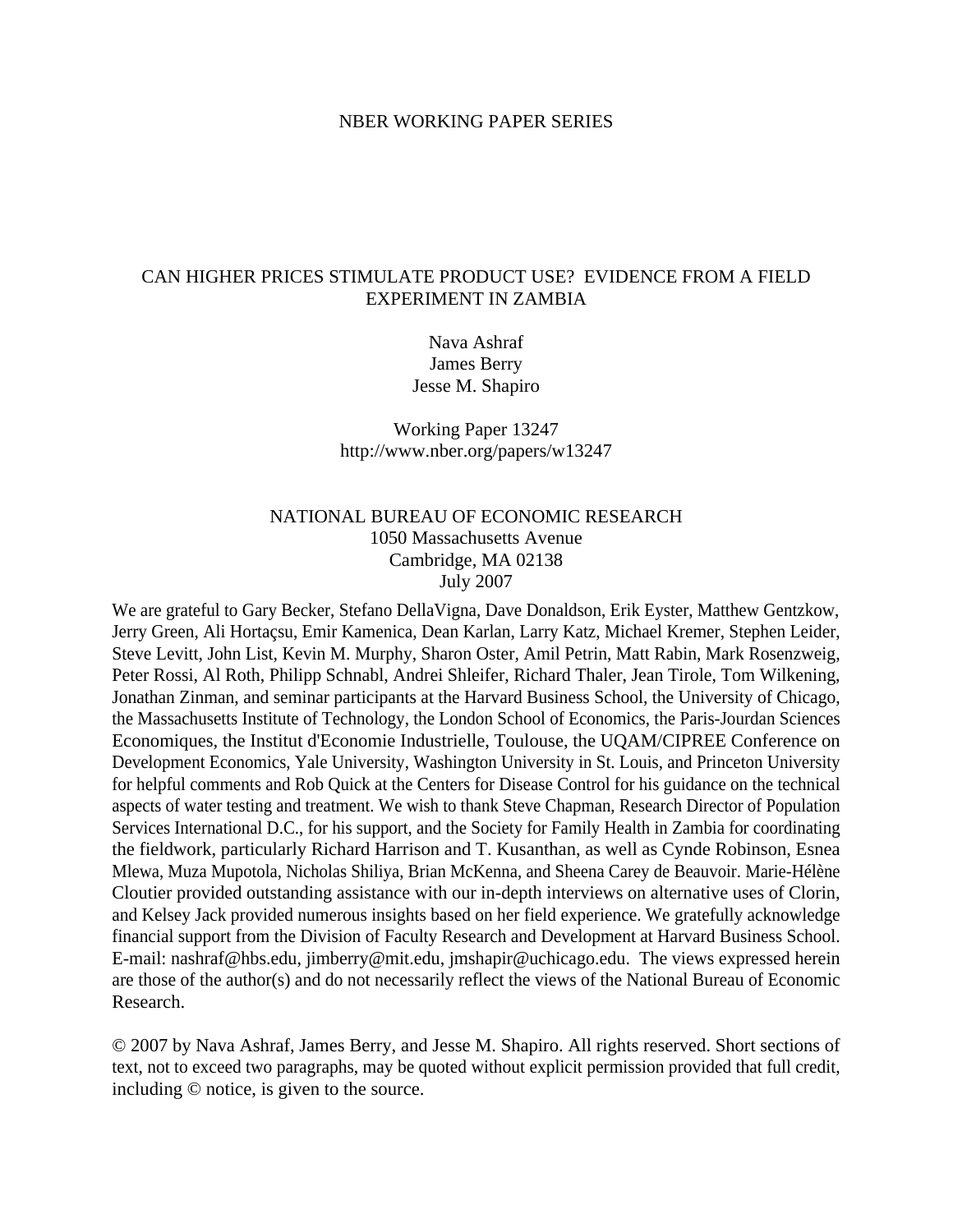Can Higher Prices Stimulate Product Use? Evidence from a Field Experiment in Zambia Nava Ashraf, James Berry, and Jesse M. Shapiro NBER Working Paper No. 13247 July 2007, Revised October 2008 JEL No. C93,D12,L11,L31

### **ABSTRACT**

The controversy over whether and how much to charge for health products in the developing world rests, in part, on whether higher prices can increase use, either by targeting distribution to high-use households (a screening effect), or by stimulating use psychologically through a sunk-cost effect. We develop a methodology for separating these two effects. We implement the methodology in a field experiment in Zambia using door-to-door marketing of a home water purification solution. We find that higher prices screen out those who use the product less. By contrast, we find no consistent evidence of sunk-cost effects.

Nava Ashraf Harvard Business School Baker Library 443 Soldiers Field Boston, MA 02163 and NBER nashraf@hbs.edu

Jesse M. Shapiro University of Chicago 5807 S. Woodlawn Avenue Chicago, IL 60637 and NBER jmshapir@uchicago.edu

James Berry Room 391 Department of Economics Massachussets Institute of Technology 50 Memorial Drive Cambridge, MA 02142 jimberry@MIT.EDU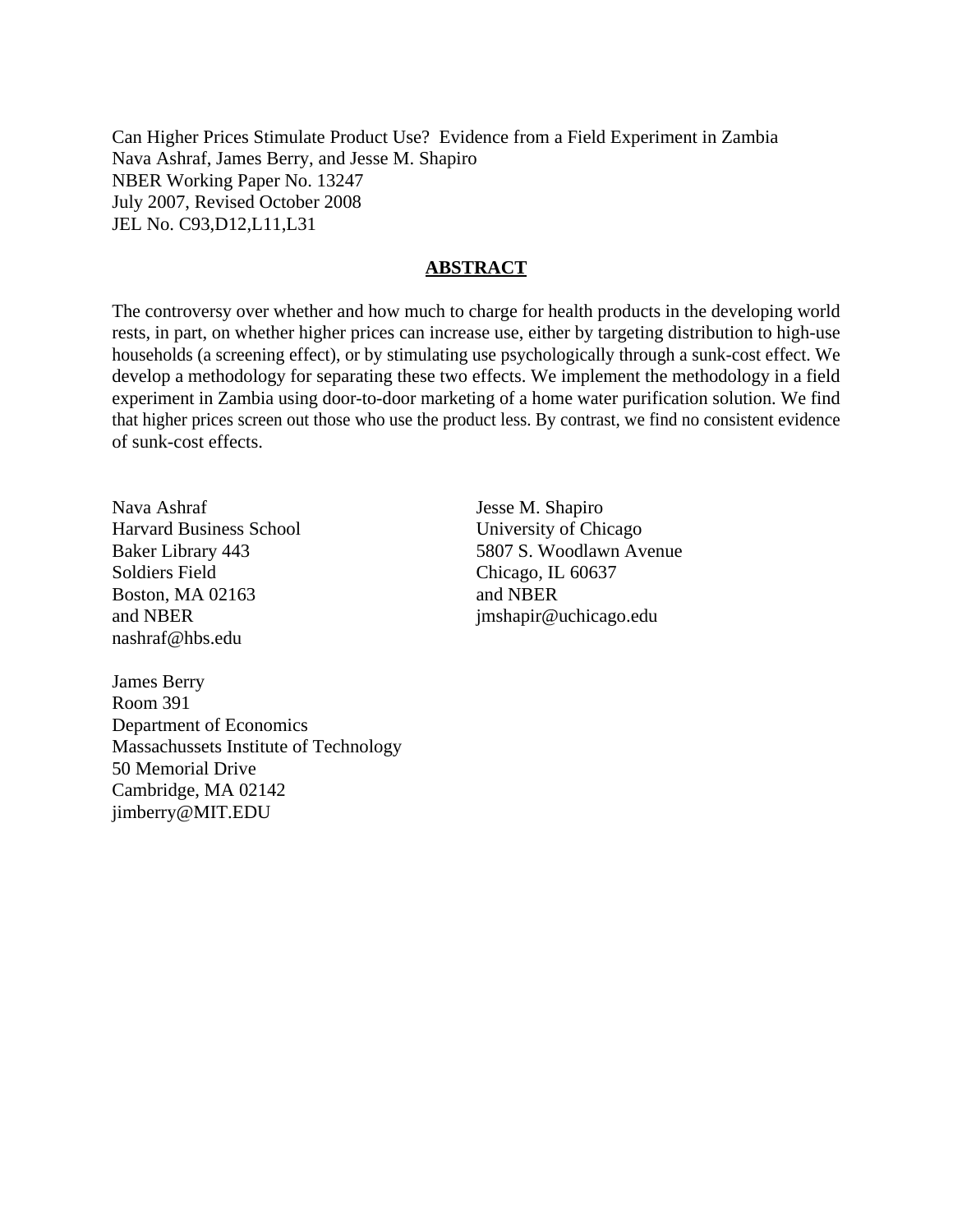# 1 Introduction

Non-profit approaches to the distribution of health products in developing countries are often grouped into "social marketing" and "public health" categories, with the former emphasizing retail sales and the latter emphasizing free distribution through health clinics. Advocates of the public health approach often object to the use of prices to mediate distribution. Critics of pricing argue that "charging people for basic health care...[is] unfair" (Benn, 2006), and that fees ensure that goods only reach "the richest of the poor" (McNeil, 2005). Advocates of pricing counter that "when products are given away free, the recipient often does not value them or even use themî(PSI, 2006).

The latter argument is commonly interpreted to mean that higher prices cause greater product use through a sunk-cost effect (Thaler, 1980; Eyster, 2002). An equally plausible interpretation, however, is a *screening effect*: that higher prices skew the composition of buyers towards households with a greater propensity to use the product (Roy, 1951; Oster, 1995).

Each of these effects is of broader economic interest—the former as a central prediction of psychology and economics, and the latter as an implication of the allocative role of prices. Isolating them may also help to clarify the terms of the ongoing policy debate over product pricing. However, the two effects are intrinsically unidentified in standard observational data: both imply that as prices rise, buyers use more. Evidence on the sunk-cost hypothesis has therefore been confined largely to hypothetical choices and a single, small-scale field experiment (Arkes and Blumer, 1985). Clean evidence that higher product prices select households with a greater likelihood of using the product is similarly limited.

In this paper, we present evidence on the effect of prices on product use from a large-scale field experiment in Zambia involving Clorin, an inexpensive, socially marketed disinfectant. Our experimental design allows us to separately identify screening and sunk-cost effects, and our setting allows us to measure product use objectively, without relying solely on household self-reports. We find strong evidence for screening effects: households with a greater willingness to pay for Clorin are also those most likely to use Clorin in their drinking water. By contrast, we find no evidence for sunk-cost effects, and only weak evidence for a modified version of the sunk-cost hypothesis suggested by practitioners.

Clorin is well-suited to the goals of our study. It is a chlorine bleach solution used to kill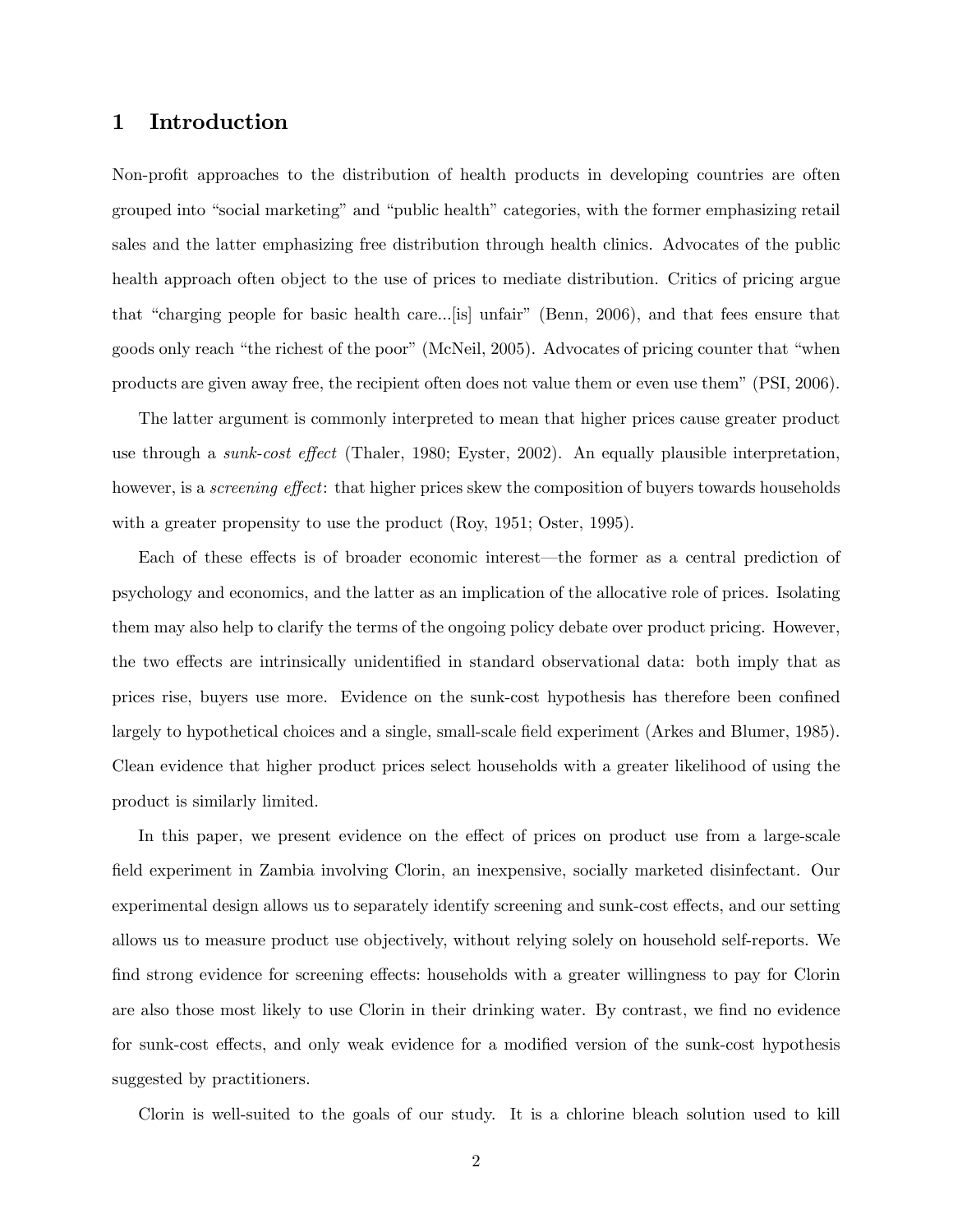pathogens in household drinking water, and thus reduce the incidence of water-borne illnesses (Quick et al, 2002). Its chemical composition makes it detectable by test strips similar to those used in backyard pools, which permits us to avoid the pitfalls of relying solely on household self-reports of use. Moreover, in Zambia, Clorin is a well-known, widely used product with an established retail market, which serves to limit the informational role of prices, a potential confound to the effects of interest. Finally, it is inexpensive, so that income effects (another potential confound) are relatively unlikely.

Our main experimental intervention was a door-to-door sale of Clorin to about 1,000 households in Lusaka. Each participating household was offered a single bottle of Clorin for a one-time only, randomly chosen *offer price*, which was at or below the prevailing retail price. Households that agreed to purchase at the offer price received an unanticipated, randomly chosen discount, thus allowing us to vary the *transaction price* separately from the offer price. About two weeks after the marketing intervention, we conducted a follow-up survey in which we asked about Clorin use and measured the chemical presence of Clorin in the household's stored water.

In the paper, we lay out a simple model of Clorin use. Households differ in the costs and benefits of using Clorin in their drinking water, about which they are partially informed at the time of purchase. Households base their purchase decisions on the expected value (benefits net of costs) of using Clorin and on the offer price, and agree to buy when the expected value of using Clorin in drinking water is high. The model therefore predicts a screening effect: the higher is the offer price, the more the set of buyers is selected on their expected value from using Clorin, and hence the more likely are buyers to use Clorin in their drinking water.

We allow for psychological effects of prices by adopting Eyster's (2002) framework, which assumes a desire for consistency. In this framework, households pay a psychological cost if they purchase Clorin and do not use it in their drinking water. The magnitude of the psychological cost depends on how much better off the household would have been had it not bought Clorin; i.e., on the amount paid for Clorin. Households can avoid that cost by using Clorin in their drinking water, thus validating their decision to purchase Clorin in the first place. The model therefore predicts a sunk-cost effect: for a given offer price, greater transaction prices result in a stronger desire to rationalize one's purchase decision, and hence greater use in drinking water.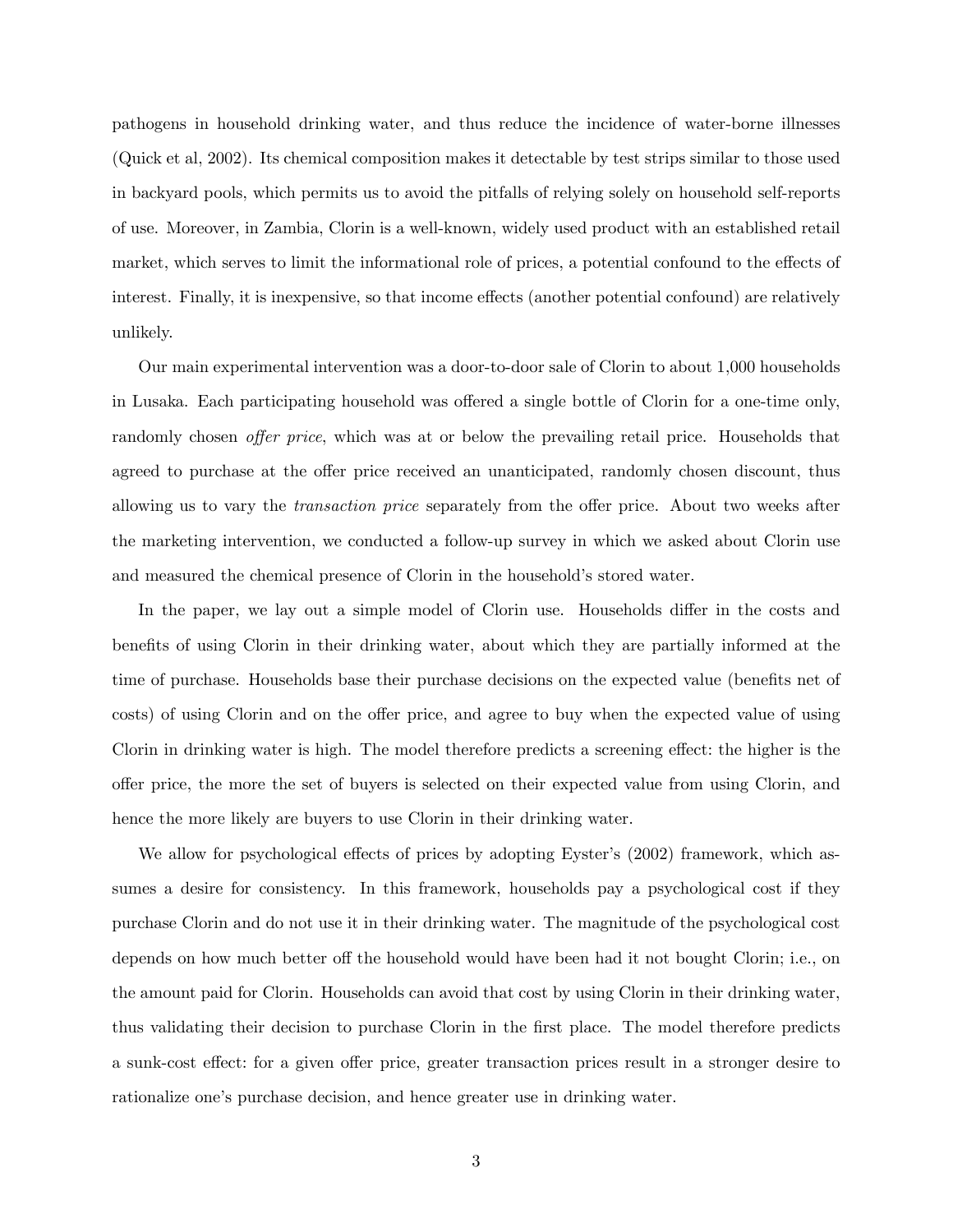Under the assumptions of the model, then, our two-stage pricing design solves the core identification problem, allowing us to test separately for screening and sunk-cost effects. Varying the offer price for a given transaction price allows us to test for a screening effect of prices on the mix of buyers, holding constant the psychic cost of a failure to use Clorin in drinking water. Varying the transaction price for a given offer price then tests for a sunk-cost effect of prices on drinking-water use, holding constant the selection of buyers.

We find strong evidence for screening effects: holding constant the transaction price, the households who agree to a higher offer price are (statistically and economically) more likely to use Clorin in their drinking water at follow-up. That is, higher willingness-to-pay for Clorin is associated with a greater propensity to use. This holds true even when we condition on a range of household characteristics, suggesting that the component of willingness-to-pay that is uncorrelated with observables is nevertheless highly predictive of Clorin use. In addition, some simple calculations suggest that willingness-to-pay is more predictive of use than an optimal linear combination of household characteristics observable as of the baseline survey. These findings indicate that households have substantial information about their use propensities that is not available directly to the econometrician, and that this information plays an important role in their purchase decisions.

Turning to sunk-cost effects, we find no evidence that households paying a higher transaction price are more likely to use Clorin in their drinking water, and some of our point estimates even suggest the opposite. This is true even among households displaying the sunk-cost effect in hypothetical choice scenarios. Our confidence intervals are tight enough to rule out effects of roughly the same order of magnitude as the point estimates of the screening effect that we estimate. Moreover, although Clorin is a relatively inexpensive product, the variation in prices we induce in our experiment is sufficient to generate a substantial effect on purchase probabilities, suggesting that our failure to find sunk-cost effects may not be due to small stakes. Hence, our findings do not support the model's prediction of a sunk-cost effect. In response to practitioner suggestions, we also test the hypothesis that paying something results in more use than paying nothing. Again, we cannot rule out the null of no effect, although in this case the sign, magnitude, and cross-household variation in point estimates are at least consistent with the hypothesized relationship.

On the whole, then, our results imply, at best, a limited role for sunk-cost effects in the domain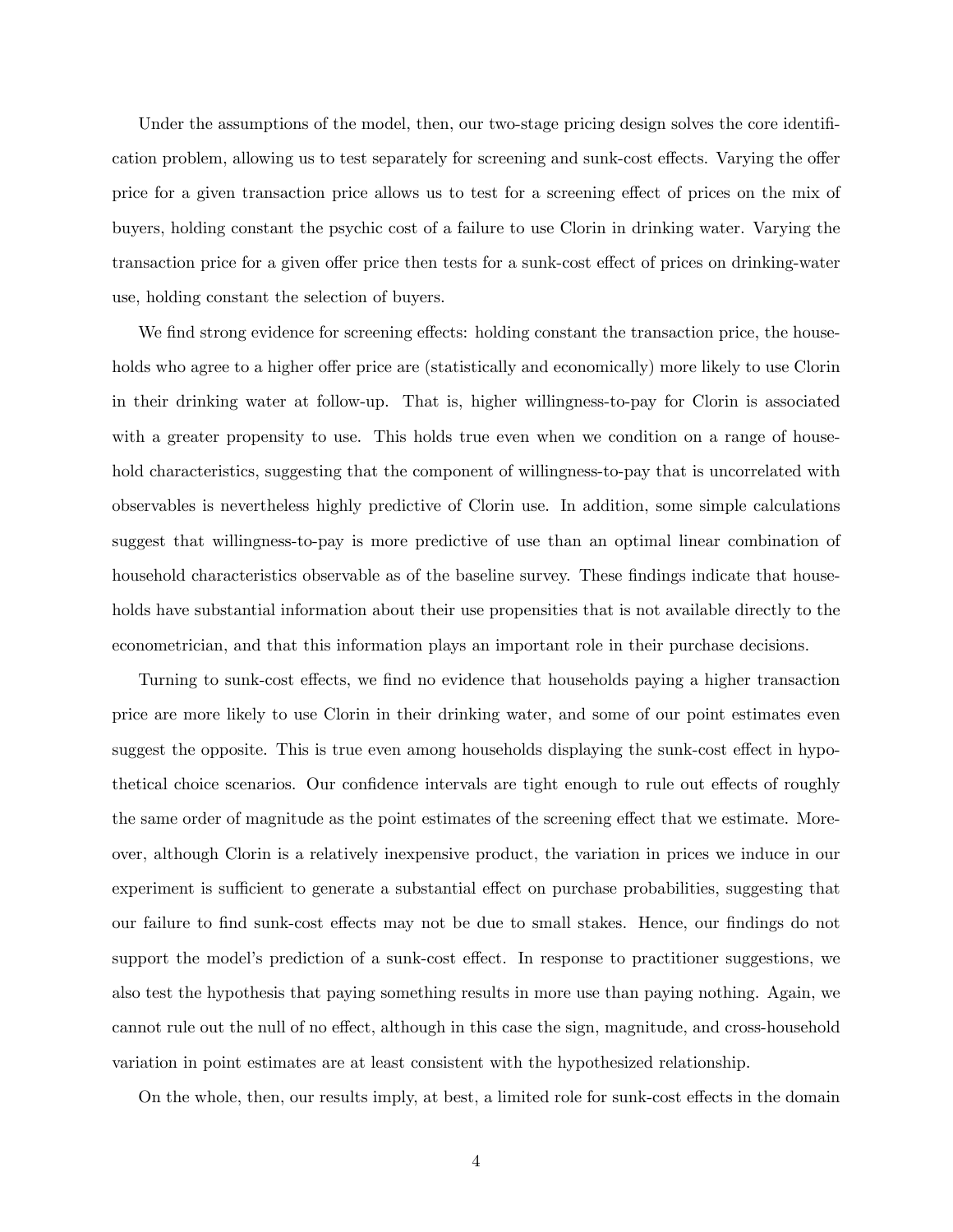of health product use, while providing strong support for the hypothesis that households have private information about their use propensities that is reflected in willingness-to-pay.

Our theoretical discussion suggests two caveats regarding the interpretation of these results. First, we test for sunk-cost effects operating through the mechanism proposed in Eyster (2002). Though Eyster's model is the most fully articulated single-agent theory of sunk-cost effects of which we are aware, reasonable alternatives exist with possibly different empirical implications. We discuss the robustness of our conclusions to alternative theories of sunk costs when we present the model. Second, the interpretation of our results depends on assumptions about what happens to Clorin that is purchased but not used in drinking water. The weight of the evidence indicates that Clorin not used in drinking water is used for household cleaning (in place of bleach or detergent), but our data are not definitive. The model clarifies how our results would be affected given alternative assumptions about how Clorin is used when it is not used in drinking water.

Our paper makes several contributions to the existing literature. Methodologically, we implement the first field experiment to identify both screening and sunk-cost effects.<sup>1</sup> Our two-stage pricing design is a close cousin both to Arkes and Blumer's (1985) study of the sunk-cost effect in the use of theater tickets, and to Karlan and Zinmanís (2006) study of adverse selection and moral hazard in the South African loan market. However, Arkes and Blumer's (1985) design does not attempt to identify the screening effect, and Karlan and Zinman's (2006) design does not attempt to identify sunk-cost effects.<sup>2</sup>

Substantively, we show that households base a health product purchase decision on private information about their propensity to use the product. In addition to its more direct relevance to the pricing of health products in developing countries, this finding contributes to ongoing efforts to study the role of private information in health care (e.g., Finkelstein and McGarry, 2006) and other domains (Karlan and Zinman, 2006). We also fail to find consistent evidence for sunk-cost effects in only the second, and by far the largest, field experiment on sunk-cost effects to date.<sup>3</sup> Ours is

<sup>&</sup>lt;sup>1</sup>See Harrison and List  $(2004)$  for a review of field experiments in economics more generally.

<sup>&</sup>lt;sup>2</sup>In Karlan and Zinman's (2006) design, the discounted interest rate (analogous to our transaction price) directly affects households' marginal incentives to default (through moral hazard or repayment burden), whereas in our context the transaction price is purely sunk.

 $3$ Eyster's (2002) review identifies Arkes and Blumer's (1985) as the only field study of sunk-cost effects to date. While evidence from hypothetical choices supports the sunk-cost premise (Thaler, 1980; Arkes and Blumer, 1985), evidence from incentivized laboratory behaviors is more mixed (Friedman et al, 2007).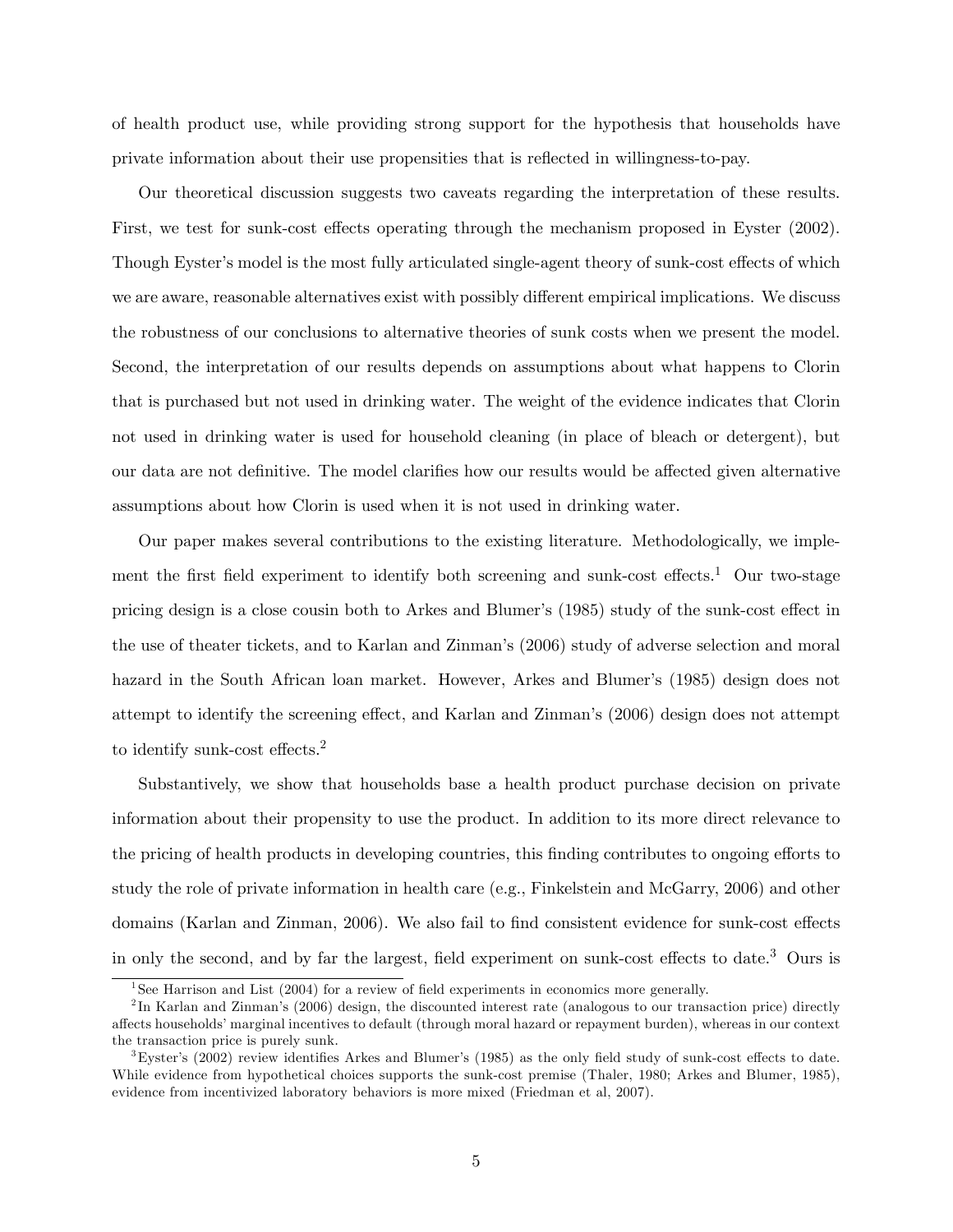the Örst Öeld study of sunk costs to include a treatment in which participants paid nothing for the product,<sup>4</sup> and the first to explicitly connect hypothetical choice responses and other measures of psychological propensity to objectively measured field behaviors.<sup>5</sup>

Beyond its implications for social science, our study informs an important set of public policy issues, from the pricing of health products in developing countries in particular (Kremer and Miguel,  $2007$ <sup>6</sup> to non-profit pricing strategy more generally.<sup>7</sup> Clorin and related "point-of-use" water purification systems hold promise as tools for addressing the lack of clean water facing over one billion people (USAID, 2006; Thevos et al, 2002-2003; Kremer et al, 2006). As with many health inputs, these tools rely on household behavior to produce desirable health outcomes (Grossman, 1972), implying that models of product use are likely to play an important role in the design and implementation of policies relating to water purification. $8$ 

Several hurdles remain, however, in deriving firm policy conclusions from our findings. First, our data have the power to test the effects of pricing on drinking-water use of Clorin, not on the incidence of water-borne illness, the ultimate outcome of interest. However, strong extant evidence shows that home water purification solutions like Clorin can reduce the incidence of water-borne illnesses (Quick et al, 2002), even in populations in which the use of alternative methods (such as boiling) is reasonably common (Quick et al, 1999). Second, Clorin is a relatively inexpensive health product, whereas much of the controversy surrounding social marketing has centered on more expensive products such as insecticide-treated mosquito nets. Using an inexpensive product serves to minimize income effects and hence to permit cleaner tests of the effects of interest. However,

 ${}^{4}$ A number of existing papers explore the special role of zero prices, but none focuses on the effects on postpurchase use. See, for example, Shampanier, Mazar and Ariely (2007), Thornton (forthcoming), and Karlan and List (2007). More generally, our evidence contributes to existing research on the psychology of product pricing (see, e.g., Gourville and Soman, 2002; Shiv, Carmon and Ariely, 2005).

<sup>&</sup>lt;sup>5</sup>In this sense, our study also contributes to a growing literature connecting laboratory and survey responses to incentivized choices in markets (Fehr and Goette, 2007; Karlan, 2005; Ashraf, Karlan, and Yin, 2006).

 $6$ Though there have been some studies of the effectiveness of prices in encouraging product use in social marketing contexts, existing research typically takes a non-experimental approach (Meekers, 1997; Maxwell et al, 2006). An exception is Litvack and Bodart (1993), who study a natural experiment in which public health facilities in Cameroon adopted both user fees and improved quality of care. Because of the simultaneous adoption of these two policies, Litvack and Bodart's (1993) research design does not permit separate identification of the effect of fees on utilization.

 $^{7}$ In this sense, our paper relates to the economics of pricing in non-profit industries in general (Newhouse, 1970; Casper, 1979; Oster, 1995; Steinberg and Weisbrod, 1998; Oster, Gray, and Weinberg, 2003), and in social marketing organizations in particular (Kotler and Roberto, 1989; Behrman, 1989).

<sup>&</sup>lt;sup>8</sup>The determinants of product use also play an important role in many industrial organization contexts. For example, utilization is of intrinsic public policy interest in the market for energy-intensive consumer durables (Hausman, 1979) and advertiser-supported media (Kalita and Ducoffe, 1995; Petrin, 2003). Our methods may be useful in identifying the relationship between pricing and utilization in such markets.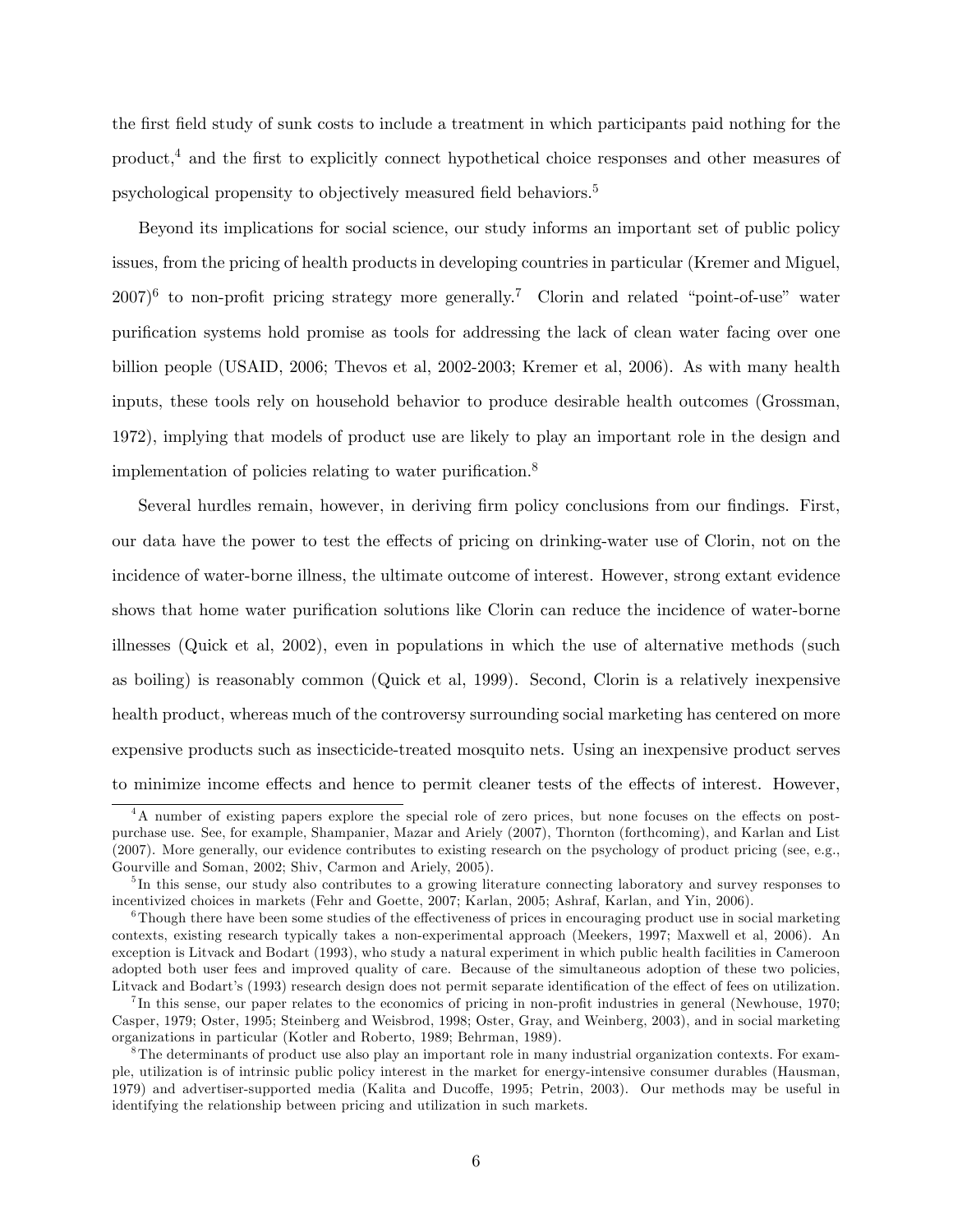we must leave to future work the question of how our conclusions generalize to more expensive products. Indeed, since our original writing, Cohen and Dupas (2007) have applied a version of our experimental design in the context of insecticide-treated mosquito nets, with some substantive differences in conclusions. Finally, and most broadly, we focus here on two effects of pricing on use, but others, such as quality signalling (Milgrom and Roberts, 1986) and access to retail distribution networks, may also play a role in determining optimal pricing policy.

The remainder of the paper is organized as follows. Section 2 provides background information on our experimental setting. Section 3 lays out a formal model of Clorin use and discusses the conditions needed for identification. Section 4 describes the design of our surveys and door-to-door marketing experiment. Sections 5 and 6 present our findings on the effect of price changes on product purchase and use. Section 7 describes a series of robustness checks on our key conditions. Section 8 concludes.

### 2 Experimental Setting: Zambia, Safe Water, and Clorin

Clorin is a water purification solution that is marketed in Zambia by the Society for Family Health (SFH), a local affiliate of Population Services International (PSI), an international non-profit organization.<sup>9</sup> Chemically, Clorin is sodium hypochlorite bleach, which can be mixed with water stored in the household in order to kill water-borne pathogens, and thus prevent the contraction of water-borne illnesses that are especially dangerous to young children. Because many households in Zambia obtain their water from sources that are not properly chlorinated, and because Clorin is less expensive than boiling water or other alternative methods of disinfection, it has been a popular product since its launch in 1998 (Olembo et al, 2004).

Clorin is marketed by the bottle (see figure 1), and a single bottle is sufficient to disinfect up to 1,000 liters of water (about one month's water supply for a family of six). Clorin is sold widely in both retail outlets (for about 800-1,000 Kw) and health clinics (for about 500 Kw). These prices are modest by Zambian standards; for comparison, in Lusaka, a week's supply of cooking oil for a family of six costs about  $4,800 \text{ Kw}.^{10}$  The fact that Clorin is a relatively inexpensive product limits

<sup>&</sup>lt;sup>9</sup>See <http://www.psi.org/resources/pubs/clorin.html> for additional information.

 $10$ As of June 1, 2006, 800 Kw was equivalent to about \$0.25 US. Average monthly urban household income in Zambia in 2002-2003 was 790,652 Kw (United Nations Economic Commission for Africa, 2006).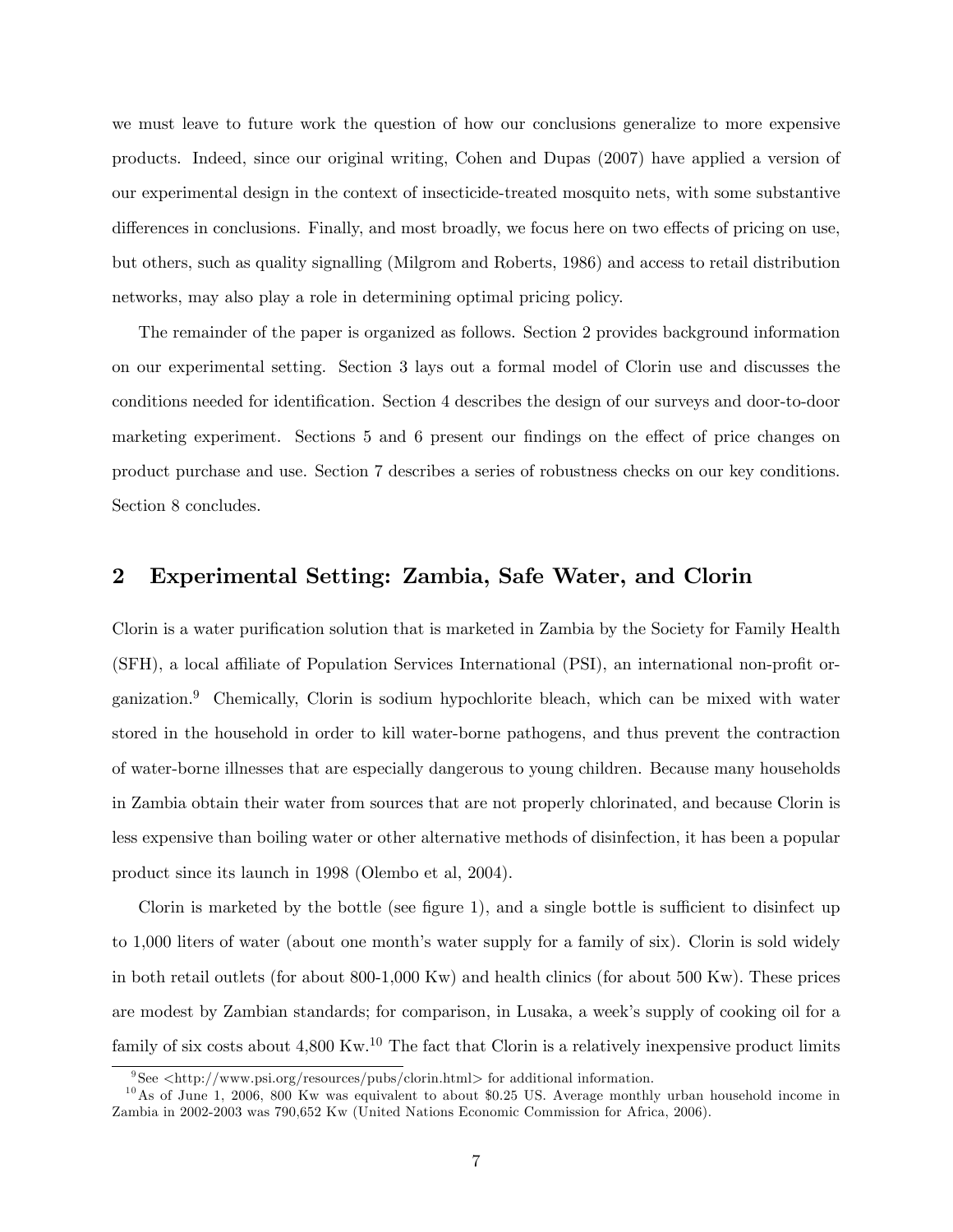the possibility that wealth effects contaminate our estimates (see also section 7).

In addition to the inherent importance of clean water for health in the developing world, we chose to use Clorin in our study for two practical reasons. First, Clorin use can be measured not only by household self-reports, but also by chemical tests for the presence of chlorine in stored drinking water. These tests are themselves imperfect, because households' source water (i.e., water from taps) sometimes contain chlorine, and the levels of chlorination in source water vary considerably across space and over time. Despite these drawbacks, the objectivity of chemical tests creates the possibility of cross-validating households' subjective reports.

Second, because Clorin has been widely marketed for several years, most households are familiar with the product and with its prevailing retail price. In our baseline survey (described below), nearly 80 percent of respondents report having used Clorin at some point, and over 99 percent mention Clorin when asked which water purification solutions they have heard of. Informal interviews and focus groups further suggest high levels of awareness of Clorin prices. These facts, combined with additional precautions described below, serve to minimize the information participants could have gleaned from the prices we charged in our experiment. (We provide additional tests for informational effects in section 7).

### 3 Conceptual Framework

In this section, we present a simple model of Clorin purchase and use, allowing for sunk-cost effects using Eyster's  $(2002)$  framework, in which households have a taste for rationalizing their past actions. The model clarifies the interpretation of our results and its dependence on our key assumptions. At the end of the section, we discuss how our results would generalize to alternative models of sunk-cost psychology.

#### 3.1 Material Payoffs

We will consider household behavior in some number of periods indexed by  $t$ . In each period  $t$ , each household  $i$  must decide whether to purchase Clorin and, if so, whether to use it in their drinking water. In period  $t$ , each household  $i$  can decide to purchase Clorin for an exogenous. possibly household-specific offer price  $p_{it} \in (0, R]$ , where  $R > 0$  is the retail price of Clorin. If the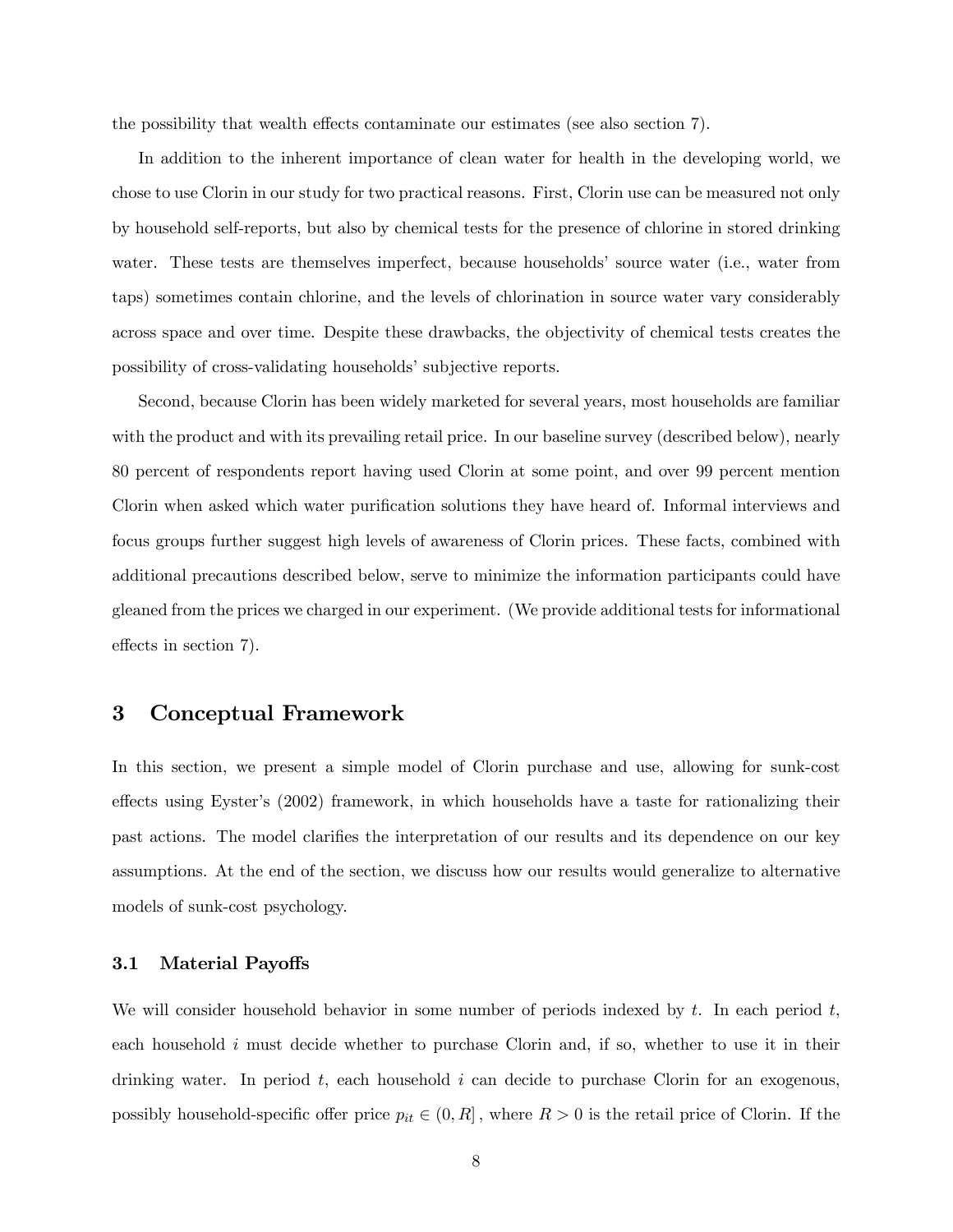household decides to buy Clorin, it may receive an exogenous discount, so that it will only have to pay the transaction price  $\tilde{p}_{it} \in [0, p_{it}]$ . We assume that households do not anticipate the possibility of a discount, or, equivalently, that they consider the probability of a discount after purchase to be negligible.

We experimentally manipulate the prices faced by households in a particular period  $t'$ . For simplicity, we will assume that in all previous and subsequent periods, Clorin retails at  $R$ , and there are no discounts. That is, we assume that, in any period  $t \neq t'$ ,  $p_{it} = \tilde{p}_{it} = R$ . In period  $t'$ , however, prices  $p_{it'}$  and  $\tilde{p}_{it'}$  are randomly assigned across households in a manner specified in section 4 below. We will also assume for simplicity that the utility from using Clorin in a given period is independent of its use in previous or future periods.<sup>11</sup>

We will think of a period as approximately one month, about the time it takes to use up a bottle of Clorin in drinking water for a family of six. We assume that Clorin cannot be stored across periods. Chemically, Clorin is storable, but in practice the vast majority of households in our sample appear to have exhausted the Clorin we sold them within the six weeks of our followup period. This suggests that it is reasonable to focus on within-period use. Implicitly, we are thereby assuming that if a household buys Clorin in some period and does not use it in drinking water, it is exhausted in some other way. Field interviews we conducted after our study suggest a plausible account is that households use Clorin to undertake household chores such as bleaching sheets, washing vegetables, and cleaning toilets (see section  $4.5$ ).<sup>12</sup>

In each period, each household makes two decisions. First, the household must decide whether to buy Clorin. Then, if the household has purchased Clorin, it must decide whether to use Clorin in its drinking water. We let  $b_{it} \in \{0,1\}$  be an indicator for whether household i buys Clorin in period t. We let  $d_{it} \in \{0,1\}$  denote whether household i puts Clorin in its drinking water in

<sup>&</sup>lt;sup>11</sup> Together, these assumptions mean that when we consider the effect of an increase in the offer price  $p_{it'}$ , we ignore cross-channel substitution (households buying from our door-to-door marketers who would otherwise have bought in a store) and intertemporal substitution (households buying from us who would otherwise have bought at a later time). The demand elasticities we estimate in our experiment are therefore unlikely to generalize (quantitatively) to a permanent, market-wide change in the retail price R.

 $12$  If our data are misleading, and in fact many households store and defer use of Clorin in drinking water, this force would reduce the power of our experimental tests to detect sunk-cost effects. In the model below, sunk-cost effects arise because households view it as a mistake to have purchased Clorin when they do not use it in their drinking water. In a model with storability, sunk-cost effects of the sort we test for would instead require that households view it as a mistake to have purchased Clorin when they do not use it in their drinking water in the period immediately following purchase.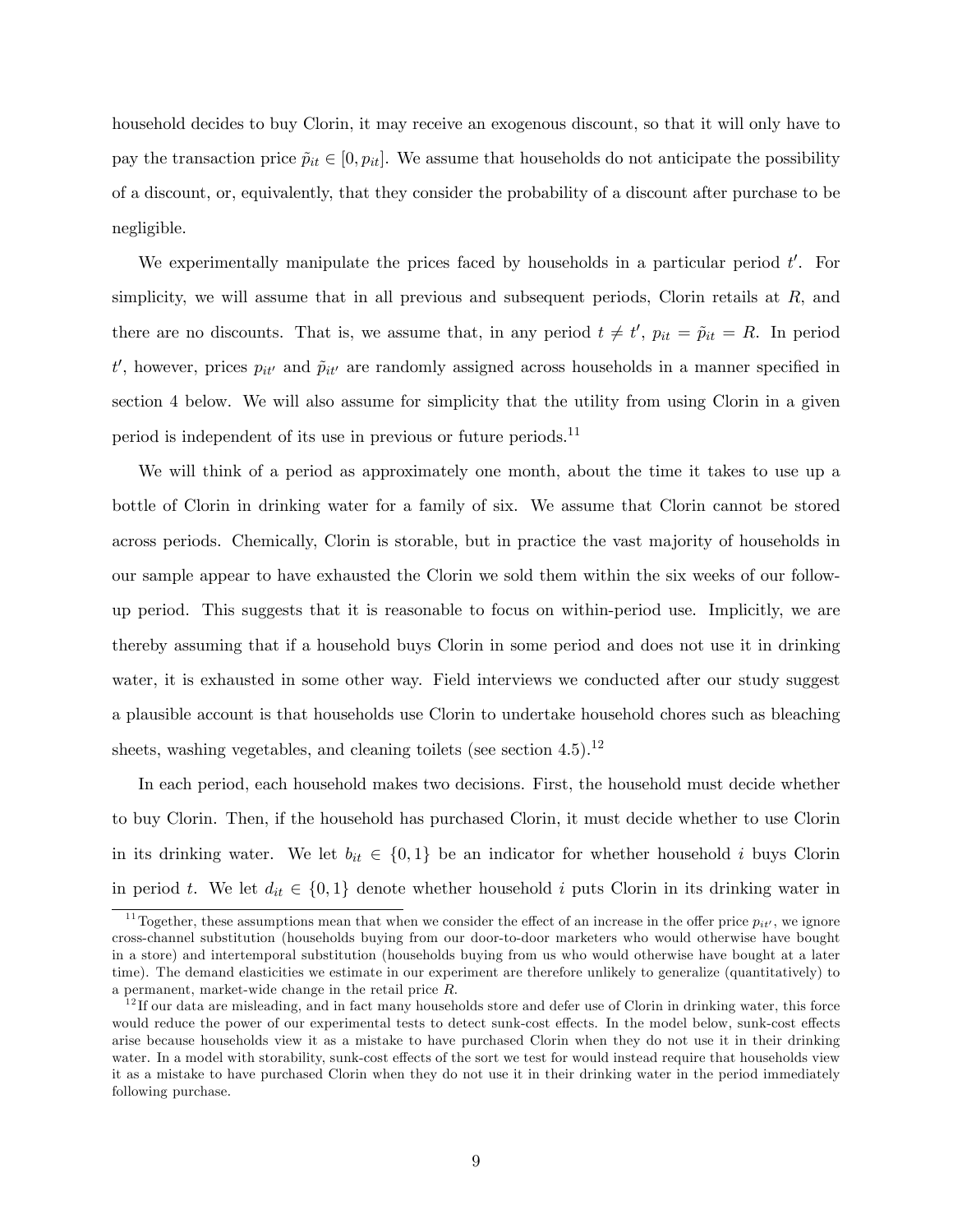period t, with  $d_{it} = 0$  whenever  $b_{it} = 0$ . We assume these decisions are made sequentially, so that the decision to purchase is fixed when the household chooses whether to use Clorin in its drinking water. Consistent with the discussion above, we can think of  $d_{it} = 0$  as performing household chores (other than purifying drinking water), which, as seems reasonable, we assume is possible with or without Clorin.

To apply Eyster's (2002) framework, we need to specify both material payoffs and utility, the latter incorporating the psychological desire to rationalize past choices. We begin by specifying the material payoff function, which we normalize so that the payoff from not buying Clorin is 0.

Households differ in the benefits and costs of using Clorin in their drinking water. We will write the net material payoff (in Kwacha) to household  $i$  from buying Clorin and using it in its drinking water in period t as  $v_i + \varepsilon_{it} - \tilde{p}_{it}$ . Here,  $v_i$  captures factors that are constant over time for a given household and are known at the time of purchase, and  $\varepsilon_{it}$  captures time-varying shocks unknown at the time of purchase.

Formally, we assume that  $v_i$  is distributed i.i.d. across households, that  $\varepsilon_{it}$  is distributed i.i.d across households and time periods, and that  $v_i$  and  $\varepsilon_{it}$  are independent of one another and of offer and transaction prices  $p_{it}$  and  $\tilde{p}_{it}$  (the last condition being maintained by experimental randomization). Consistent with the interpretation of  $\varepsilon_{it}$  as an unanticipated shock, we will normalize  $E(\varepsilon_{it}) = 0$ . To simplify exposition, we assume that both  $v_i$  and  $\varepsilon_{it}$  are distributed according to (possibly different) differentiable CDFs with full support on the real line, and that  $v_i$  has finite mean.

The terms  $v_i$  and  $\varepsilon_{it}$  are general enough to accommodate a range of factors. For example, Clorin is used when the household obtains water from its local source, and hence its use requires attention from the female head of household at that time. In some households, the female head may have many other chores to complete when obtaining water, making it hard to put Clorin in at the right time (low  $v_i$ ), whereas in others the female head may have few other responsibilities coincident with obtaining water (high  $v_i$ ). In addition, for a given household, variation in the household's day-to-day needs may lead to higher (low  $\varepsilon_{it}$ ) or lower (high  $\varepsilon_{it}$ ) demands on the female head's attention when she obtains water, affecting the incentive to use Clorin.<sup>13</sup>

 $13$ Many other interpretations are possible. For example, households may differ in their general level of concern about water-borne illness, inducing variation in  $v_i$ . After purchase, some households may hear about an especially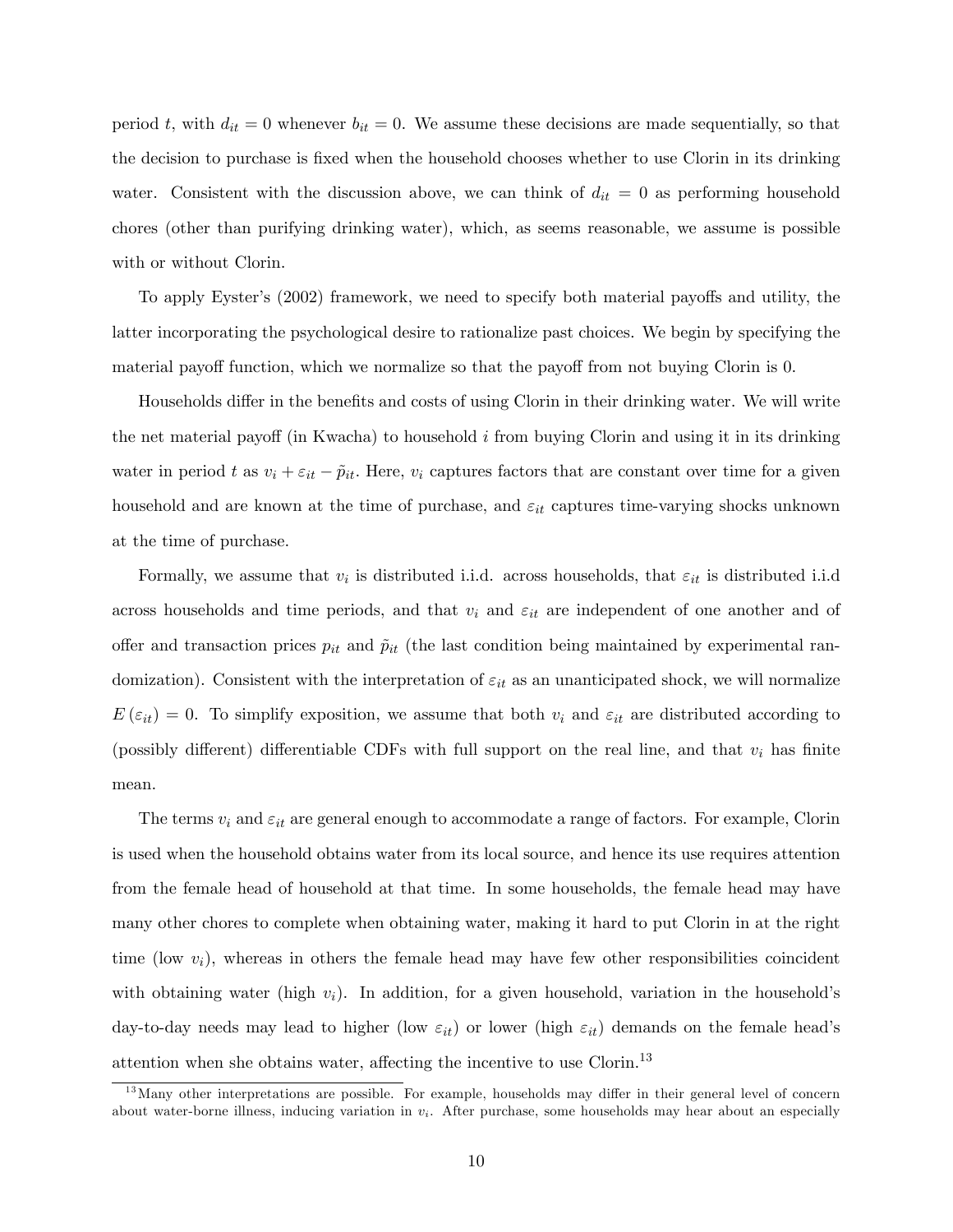To complete the specification of payoffs we must specify the payoff to buying Clorin and then not using it in drinking water, using it instead for household cleaning. In that case, the benefit of Clorin is the market value of the standard household cleaners whose use is offset by Clorin. That interpretation suggests a small return from using Clorin for non-drinking-water purposes. For example, data from a 2006 survey of retail prices show that the sodium hypochlorite in a bottle of Clorin can be obtained from Jik, a more concentrated household bleach, for about 300 Kw.<sup>14</sup> Moreover, our field experience suggests that households find products like Jik to be more effective cleaners, suggesting that 300 Kw of Jik may deliver even more than one Clorin bottleís worth of cleaning power. Given the small benefit to Clorin not used in drinking water, we assume for simplicity that the material payoff to buying Clorin and not using it in drinking water is  $-\tilde{p}_{it}$ , implying that no household would buy Clorin if it were not possible to use it in drinking water. Although that assumption is extreme and unlikely to hold exactly for all households, it seems likely to be a reasonable approximation on average, based both on the calculations above and on our conversations with female heads of household.<sup>15</sup>

To summarize, we can specify an  $(ex\text{-}post)$  material payoff function  $u(b_{it}, d_{it}; \tilde{p}_{it}, v_i, \varepsilon_{it})$  that relates choices to payoffs as a function of household characteristics and the transaction price:

> $u\left(0,0;\tilde{p}_{it},v_{i},\varepsilon_{it}\right)$  = 0  $u(1,0;\tilde{p}_{it},v_i,\varepsilon_{it}) = -\tilde{p}_{it}$  $u(1, 1; \tilde{p}_{it}, v_i, \varepsilon_{it}) = v_i + \varepsilon_{it} - \tilde{p}_{it}.$

(Recall that  $d_{it} = 0$  whenever  $b_{it} = 0$ , so  $u(0, 1; \tilde{p}_{it}, v_i, \varepsilon_{it})$  is undefined.)

bad local incident of child diarrhea, leading to a high  $\varepsilon_{it}$ . Or they may hear that diarrhea episodes have been rare recently, leading to a low  $\varepsilon_{it}$ .

 $14$ As of the 2006 retailer survey, a 750ml container of Jik, consisting of 3.5% sodium hypochlorite, retailed for a median of 7,000 Kw. A 250ml bottle of Clorin, consisting of 0.5% sodium hypochlorite, retailed for a median of 800 Kw. The amount of sodium hypochlorite in a container of Jik is therefore equivalent to the amount found in about 21 bottles of Clorin, so 333 Kw of Jik buys as much sodium hypochlorite as one bottle (800 Kw) of Clorin. Note that this calculation ignores the convenience of Clorin's smaller size (and hence lower price per sales unit). Recall, however, that a week's supply of cooking oil for a household costs about 4,800 Kw, suggesting that 7,000 Kw is not a prohibitive outlay.

 $15$  If the assumption were to fail, then the sunk-cost effects we derive below would operate only over the range of transaction prices  $\tilde{p}_{it}$  above the cost savings from using Clorin as a household cleaner.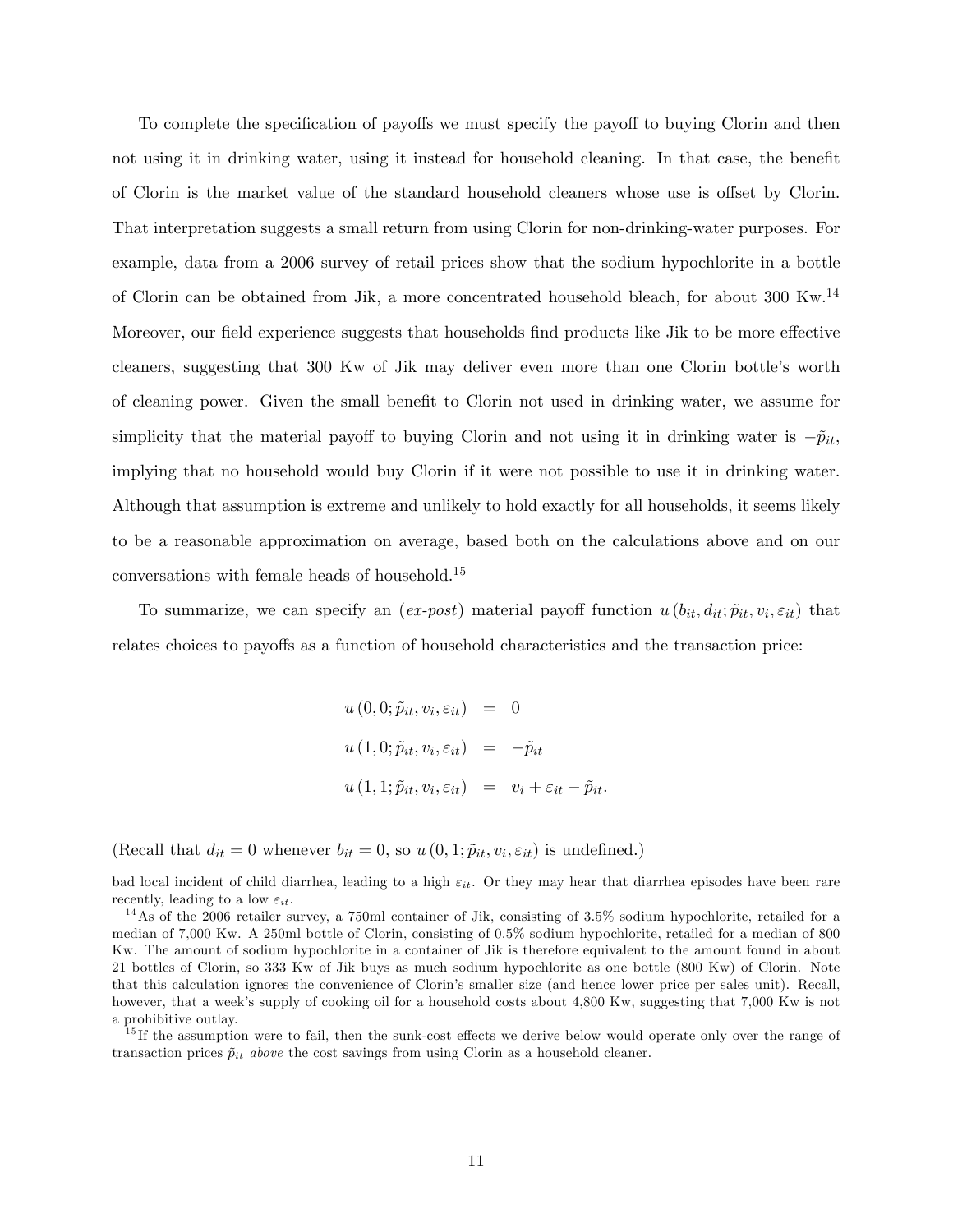#### 3.2 Utility and Regret

To allow for psychological effects of prices, we will suppose that households have a taste for consistency, i.e. for taking actions in the present that rationalize their past choices. Following Eyster (2002), we implement this assumption by positing that realized household utility  $U(b_{it}, d_{it}; \tilde{p}_{it}, v_i, \varepsilon_{it})$ depends both on  $ex\text{-}post$  material payoff and on a regret function:

$$
U(b_{it}, d_{it}; \tilde{p}_{it}, v_i, \varepsilon_{it}) \equiv u(b_{it}, d_{it}; \tilde{p}_{it}, v_i, \varepsilon_{it}) - \rho r(b_{it}, d_{it}; \tilde{p}_{it}, v_i, \varepsilon_{it})
$$
\n(1)

where r() denotes regret and  $\rho \geq 0$  indexes the importance of regret in the household's utility function.

We refer the reader to Eyster  $(2002)$  for a more careful exposition of the regret function. Formally, it is defined as follows

$$
r(b_{it}, d_{it}; \tilde{p}_{it}, v_i, \varepsilon_{it}) \equiv u\left(\tilde{b}\left(d_{it}; \tilde{p}_{it}, v_i, \varepsilon_{it}\right), d_{it}; \tilde{p}_{it}, v_i, \varepsilon_{it}\right) - u\left(b_{it}, d_{it}; \tilde{p}_{it}, v_i, \varepsilon_{it}\right) \tag{2}
$$

where

$$
\tilde{b}(d_{it}; \tilde{p}_{it}, v_i, \varepsilon_{it}) \equiv \arg \max_{b} \{ u(b, d_{it}; \tilde{p}_{it}, v_i, \varepsilon_{it}) \}.
$$

Informally, given an action pair, regret is how much better the household's material payoff would be if it could re-choose its Örst stage action taking its second stage action, and the realization of  $\varepsilon_{it}$ , as given.<sup>16</sup> Households prefer to avoid regret, i.e. to choose actions that limit the harm done by their past choices given their current ones.

The definition in  $(2)$  implies that

$$
r(0,0;\tilde{p}_{it},v_i,\varepsilon_{it}) = 0
$$
  
\n
$$
r(1,0;\tilde{p}_{it},v_i,\varepsilon_{it}) = \tilde{p}_{it}
$$
  
\n
$$
r(1,1;\tilde{p}_{it},v_i,\varepsilon_{it}) = 0.
$$
  
\n(3)

<sup>&</sup>lt;sup>16</sup>Note that, as we have defined it, regret depends on the realized transaction price  $\tilde{p}_{it}$ , which is technically not observed by non-purchasing households. However, because non-purchasing households do not make a use decision, and because households are unaware of the possibility of a discount at the time of purchase, this is purely a notational simplification, with no implications for behavior.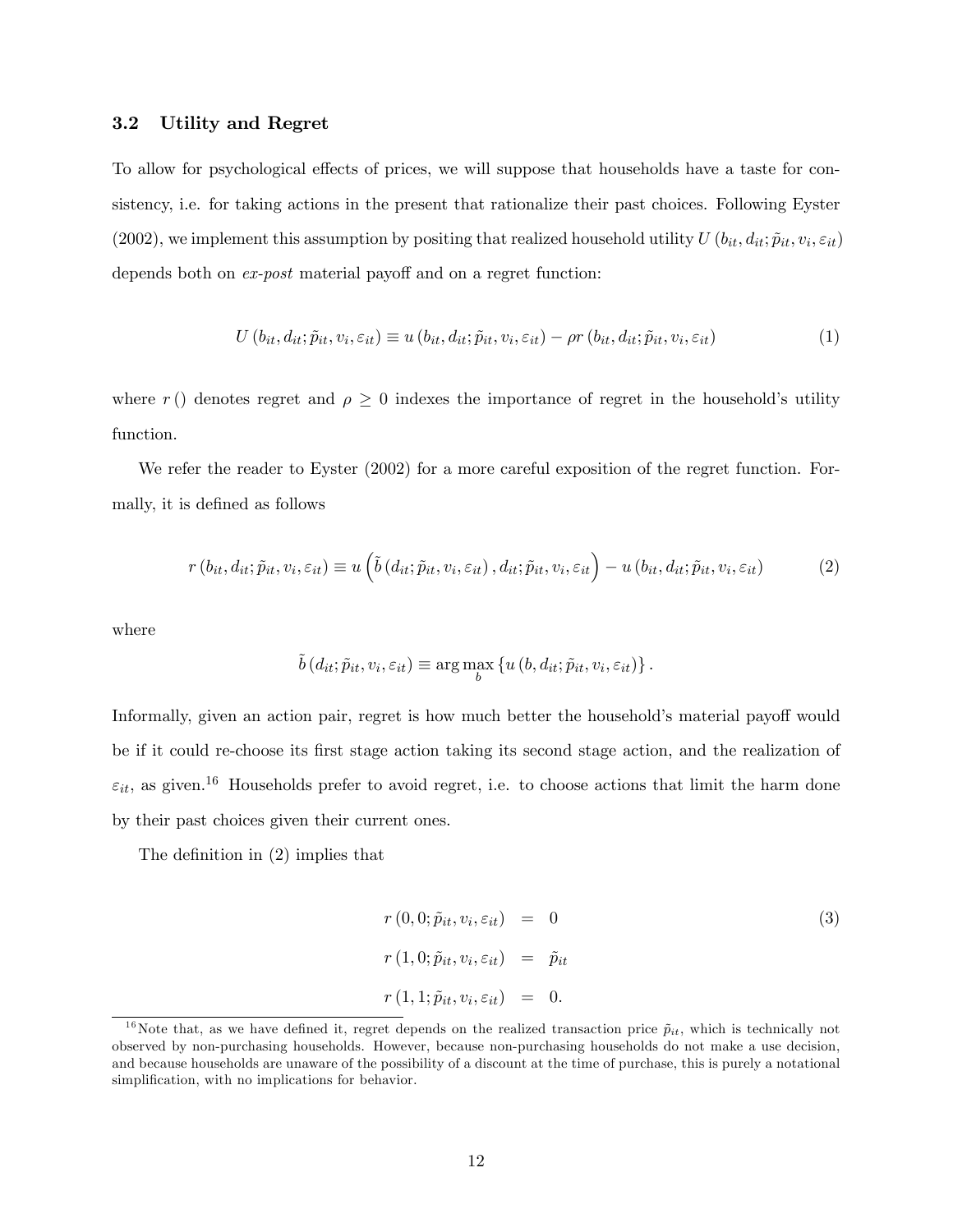That is, regret is experienced only when the household buys Clorin but does not use it in its drinking water, and is felt in proportion to the amount spent on Clorin.

In the model, then, if a household knew for sure that it would not use Clorin to purify its drinking water, it would not buy Clorin. Households buy Clorin because they may use it in drinking water, but if circumstances are such that Clorin is not used in drinking water, the household regrets its purchase, and the regret experienced is greater the more the household paid for Clorin. Households may therefore be willing to use Clorin in drinking water to avoid regret, i.e. to rationalize the past decision to buy.

#### 3.3 Choice and Identification

We can now specify how the household chooses whether to purchase Clorin and, if so, whether to use it in drinking water. Beginning with the use decision, if the household has purchased Clorin, the use decision is given by  $d_{it}^*(\tilde{p}_{it}, v_i, \varepsilon_{it})$ , where

$$
d_{it}^*(\tilde{p}_{it}, v_i, \varepsilon_{it}) \equiv \arg \max_{d} U(1, d; \tilde{p}_{it}, v_i, \varepsilon_{it}).
$$

This, in turn, implies that

$$
d_{it}^{*}(\tilde{p}_{it}, v_{i}, \varepsilon_{it}) = 1
$$
  

$$
\iff
$$
  

$$
v_{i} + \varepsilon_{it} \ge -\rho \tilde{p}_{it}.
$$

That is, the household will use Clorin in its drinking water if the net benefit of doing so exceeds the regret associated with not doing so. (Note that we have assumed for simplicity that ties are broken in favor of use.)

When households are deciding whether to purchase Clorin in the first place, they do not anticipate the discount, and do not know the realization of the time-varying shock  $\varepsilon_{it}$ . Therefore we write the expected-utility-maximizing purchase decision as  $b_{it}^{*}(p_{it}, v_i)$ , with

$$
b_{it}^*(p_{it}, v_i) \equiv \arg\max_b EU(b, d_{it}^*(p_{it}, v_i, \varepsilon_{it}); p_{it}, v_i, \varepsilon_{it})
$$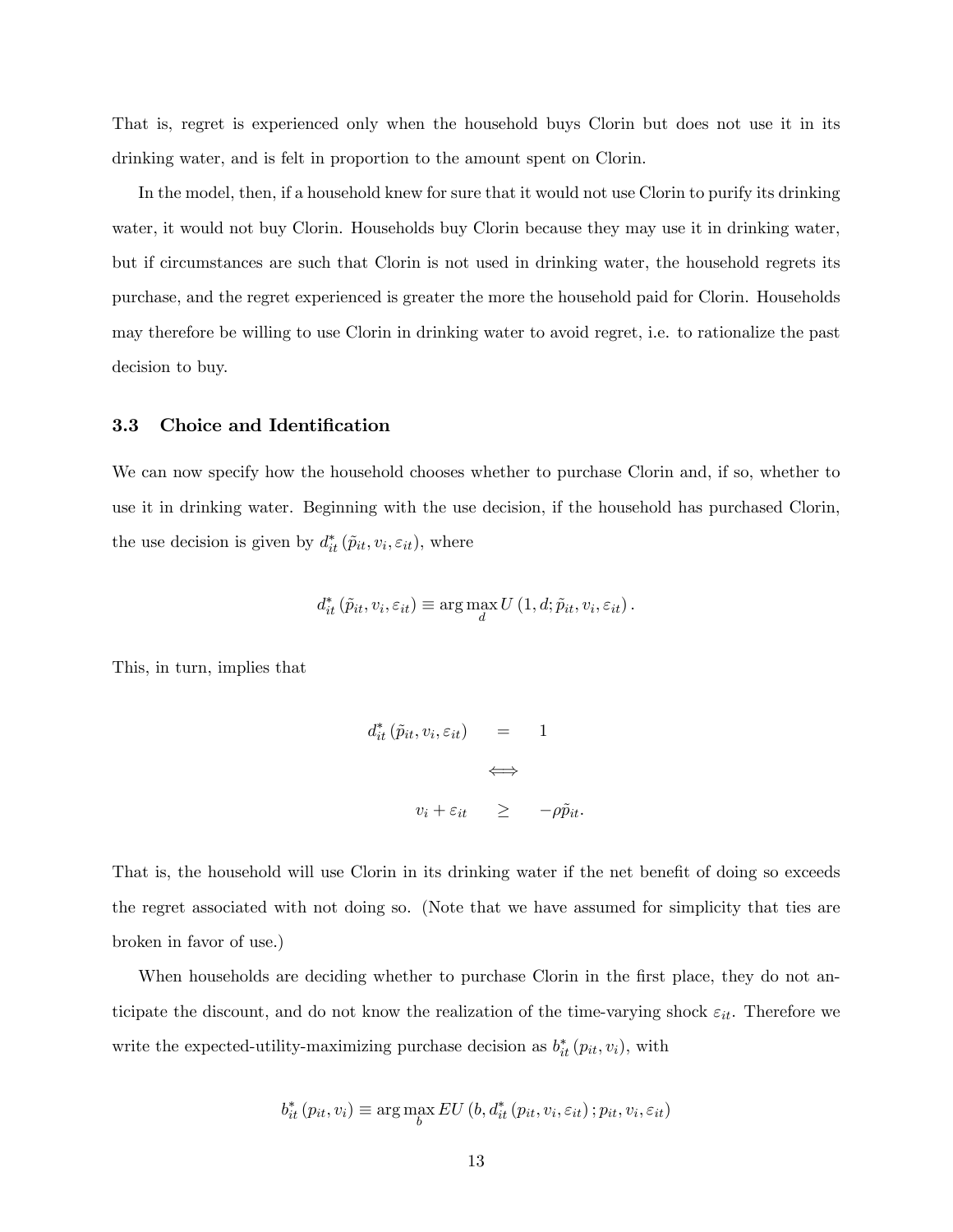where the expectation is taken over the distribution of the shocks  $\varepsilon_{it}$ . It follows that

$$
b_{it}^{*}(p_{it}, v_{i}) = 1
$$
  

$$
\iff
$$
  

$$
E \left[ \max (v_{i} + \varepsilon_{it}, -\rho p_{it}) \mid v_{i}, p_{it} \right] \geq p_{it}
$$

where we adopt the arbitrary rule that ties are broken in favor of purchasing.

Note that the household conditions its decision on the (known) household-specific benefit parameter  $v_i$  and on the offer price  $p_{it}$ . In particular, there exists a real-valued cutoff  $v^*(p_{it})$ , strictly increasing in  $p_{it}$ , such that the household purchases if and only if  $v_i \geq v^*(p_{it})$ . The proof of this result is straightforward; economically, it follows from the fact that a higher  $v_i$  increases the anticipated benefit from buying Clorin and a higher  $p_i$  increases the anticipated cost (both financially and psychologically).

Empirically, we do not observe the choice functions  $b_{it}^*(p_{it}, v_i)$  and  $d_{it}^*(\tilde{p}_{it}, v_i, \varepsilon_{it})$ , but rather the empirical frequencies of different choices as a function of the prices  $p_{it}$  and  $\tilde{p}_{it}$ . To develop the model's empirical predictions, then, it will be helpful to write out these probabilities:

$$
\Pr\left(b_{it}^*\left(p_{it}, v_i\right) = 1 \mid p_{it}, \tilde{p}_{it}\right) = \Pr\left(v_i \ge v^*\left(p_{it}\right)\right)
$$
\n
$$
\Pr\left(d_{it}^*\left(\tilde{p}_{it}, v_i, \varepsilon_{it}\right) = 1 \mid p_{it}, \tilde{p}_{it}\right) = \Pr\left(v_i + \varepsilon_{it} \ge -\rho \tilde{p}_{it} \mid v_i \ge v^*\left(p_{it}\right)\right)
$$

where the second probability conditions on the decision to purchase Clorin.

In a non-experimental period  $t \neq t'$ ,  $p_{it} = \tilde{p}_{it} = R$ , so there is no price variation and hence no comparative statics to test. (The model does imply restrictions on the relationship between prices in the experimental period and use in non-experimental period, which we explore in appendix A.)

In the experimental period  $t'$ , by contrast, the above equations have two important empirical implications about the relationship between prices and use.<sup>17</sup>

 $\bullet$  The first, which we call the *screening effect*, is that, conditional on purchase, the probability

 $17A$  third, more obvious, implication is that the greater is the price of Clorin, the fewer households will purchase it. Note that this result comes both from the traditional substitution effect, and from the fact that a higher price implies greater anticipated regret in the case in which Clorin is not used in drinking water.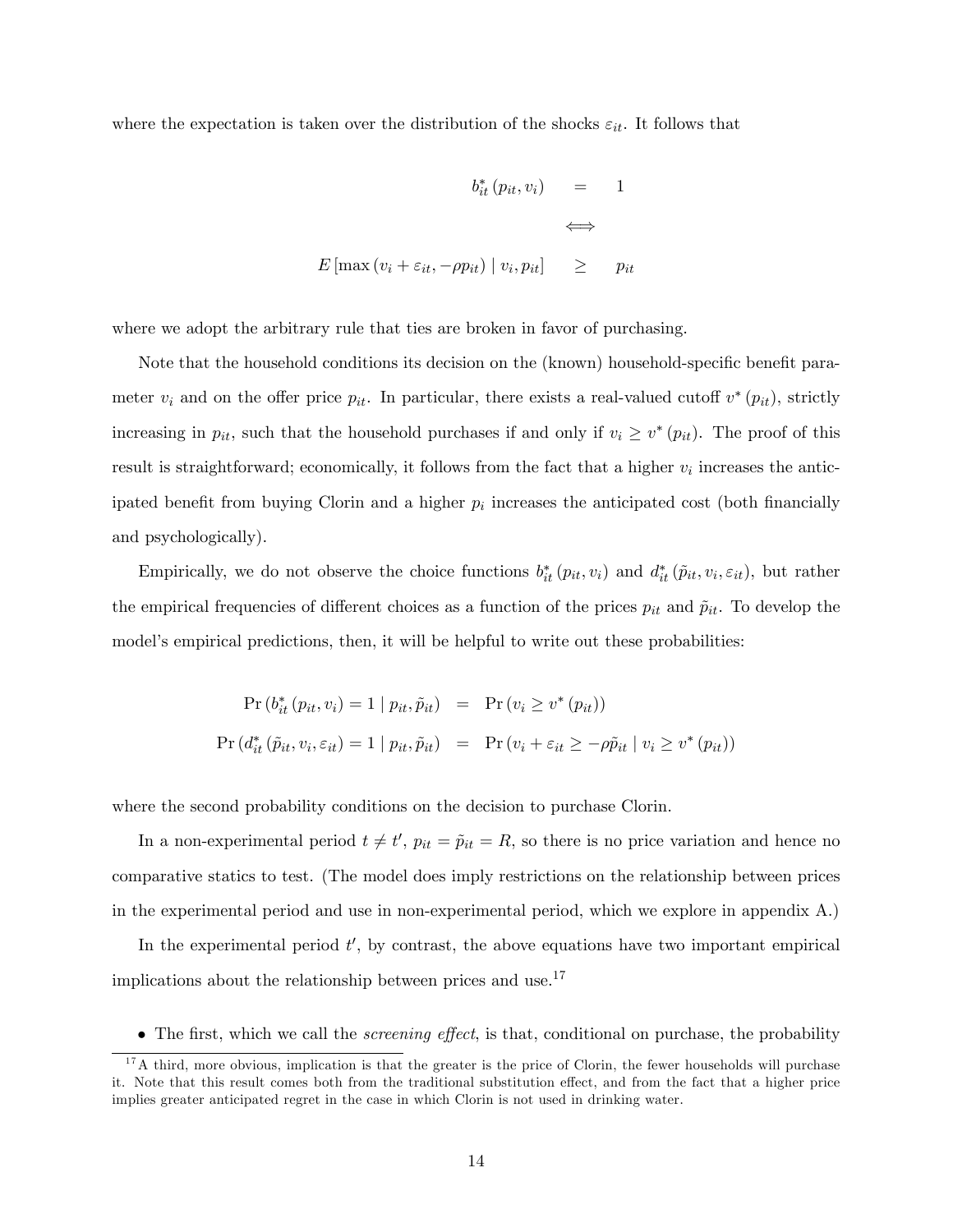of use is higher the greater is  $p_{it'}$ . This is because a higher  $p_{it'}$  imposes a stricter (higher) cutoff  $v^*(p_{it'})$  on anticipated benefits for buyers.

 $\bullet$  The second, which we call the *sunk-cost effect*, is that, conditional on purchase, the probability of use is increasing in the transaction price  $\tilde{p}_{it'}$  whenever  $\rho > 0$ . This is because a greater transaction price implies a greater desire to rationalize the purchase decision (or, equivalently, greater regret from not using Clorin in drinking water).

Observe that these two effects cannot be distinguished if transaction prices cannot vary independently of offer prices. If  $p_{it'} = \tilde{p}_{it'}$  for all i in some period t, then a finding that higher prices causes more drinking water use conditional on purchase would be consistent with the presence of either the sunk-cost effect ( $\rho > 0$ ) or the screening effect (heterogeneity in  $v_i$ ), or both.<sup>18</sup> Hence, the two-stage pricing design solves an identification problem that would be present in data with only a single price, even if that price were suitably exogenous.

It is worth noting that, although Eyster's model is the most fully articulated single-agent theory of sunk-cost effects of which we are aware, reasonable alternatives exist with possibly different empirical implications. For example, if sunk-cost effects were driven by a desire to justify the  $ex$ ante wisdom of one's decision, rather than ex post wisdom of one's decision as in Eyster's framework, it is possible that the offer price, rather than the transaction price, would influence use behavior.<sup>19</sup> Such effects would confound our tests.<sup>20</sup> On the other hand, Thaler's (1980) prospect-theoretic justification for sunk-cost effects hinges on a desire to avoid a feeling of loss experienced when one

<sup>&</sup>lt;sup>18</sup>Note that the psychology of regret is also relevant for the magnitude of the screening effect, as the parameter  $\rho$ partially determines the degree of price sensitivity in the purchase decision.

 $19$ Sunk-cost effects could also operate through a desire to justify the purchase to another member of the household, rather than to oneself (Prendergast and Stole, 1996). In that case, whether the offer or transaction price would influence use behavior through the sunk-cost mechanism would depend on the informational conditions in the household. Because only the offer price is known to the buyer at the time of the purchase decision, a fully informed household member would judge the intelligence of the decision based on the offer price. However, because only the transaction price is actually implemented, it may be more observable to other members of the household than the offer price. In that case, higher transaction prices would lead to greater use due to a desire to justify the purchase decision to other household members, so our tests for sunk-cost effects would be valid.

 $20$ Another possible confound arises if use depends not on the transaction price itself but on the discount, i.e. the difference between the offer and transaction prices. We find no evidence in our data of a relationship between use and the relative size of the discount—that is, the difference between offer and transaction prices, divided by the offer price. If instead psychological effects operate through the absolute (as opposed to relative) size of the discount (offer price minus transaction price), the resulting model is collinear with those we estimate, and is therefore not identified. If the effect of a greater discount is to increase use, then our estimates will tend to overstate the screening effect and to understate the sunk-cost effect. If greater discounts tend to decrease use, our estimates will understate the screening effect and overstate the sunk-cost effect.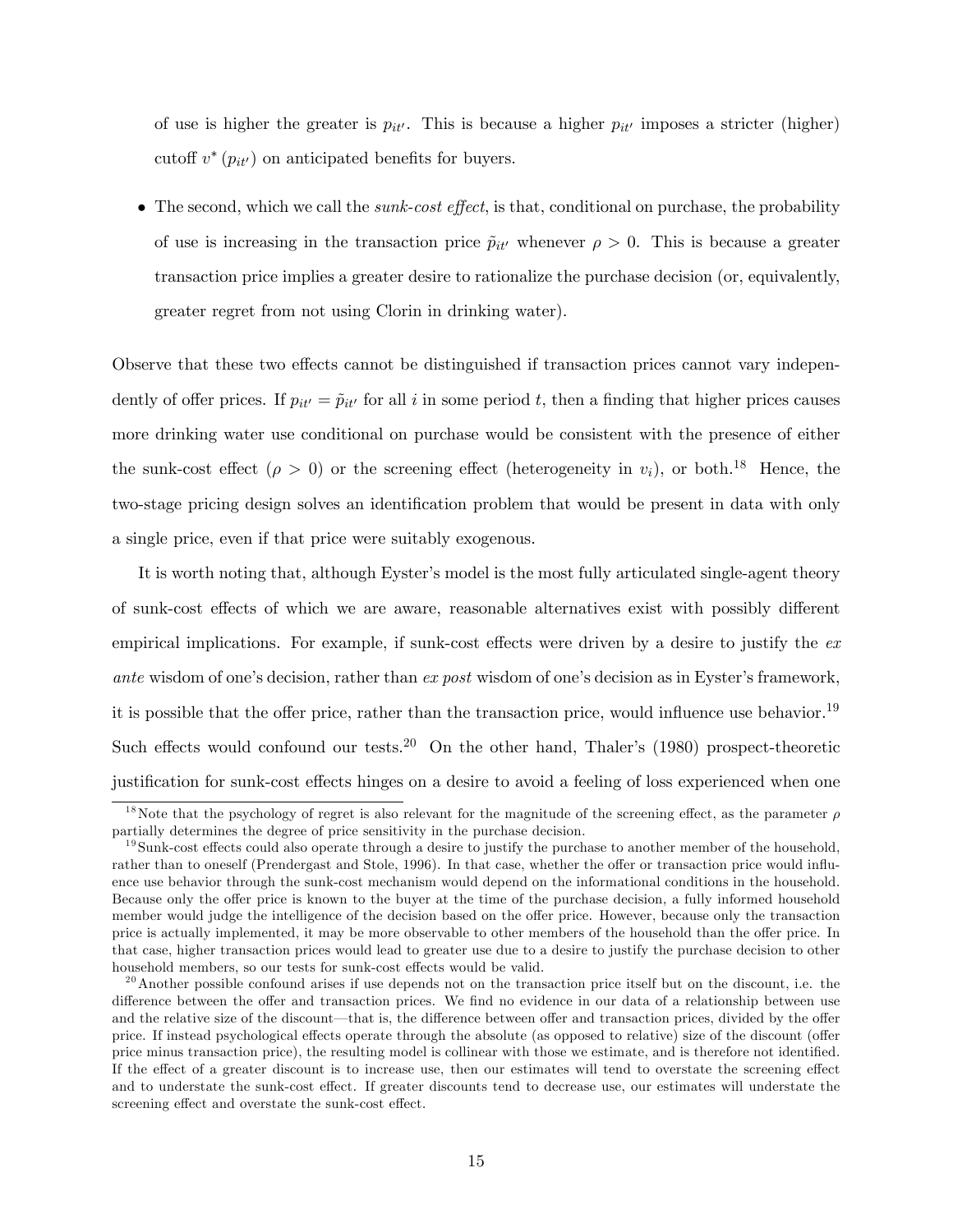does not realize consumption gains from a past purchase. In such a model transaction prices likely would mediate the effect, suggesting that our tests may be valid under mechanisms other than the one we model explicitly.

### 4 Experimental and Survey Design

Our main study consisted of a baseline survey, a randomized door-to-door marketing intervention approximately two weeks later, and a follow-up survey approximately two weeks after the intervention. We also conducted a second, longer-term follow-up survey, and a small-scale interview study (on a different sample) to assess non-drinking-water uses of Clorin.<sup>21</sup>

#### 4.1 Baseline Survey Procedures and Sample Selection

We fielded our baseline survey to 1, 260 households in Lusaka, Zambia in May, 2006. To select households, we first selected five low-income peri-urban areas ("compounds").<sup>22</sup> Because we wanted to sample a population whose water source had limited chlorination (to maximize the health benefits of Clorin), we avoided compounds close to the main water line in Lusaka. We also avoided compounds where we knew that NGOs were (or had recently been) distributing Clorin for free from door to door. Our interviews focused on female heads of household, because prior experience (later confirmed by our baseline data) suggested that they play a central role in decision-making about purchases of Clorin, and are typically the household members responsible for putting Clorin in the water.<sup>23</sup> To minimize our influence on participants' behavior, our baseline survey instrument informed participants that we might return for a follow-up interview, but it did not specify the time or nature of that interview, nor did it state that such an interview was certain to occur.

The survey interview was divided into several sections. First, we asked for a variety of basic demographic information, such as age, marital status, schooling levels, fertility history, household composition, and ownership of various durable goods (as a proxy for wealth or income). We then

 $^{21}$ Our three survey instruments, and our marketing script, are available as a supplemental appendix to this paper.

 $^{22}$ Within the five compounds we chose, we sampled 10 randomly chosen standard enumeration areas (SEAs) for surveying. Within each SEA, we sampled one out of every five households until the target of 252 households was reached for the compound.

 $^{23}$  At each household, the surveyor asked to speak with the female head of household, and if there was no one home or the female head was unavailable, the surveyor returned later that day to complete the survey. If the female head of household could not be reached on that day, the house was skipped.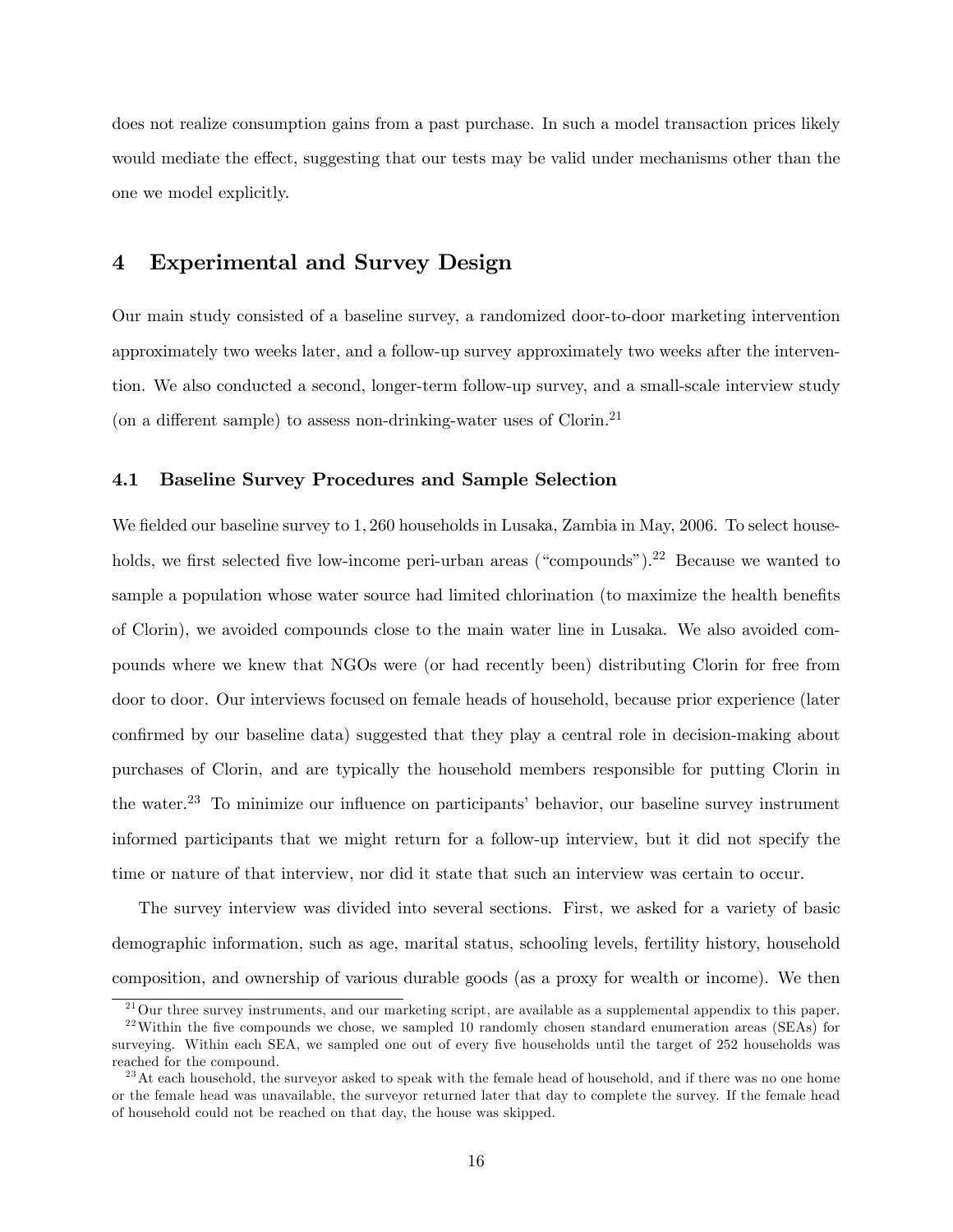asked a range of questions about media exposure, malaria knowledge, and behaviors related to malaria prevention. These questions served to make the purpose of our study less transparent to the interviewee. Finally, we asked several sets of questions related to water use practices, diarrhea, soap use, attitudes toward and use of water purification techniques, access to water sources, and detailed questions on the use of Clorin.

Appendix table 1 compares average demographic characteristics of the households in our baseline sample to Lusaka residents sampled in the 2001 Demographic and Health Survey (DHS) of Zambia.<sup>24</sup> The characteristics are broadly comparable between the two samples. Because we interviewed the female head of household, our respondents tend to be slightly older and more likely to be married than the DHS respondents. The households in our baseline sample also have slightly lower levels of durables ownership than those in the DHS data, probably because of our insistence on sampling low-income compounds without access to the main Lusaka water line.

#### 4.2 Measuring Clorin Use and Water Chlorination

Our primary survey measure of Clorin use is the household's (yes or no) response to whether its stored drinking water is currently treated with Clorin. We complement this subjective measure with an objective estimate of the chemical concentration of chlorine in the household's drinking water. In the last part of the interview, the survey or put a small amount of household drinking water (usually stored in a large plastic jug) into a Styrofoam cup, and inserted a chemical test strip into the cup. After exposure to water, areas of the test strip change color based on chlorine concentrations in the water. We used the Sensafe Waterworks 2 test strip,  $2^5$  which tests for both free chlorine radicals (chlorine available to kill pathogens) and total chlorine (free chlorine plus chloramines, a by-product of chlorine combining with organic compounds).<sup>26</sup> We focus on free chlorine, because our own experimentation, as well as conversations with the manufacturer, suggest that the free chlorine measurement is more reliable and less sensitive to variation in test conditions

 $^{24}$ We are grateful to Emily Oster for providing tabulations of demographic characteristics from the DHS. See  $\langle$ http://www.measuredhs.com/ $>$  for further details on the survey.

<sup>&</sup>lt;sup>25</sup>The Sensafe Waterworks 2 test strip is Industrial Test Systems part number 480655. See  $\langle \text{http://www.sensafe.com/}\rangle$  for corporate information and  $\langle \text{http://www.sensafe.com/480655.php}\rangle$  for additional information about the test strip.

<sup>&</sup>lt;sup>26</sup>See chapters 13 and 14 of Hauser (2002) for more information on chlorine chemistry and chlorine testing.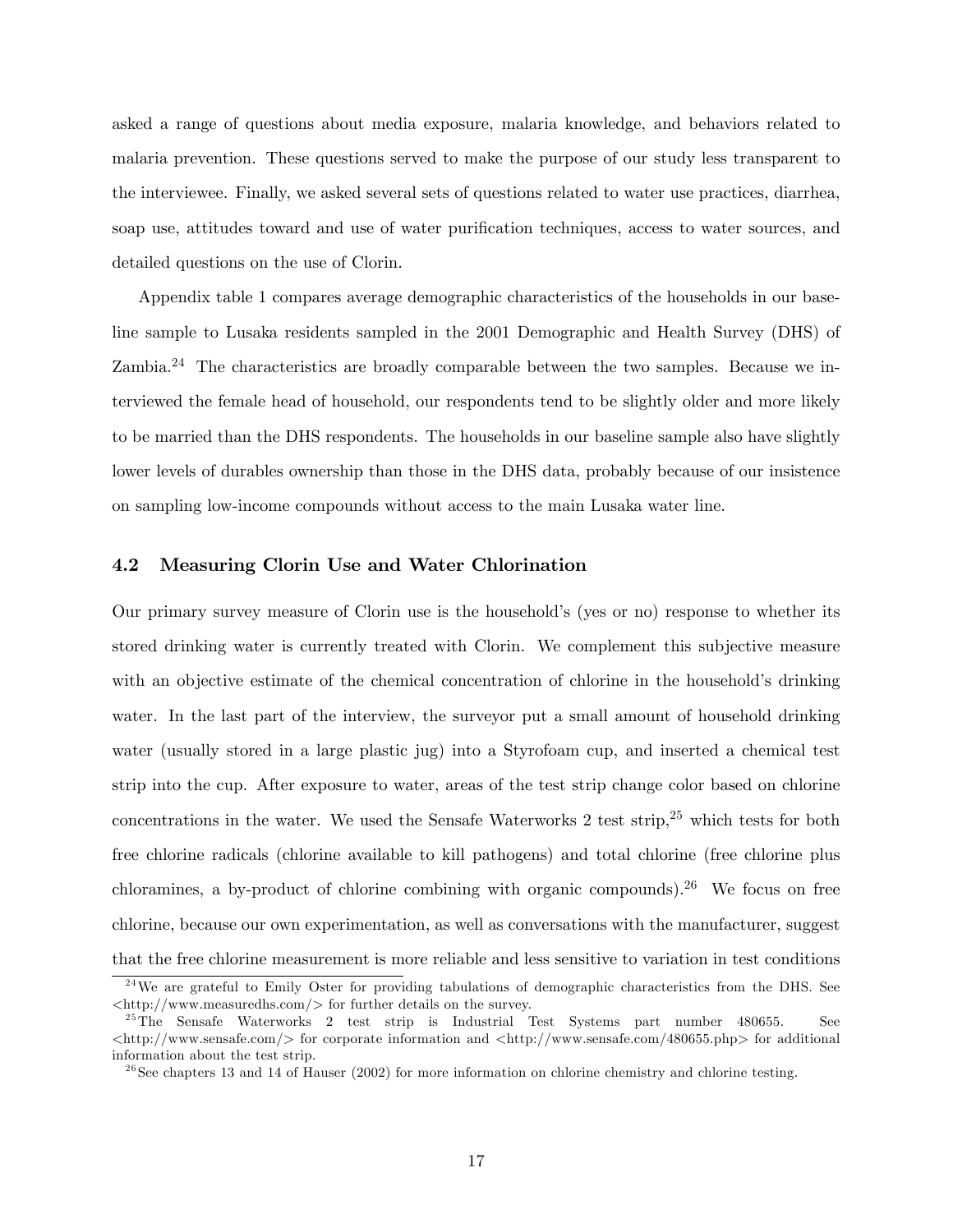(such as light and heat) than measurement of total chlorine.<sup>27</sup> The test strip identifies seven possible concentrations of free chlorine:  $0, 0.1, 0.2, 0.5, 1, 2.5,$  and 5 parts per million.<sup>28</sup>

It is worth noting that chlorination and Clorin use in drinking water are not identical concepts, even though they are closely related. A household could have chlorine in its water without using Clorin: water from some taps is (often inconsistently) chlorinated. And, if a household's drinking water is highly contaminated to start out, then it is possible to use a low dose of Clorin without leaving any detectable free chlorine residual in the water. Nevertheless, as expected, measured chlorination is highly related to self-reported use of Clorin, and a Pearson  $\chi^2$  test definitively rejects the independence of the two distributions  $(p - value < 0.001)$ . Among the 21 percent of households that report that their water is currently treated with Clorin, more than 60 percent have at least some free chlorine, whereas this figure is below 40 percent for the households that report that their water is not currently treated with Clorin. Indeed, levels of free chlorine of 2:5 and 5 parts per million are only found in households that report that their water is treated with Clorin. In order to limit sensitivity to these rare outliers, we follow Parker et al. (2006) in using in our analysis a binary measure of the presence of free chlorine (free chlorine levels of 0:1 parts per million or greater).<sup>29</sup> In the baseline survey, 41 percent of the households have at least 0.1 parts per million of free chlorine in their water.

#### 4.3 Door-to-Door Marketing Experiment

For our marketing experiment, we sent a team of six marketers out in May and June of 2006 to the 1,260 households from the baseline survey.<sup>30</sup> The marketing was designed to occur about two weeks after the household was surveyed for the baseline, but actual lag times varied due to variation in logistical factors such as the difficulty of contacting the original survey respondents.<sup>31</sup>

 $27$ Using total chlorine in place of free chlorine in our analysis results in stronger evidence of a screening effect and no evidence of a sunk-cost effect.

<sup>&</sup>lt;sup>28</sup>For reference, U.S. drinking water guidelines typically call for a minimum free chlorine residual of 0:2 parts per million and a maximum total chlorine concentration of 4 parts per million. (See  $\langle \text{http://www.epa.gov/safewater/mcl.html}\rangle, \quad \langle \text{http://www.pps.gov/public-health/inter/flags/faq-dw.htm#3}\rangle.$ Note, however, that smaller amounts of free chlorine residual still afford some protection against contamination.

 $29$ Our substantive conclusions are unchanged (estimates are identical in direction and statistical significance) when we instead estimate ordered probit models using the level of free chlorine as the dependent variable. See appendix B for details.

 $^{30}\rm{Marketers}$  were paid on a fixed rate per day worked.

 $3<sup>1</sup>$  If the marketers found a house but there was no one home, they returned at least three times on two different days to try to contact the original respondent. If someone was home but it was not the female head of household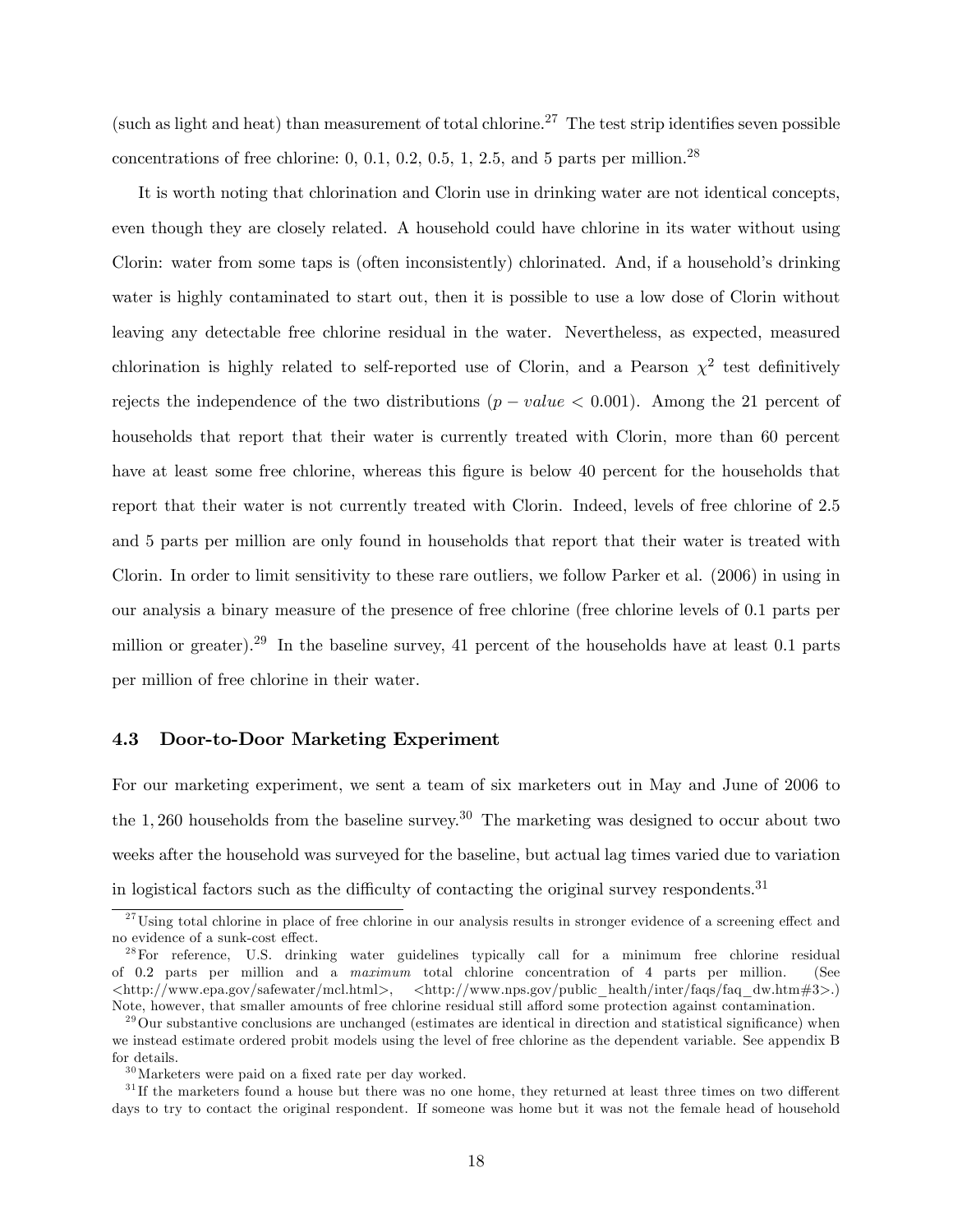After making contact with the female head of household, the marketers followed a written script.<sup>32</sup> The marketer offered to sell a single bottle of Clorin for a one-time-only price. This initial offer price was chosen randomly, with 10 percent of households receiving an offer price of  $800$  Zambian Kwacha (Kw), and the remaining 90 percent split as evenly as possible among offer prices of 300, 400, 500, 600, and 700 Kw. (See table 1 for exact proportions.) The marketing script for each household specified the initial offer price to be charged, allowing us to control the randomization directly, and ensuring that the marketers had no discretion in setting this price.

If the respondent agreed to buy at the initial offer price, the marketer informed her that she might be eligible for an additional discount.<sup>33</sup> The respondent was given a sealed envelope, which contained a coupon offering a one-time discounted price on the bottle of Clorin.<sup>34</sup> Using a sealed envelope allowed us to control the amount of the discount, and to prevent the marketer from signaling the discount using body language or other cues.<sup>35</sup> After the respondent opened the envelope, the respondent paid for the bottle of Clorin, wrote the amount of the transaction price on a receipt, and signed it.<sup>36</sup> After that, the marketing session ended.

To make the transaction price as psychologically salient as possible, marketers were trained to offer the discount *before* the respondents went to retrieve the cash payment, so that the respondents would count out only the amount of money needed to pay the transaction price. Showing the amount of the transaction price on the face of the coupon (see appendix Ögure 1) and requiring participants to write the transaction price on a receipt also served this purpose. We expected these measures

named in the baseline survey, they made an appointment to return when the female head would be home.

 $3<sup>32</sup>$  In principle, marketers' tone or body language could have differed with the offer price, confounding our estimates of treatment effects. During training exercises, and during a small number of supervised transactions, we observed no indications of variation in body language or tone related to offer prices. Marketers commonly did not look at the offer price before beginning the script. All our key results are robust to marketer fixed effects, and our data show no evidence of differential treatment effects by marketer (see appendix B).

 $33$  If the respondent agreed to buy at the initial offer price, but did not have the necessary cash on hand, the marketer offered to reschedule, and returned to complete the script at the arranged date and time. Our findings are robust to excluding households that requested a return visit due to a lack of cash on hand.

 $34$ None of the participants who were prepared to pay the initial offer price subsequently refused to buy at the discounted transaction price.

 $35$ As we report in section 7, conditional on the offer price we find no evidence that household purchase decisions were related to the transaction price, consistent with the intent of our design.

<sup>&</sup>lt;sup>36</sup>Use of a receipt allowed us to check that the marketers had complied with the instructions, and provided an additional incentive for them to do so. Hand-checking of these receipts confirmed that different receipts from the same marketer were in different handwriting, providing further evidence of the integrity of the marketing process. In four cases, the marketer transacted at a price other than the one we specified due to human error, and in one case the o§er price was incorrect. In these cases, we will use the intended prices rather than the actual prices for the purposes of our analysis, to ensure that these errors do not contaminate our Öndings. We note, however, that this choice does not meaningfully affect our results.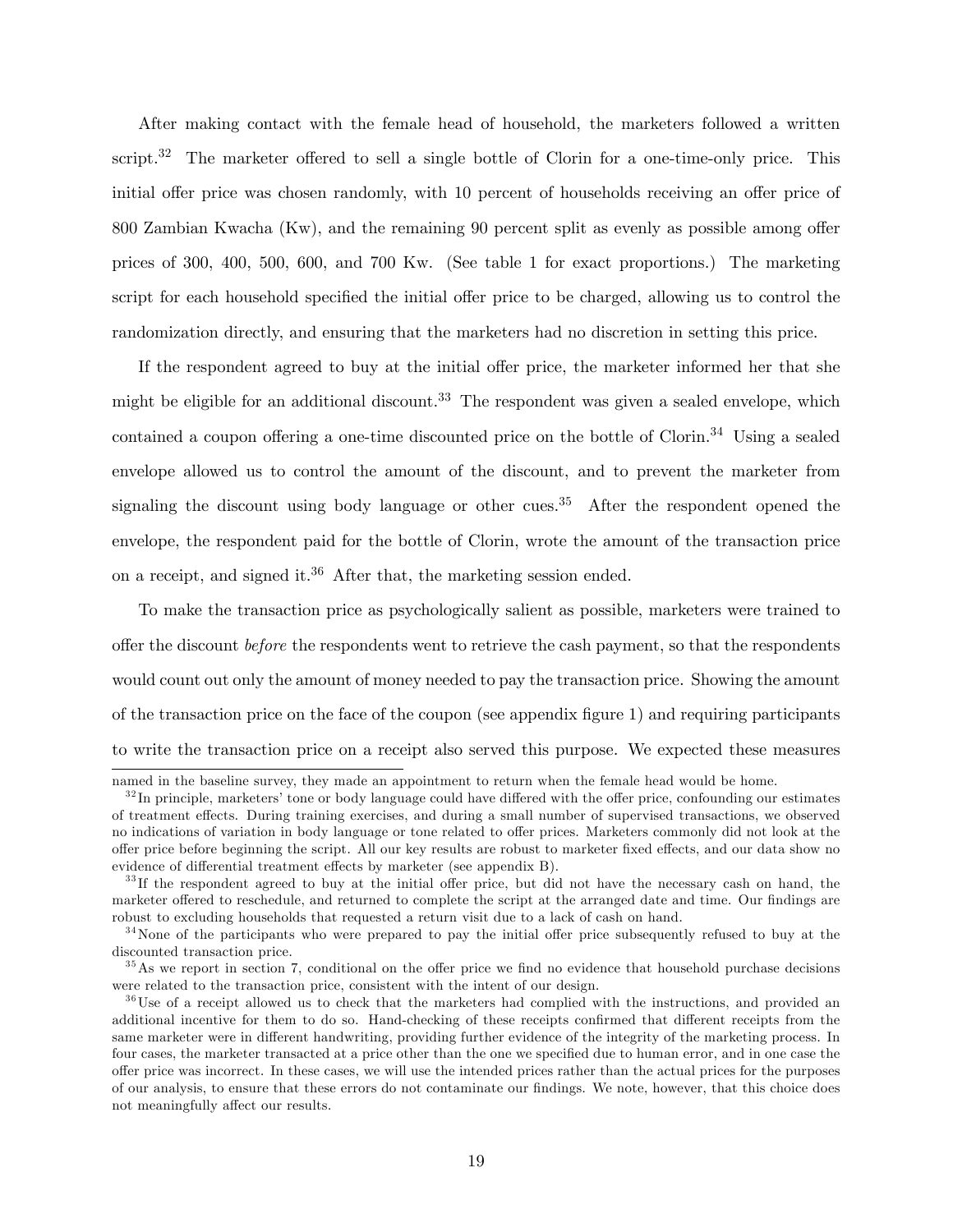to maximize the power of our tests for sunk-cost effects.<sup>37</sup>

To minimize inference about the market price of Clorin based the offer and transaction prices, the marketing script explicitly told respondents that Clorin was available in retail outlets for around  $800 \text{ Kw.}^{38}$  To minimize inference about the quality of the Clorin bottles on offer, marketers introduced themselves as official representatives of SFH, the highly credible organization that produces, distributes, and markets Clorin throughout Zambia.<sup>39</sup>

We also took steps to make the two-price structure seem as natural as possible. When asked why they were offering Clorin at lower-than-normal prices, marketers explained that the price was part of a special promotion. They used the same explanation to account for the additional discount after the asking price was agreed upon. Door-to-door sales (and giveaways) are not unheard of for products like Clorin, and participants seemed to accept this explanation. After we explained that the initial offer price was a promotional price, participants rarely questioned the reason for the discounted transaction price.

The size of the discount was chosen randomly, but every household received a discount of at least 100 Kw. We offered a discount to every household to avoid disappointing the respondents, and to ensure that every household was exposed to the coupon (in case of any advertising effects of the coupon itself).<sup>40</sup> Because we hypothesized that paying even a small amount might be very different psychologically than paying nothing, we randomized the discounts so that, regardless of the offer price, 40 percent of households received a  $100\%$  discount, and thus had a transaction price of zero. For each offer price, we split the remaining 60 percent of households evenly among the set of transaction prices that were above zero but at least  $100 \text{ Kw}$  below the offer price. (See table 1) for details.) So, for example, among households that were offered Clorin for  $700 \text{ Kw}$ ,  $40 \text{ percent}$ 

<sup>&</sup>lt;sup>37</sup>Some evidence indicates that we succeeded in making the transaction price salient. In the follow-up survey, respondents were asked whether anyone had offered them Clorin for free in the last month. Among households that, according to our records, received a free bottle (zero transaction price), some 60 percent report having received a bottle for free, as against only 16 percent among those who did not receive a free bottle (transaction price above 0). The difference between these two groups is highly statistically significant, and the presence of some positive responses among those paying for Clorin seems plausibly attributable to recall error. We did not ask respondents to recall the amount of the transaction price if they paid a positive price.

<sup>&</sup>lt;sup>38</sup>Early pilot interviews suggested that most people in Lusaka are well aware of these prices.

 $39$ Because surveyors introduced themselves as carrying out a health survey for a researcher at Harvard University, having marketers identify themselves as representatives of SFH also provides greater confidence that behavior in response to the marketing intervention is not driven by the belief that the experimental participants are "being watched" (Levitt and List, 2007).

 $^{40}$ This design choice represents a potentially important departure from Arkes and Blumer's (1985) design, in which identification of sunk-cost effects relies in part on comparing those who received a discount to those who did not.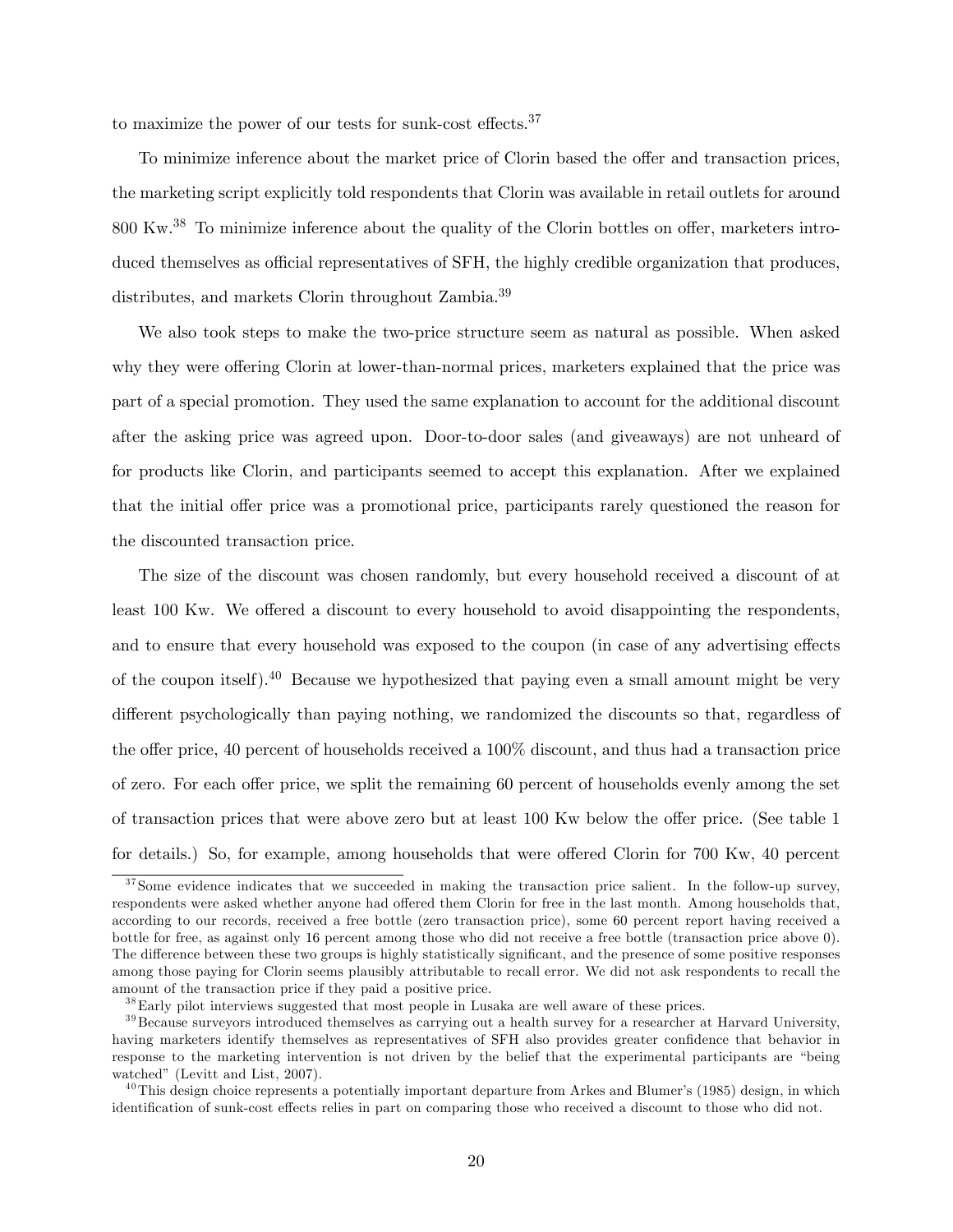were assigned a transaction price of 0 (a discount of 700 Kw), and 10 percent were assigned to a transaction price of 100, 200, 300, 400, 500, and 600 Kw (discounts of 600, 500, 400, 300, 200, and 100 Kw, respectively).

We assigned the offer and transaction prices randomly prior to the marketing outings, so that every household was assigned an offer price and a transaction price, even if we were unable to reach the household during marketing. The randomization was fully stratified by compound, with every compound receiving (up to integer constraints) the exact same mix of offer and transaction prices.<sup>41</sup> At the time of randomization we used an  $F$ -test to verify that observable characteristics were balanced across treatments, and, in a few cases, re-randomized when this was not the case.<sup>42</sup>

Appendix table 2 presents regressions of treatment conditions on a range of household characteristics measured in the baseline survey, with specifications that parallel our analysis of price effects. In all cases, an  $F$ -test of the restriction that all covariates enter with a coefficient of zero fails to reject at any conventional significance level, and the coefficients are generally individually statistically insigniÖcant. Two exceptions are worth noting. First, among households reached during marketing, baseline self-reported Clorin use is almost marginally statistically significantly related to the offer price  $(p = 0.103)$ . Second, among those who purchased Clorin in the marketing phase, there is a statistically significant relationship between the transaction price and the chemical presence of free chlorine in the baseline  $(p = 0.020)$ , although the relationship with self-reported use is insignificant and has the opposite sign. $43$  (A dummy for whether the household paid a positive transaction price is positively but not statistically significantly related to either self-reported Clorin use or measured chlorination.) Our key results are fully robust to controls for baseline use.

 $41$ We made an effort to reach all sampled households in a given compound within a short period, so as to minimize communication between households about the price randomization. Debriefing interviews after a pilot experiment suggest that communication about the discounts was rare. As a further check on possible social effects of our price manipulations, we have verified that a household's purchase and use decisions are uncorrelated with the offer and transaction prices assigned to the closest neighboring household (results not shown).

<sup>&</sup>lt;sup>42</sup>We conducted these balancing tests, separately by compound, on the sample of households surveyed in the baseline. We could not conduct analogous tests for the balance of transaction prices on the sample of households buying Clorin from us in the marketing phase, because we could not predict which households would be reached for our marketing intervention, or which households would purchase Clorin.

 $^{43}$ In the full sample, using soap after using the toilet (self-reported) is marginally statistically significantly negatively related to the offer price  $(p = 0.054)$ . Among buyers, an indicator for the female head of household having attended school is marginally statistically significantly positively related to the positive price condition ( $p = 0.083$ ), though our measure of years of schooling is marginally significantly negatively related to the positive price condition ( $p = 0.087$ ). suggesting no consistently signed relationship with schooling levels.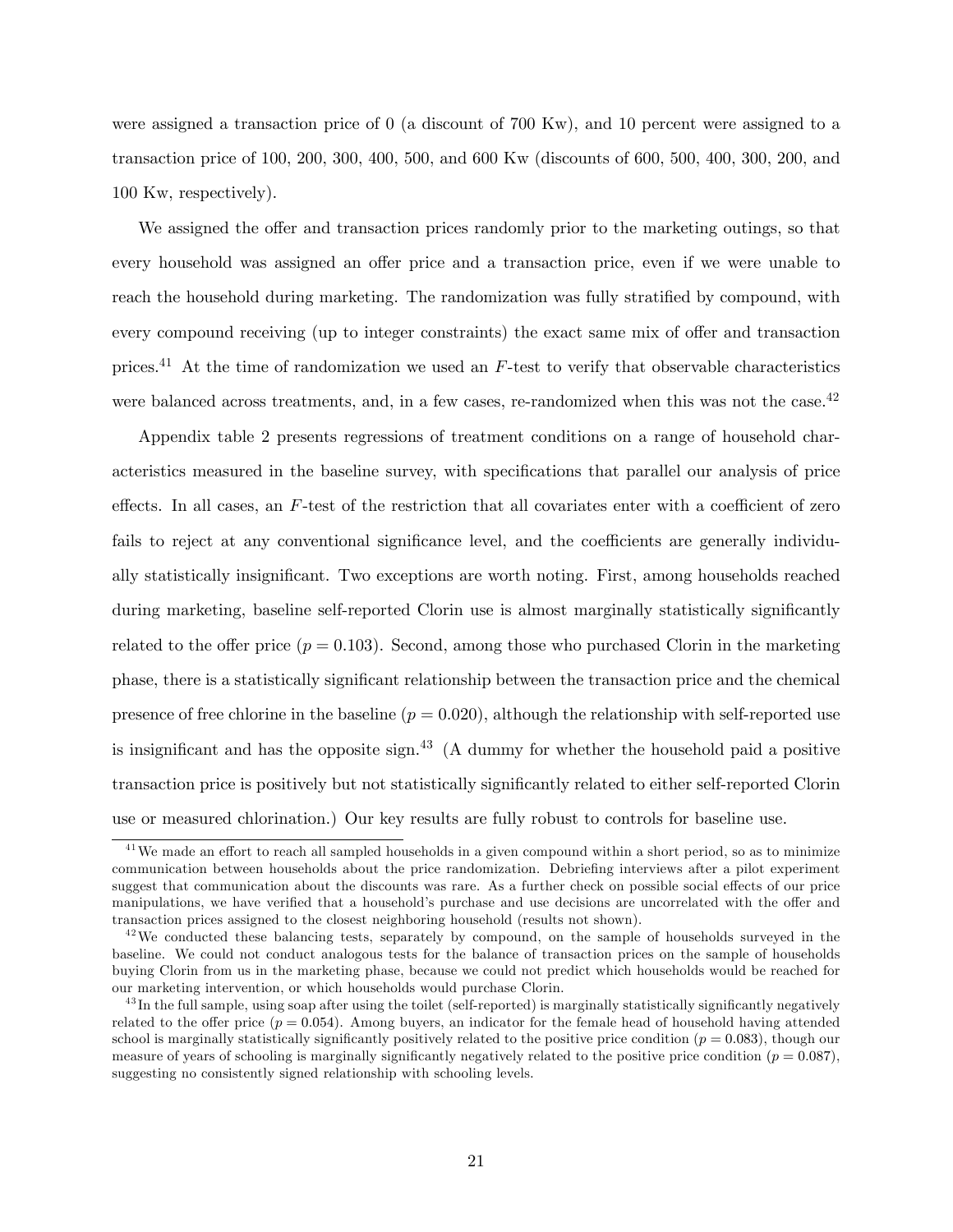#### 4.4 Follow-up Survey

For our follow-up survey, we sent the original survey teams to find and re-interview the households that we successfully reached for the marketing intervention.<sup>44</sup> We re-interviewed households approximately two weeks after the marketing intervention, but actual lags varied due to logistical factors.<sup>45</sup> We chose the timing of this survey to fall in the middle of the period during which households would be using the bottle of Clorin we sold them.

The follow-up interview consisted of several sections. First, we repeated a handful of demographic questions from the baseline survey, as a check on the identity of the respondents.<sup>46</sup> Next, we asked a variety of questions about health knowledge and attitudes, and hygiene practices. We then asked a detailed set of questions about the household's use of Clorin, followed by questions about whether the household had been visited by marketers at any point in the past. This question served as an additional check on whether we had reached the correct household. After concluding the questions on Clorin use, we tested the household's water, following the same procedure as in the baseline survey. Finally, once we had concluded measurement of Clorin use and chlorination, we asked several questions relating to sunk-cost psychology. We asked these questions at the end of the survey because we did not want households' answers to these questions to affect their responses about Clorin use.

We reached 890 households in the follow-up survey (out of the 1,004 households that were successfully reached during the marketing phase). Appendix table 3 presents some evidence on the determinants of attrition. In the marketing phase, we were more successful in reaching households that owned a larger share of the set of durables goods (car, radio, television) that we asked about,

<sup>4 4</sup>Because they were not exposed to our marketing experiment, we did not attempt to interview the households that we did not reach during the door-to-door marketing. Note, however, that we interviewed households reached in our marketing intervention whether or not they purchased Clorin from our marketing team.

 $^{45}$ If the surveyors found a house but there was no one home, they returned at least three times to contact the original respondent. If someone was home but it was not the female head of household named in the baseline survey, they made an appointment to return when the female head would be home. In cases where it proved exceedingly difficult to reach the female head of household, the surveyor accepted another female adult household member as an interviewee, and noted this adjustment in the questionnaire. This occurred in 58 cases, and our findings are not substantively different when we restrict attention to the cases in which we successfully reinterviewed the original respondent.

 $46$  Among the cases in which our records indicate that we successfully reinterviewed the original respondent, these demographic characteristics are strongly correlated between the baseline and follow-up surveys, with (highly statistically significant) correlation coefficients of 0.94 - 0.97. (The demographic characteristics are inconsistent between the baseline and follow-up surveys in 8 percent of cases.)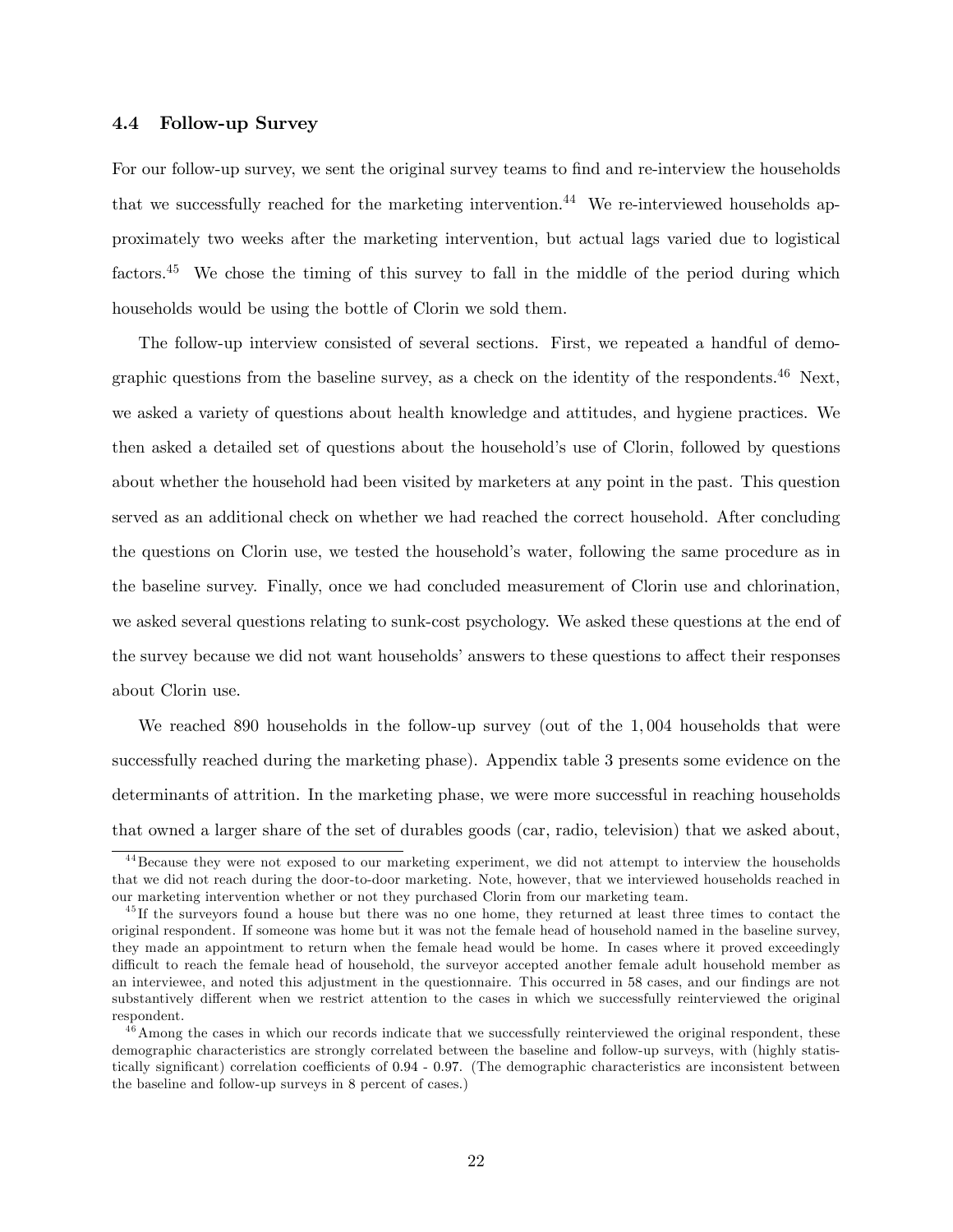most likely because wealthier households tended to be in more developed sections of the compounds and were therefore easier to locate.<sup>47</sup> In the follow-up survey, attrition was still related to observables, though less so than in the marketing phase. Most importantly, at neither stage is the offer or transaction price related to the likelihood of attrition. This provides some reason to believe that our experimental results are not confounded by differential sample selection across treatment conditions.

#### 4.5 Additional Survey Data

We will test for screening and sunk-cost effects by relating use measured at follow-up to offer and transaction prices. In order for this to constitute a valid test of the model, the follow-up period must correspond to the experimental period  $t'$ . This means that the Clorin we sold during the marketing intervention was in use at the time of the follow-up. To check this, we asked our surveyors at follow-up to identify the bottles of Clorin we had sold, which we had marked on the bottom with an "X." In nearly 80 percent of the cases in which our records indicate that the household purchased Clorin, the surveyors were able to identify the marked bottle among the household's inventory of Clorin bottles. Among households in which the surveyors identified the bottle we sold, in the vast majority of cases (nearly 80 percent) the bottle was partly, but not completely, full. In addition to confirming our expectations regarding the rate of exhaustion of Clorin, this evidence serves to mitigate concerns about inter-household transfer or resale of bottles.<sup>48</sup>

The model also assumes that Clorin not used in drinking water is used in some other way, rather than being stored for later use. We can bring some evidence to bear on this issue. We fielded a second follow-up survey so that, if we did find evidence of sunk-cost effects, we would be able to study whether they persisted after households had exhausted the bottle we sold them. Interviews occurred approximately six weeks after the marketing intervention, although actual lags varied due to logistical factors.<sup>49</sup> Consistent with the model's assumptions, surveyor inventories conducted at

<sup>&</sup>lt;sup>47</sup>Wealthier households were also more likely to have address plates on their homes (rather than having their address written on the door or outside walls), which helped the survey team to locate the address. Households in the fifth locality we surveyed were also significantly more likely to be reached, probably because that compound had a more organized system of household addresses than the other compounds.

<sup>&</sup>lt;sup>48</sup>In the short survey we describe below, only 6 percent of households report ever giving Clorin away.

 $49$  We used a survey instrument similar to that from the first follow-up. We successfully contacted approximately 80 percent of households for the second follow-up, significantly lower than the 89 percent recontact rate from the Örst follow-up. (As in the Örst follow-up, we attempted to contact only those households that had been successfully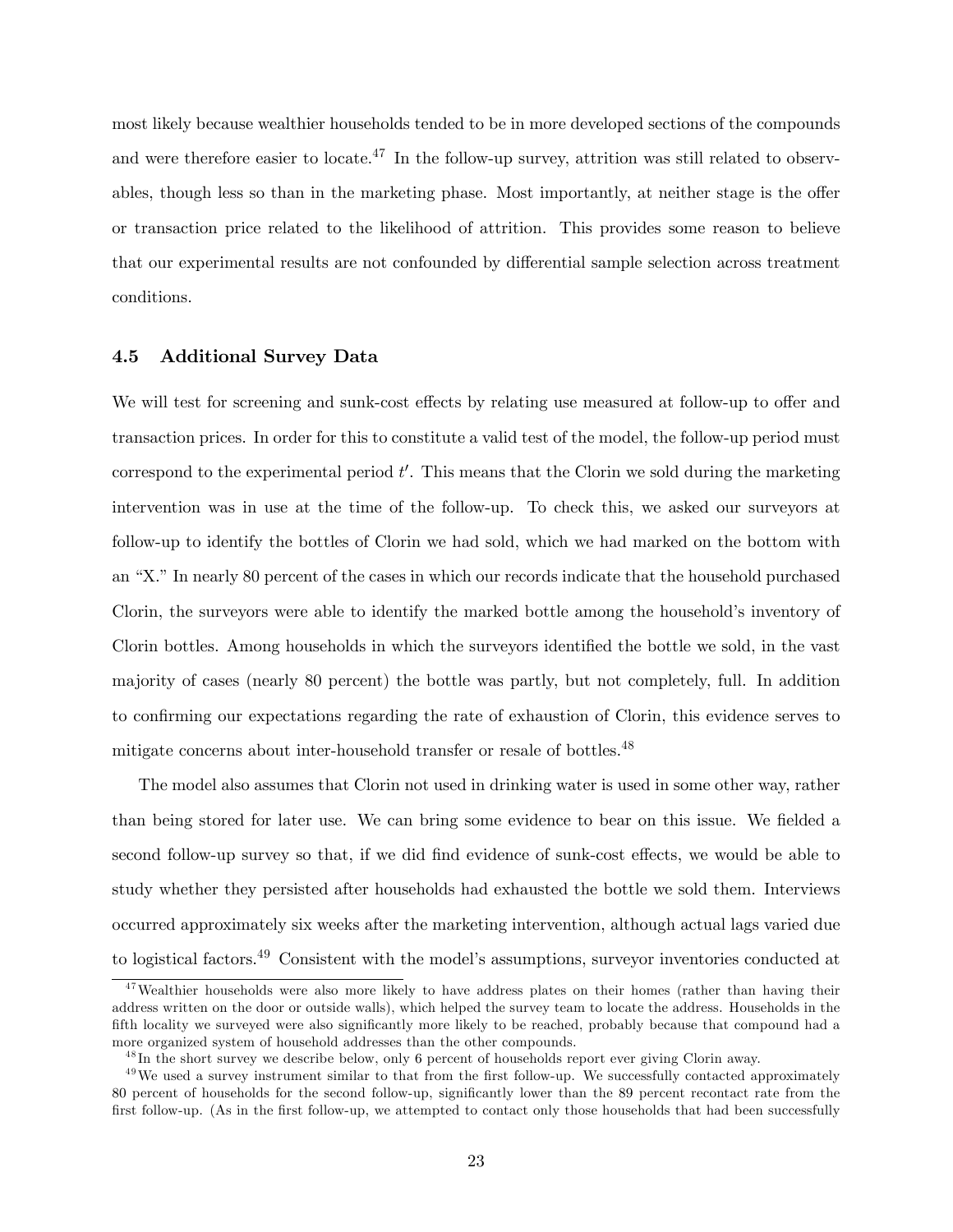second follow-up showed that in over 80 percent of households the bottle we sold was either absent (76 percent of households) or empty (6 percent).

In our discussion of the model, we interpret a household that buys Clorin and does not use Clorin in its drinking water as having used Clorin for household chores. For additional evidence on the plausibility of this assumption, we turn to evidence from a series of in-depth interviews we conducted on a convenience sample of 49 Clorin-using female heads of household from four compounds in Lusaka, over six days in January and February  $2008^{50}$  From pilot interviews we identified a set of chores in which Clorin was sometimes used. For each chore, an interviewer discussed with the respondent how she did the chore and whether she used Clorin at any point. If the respondent indicated that she used Clorin in doing the chore, the interviewer asked her to demonstrate how much Clorin she used (with a Clorin bottle filled with water). The interviewer then measured the amount with a measuring cup. Interviewees report substantial non-drinking water use of Clorin. Some 61 percent of households report using Clorin for purposes other than drinking water purification (96 percent report using it in drinking water). The most common reported alternative use was washing clothes, followed by cleaning toilets. According to our measurement exercise, these uses often involve substantial amounts of Clorin. Accounting for the relative frequency of different types of uses, we estimate that, among the respondents we interviewed, the average household devotes 38 percent of Clorin by volume to non-drinking-water uses.<sup>51</sup> This finding suggests that our interpretation of non-drinking-water use as use in household chores is at least quantitatively plausible.

# 5 Evidence on Screening Effects

In this section, we test for a screening effect: namely, that the higher is the offer price, the greater is the propensity to use Clorin in drinking water among those who buy. The model predicts such

contacted during the marketing intervention.)

 $50$  Interviewers collected data on age and years of schooling to test comparability with ever-users of Clorin in our baseline survey. Means of the two variables are broadly comparable between the two samples, with the interview survey sample somewhat more educated than the baseline sample. We are grateful to Michael Kremer for suggesting that we conduct these interviews to learn more about alternative uses of Clorin.

 $51$  In our original follow-up survey, about one-fifth of households report using Clorin for non-drinking-water purposes, substantially below the figure we found in our interviews. A plausible account of the discrepancy is that we took greater care in the in-depth interviews to list comprehensively the chores in which Clorin might be used.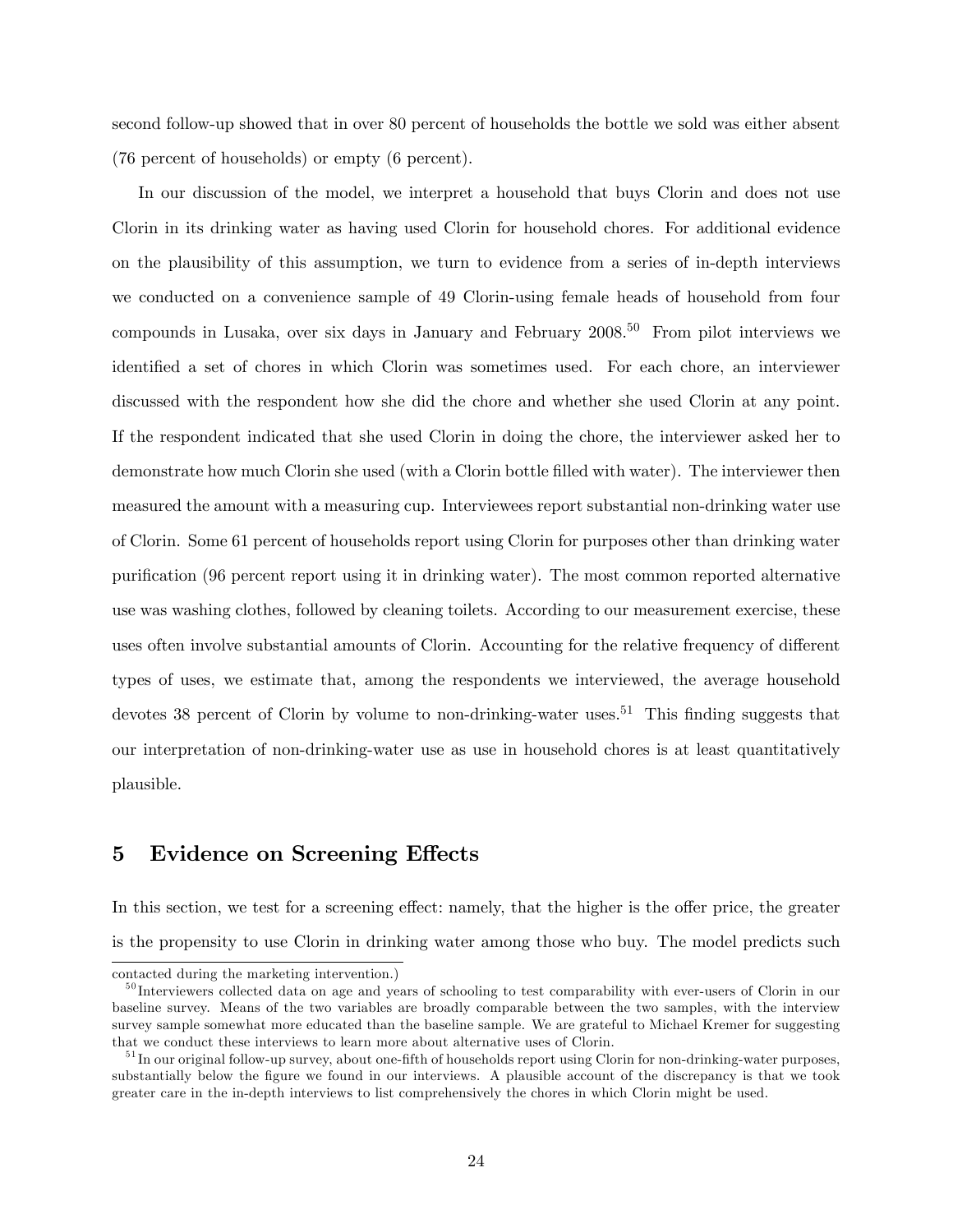effects because households have information about their likelihood of using Clorin in drinking water, and they use this information in making their purchase decisions. Hence, households that are less likely to use Clorin in drinking water are willing to pay less to buy it, and are therefore less common in the pool of buyers the greater is the offer price.

A prerequisite for such an effect is that offer prices affect purchasing behavior. Figure 2 shows the effect of offer price on the propensity to buy Clorin during our door-to-door intervention. The figure shows a downward-sloping relationship between offer price and the share purchasing Clorin, with nearly 80 percent of respondents buying Clorin at 300 Kw and only about 50 percent buying at 800 Kw. Column (1) of table 2 presents an estimate of a linear probability model of demand as a function of the offer price.<sup>52</sup> The model implies that an increase of 100 Kw in the offer price would result in a (highly statistically significant) 7 percentage point reduction in the probability of purchase, corresponding to an economically nontrivial price elasticity (evaluated at the mean offer price and purchase probability) of about  $-0.6^{53}$  Columns (2) and (3) of table 2 show that the results in column (1) are robust to adding baseline controls, and to restricting to households reached in the follow-up survey, respectively.

As a first test for the screening effect, figure 3 shows coefficients from a regression of selfreported use among buyers on dummies for offer price, controlling for transaction price fixed effects to hold constant any psychological effects. Consistent with a screening effect, the figure shows an upward-sloping relationship between offer price and the likelihood of use among buyers.

Table 3 presents more parametric estimates of the effect of raising the offer prices on the propensity to use Clorin in drinking water among buyers. We estimate linear probability models relating the probability of use (both self-reported and measured) to offer prices, with transaction price fixed effects in all specifications to control for any sunk-cost effects.<sup>54</sup> The regressions in panel A of the table show that, conditional on transaction price, an increase of 100 Kw in the offer price leads to a statistically significant 3 to 4 percentage point increase in Clorin use among buyers,

 $52$  Adding a quadratic term in offer price does not improve the model's fit, suggesting that, within the range of experimental variation, there are no detectable nonlinearities in demand. Estimated marginal effects from probit models are virtually identical to those reported in table 2 (see appendix B).

 $53$ The regression has a constant of about 0.96, indicating that the model predicts that 96 percent of households would accept a free Clorin giveaway delivered to their door. This estimate is statistically indistinguishable from unity, which is consistent with our *a priori* intuition that few households would turn down a free bottle of Clorin.

 $54$ Probit models of use yield nearly identical estimates. Our results are also robust to allowing for interactions between offer and transaction prices in affecting Clorin use. See appendix B for details.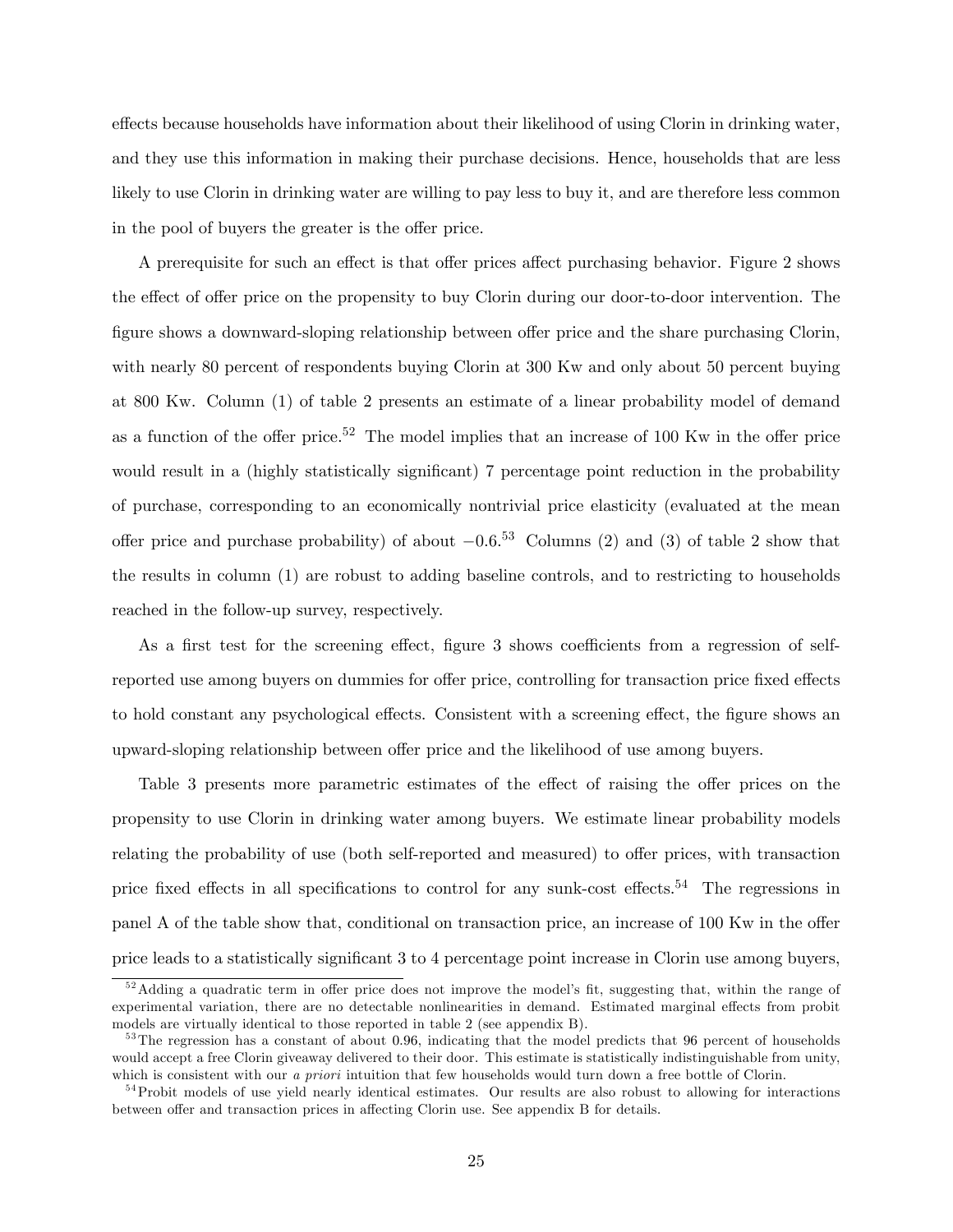corresponding to an economically nontrivial usage elasticity (at the mean price and usage) of 0:3 to 0.4.

In principle, there are two possible reasons for our finding that higher offer prices lead to greater use among buyers. The first is that higher offer prices select buyers whose *observable* characteristics—education, wealth, etc.—are predictive of Clorin use. The second is that higher prices select buyers with a greater unobservable (to the econometrician) propensity to use. In addition to its intrinsic relevance to the economics of private information, separating these two mechanisms is potentially important for policy, because if the screening effect is driven largely by selection on observables, the targeting effects of pricing may be largely achievable through programs that target distribution of Clorin based on observable demographics.

In panel B of table 3, we test between these explanations, by re-estimating the specifications of panel B, but including as covariates a vector of household demographic characteristics measured as of our baseline survey.<sup>55</sup> These demographics are of the sort that might be available in a detailed household census. The coefficients on offer price in panel B are only about 10 percent smaller than those in panel A, indicating that the vast majority of the screening effect we estimate is driven by higher prices selecting buyers with a relatively high unobservable propensity to use Clorin.

Note that, in contrast to a typical randomization-based regression, asking how including observables affects the coefficient of interest in table 3 is not a test of the validity of our randomization. This is because the regressions in table 3 are run *conditional* on purchase, rather than unconditionally, so that we are asking how correlated are observables with offer prices *conditional* on the decision to buy. Recall, however, that a nearly marginally significant relationship between offer price and baseline use is visible in the balancing tests in appendix table 2. We have therefore confirmed (results not shown) that screening effects are comparable in magnitude and statistical significance to those in panel A of table  $3$  when we include the entire range of baseline characteristics in the model, including baseline use. We use the more restricted set of characteristics in the table to more accurately represent the types of household data that might plausibly be available to marketers of Clorin. (We have also re-estimated our screening model dropping households that

 $55$  Note that 9 respondents refused to answer one or more demographic survey questions. To verify that the slight difference in sample composition between panels A and B does not explain the difference in coefficients, we have re-estimated the specifications in panel A of table 3, excluding the 9 observations with missing values of one or more demographic characteristics, and find virtually identical results, as expected.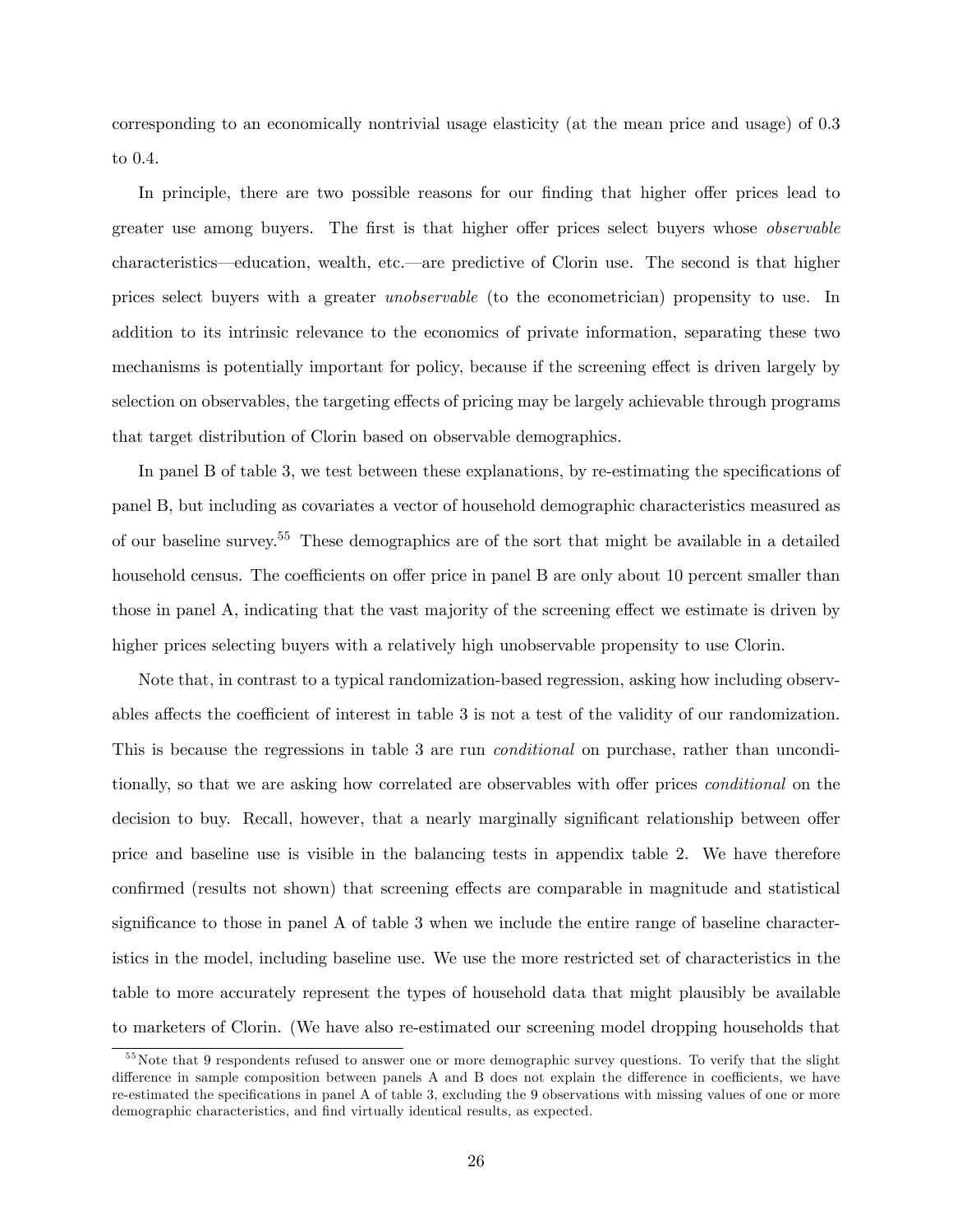had Clorin at home as of the baseline, and find, if anything, stronger evidence of screening effects on the restricted sample. See appendix A for details.)

The findings in table 3 imply that a household's willingness-to-pay is informative about its propensity to use Clorin, over and above what is available in a vector of household demographics. A related (but different) question is whether demographics are more or less predictive of use than willingness-to-pay. This is similar to asking whether a model relating use to demographics has a higher or lower  $R^2$  than a model relating use to willingness-to-pay. In practice, however, because we do not observe willingness-to-pay directly, comparing the fit of these two models using  $R^2$  is not possible. An alternative approach, which we adopt, is to ask whether a hypothetical distribution of Clorin in which it is given to the households with the highest predicted use (based on demographics) achieves more or less use among recipients than an equivalently selective pricing scheme (i.e., a pricing scheme that distributes Clorin to an equal number of households).

To implement this comparison, we first estimate a linear probability model relating use among buyers to our set of household demographics. From this model, we obtain a predicted use  $\widehat{use}_i$ for each household i. Let  $x(\eta)$  be the percent of households buying at offer price  $\eta$  predicted by the demand model in column (1) of table 2. After ranking households by predicted use  $\widehat{use}_i$ , we calculate, for each offer price  $\eta$ , the share of buyers reporting use at follow-up among the households in the top  $x(\eta)$  percent by predicted use. This allows us to compare the top households by willingness-to-pay and the top households by predicted use at the same percentiles of the respective distributions. For example, at an offer price of 300 Kw, our demand model predicts that 76 percent of households will buy. We therefore compute reported Clorin use among the top 76 percent of buyers, ranked according to predicted use. Appendix Ögure 2 shows the resulting usage rates by offer price, normalized relative to the rate at  $300 \text{ Kw}$ . As the figure shows, the data exhibit significantly more slope with respect to willingness-to-pay than with respect to household demographics. The difference in observed use between buyers at 800 Kw and buyers at 300 Kw is more than four times larger than the analogous difference between households categorized by predicted use.

Our data also allow us to study directly how the observable characteristics of buyers change with the offer price (results not shown). In contrast to concerns that pricing leads to distribution to the "richest of the poor," we do not find that buyers at higher prices are wealthier or more educated.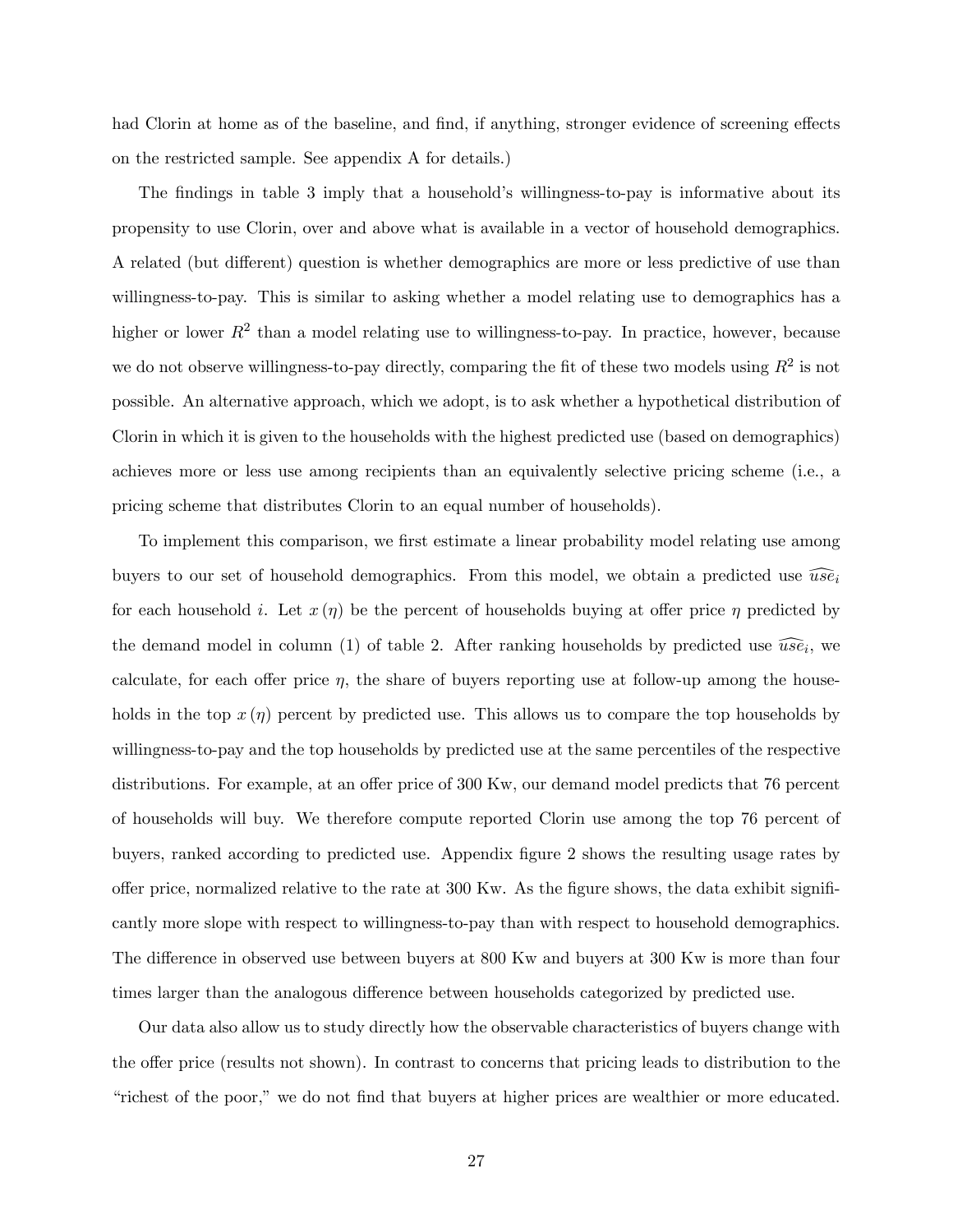This result may of course be sensitive to our choice of a relatively inexpensive product. Using two crude proxies for a household's potential for health gains from drinking water use—the number of children below age 5 and a dummy for whether the female head of household is pregnant—we find no evidence that those with greater potential for health gains have a greater willingness-to-pay for Clorin. Again, this result must be taken with caution, as our survey was not designed optimally to measure the propensity for health gains from drinking water use.

### 6 Evidence on Sunk-Cost Effects

In this section, we use variation in the transaction price to test for a sunk-cost effect. Sunkcost effects arise in our model because using Clorin in drinking water rationalizes the household's decision to buy Clorin. Because the psychic cost of failing to rationalize the purchase decision is greater the more costly was the purchase, the model predicts that the likelihood of use (conditional on purchase) is rising in the transaction price, holding the offer price constant.

Figure 4 graphs the relationship between transaction prices and use at follow-up, holding constant the offer price using fixed effects. The figure shows no consistent evidence that paying more for Clorin increases use.

To test these hypotheses more formally, in table 4 we estimate regression models relating the probability of Clorin use at follow-up to the transaction price, including offer price fixed effects to control for differences in the composition of buyers at different prices. Because our analysis of balance (in section 4) suggests the possibility that transaction prices are statistically related to baseline use, we include a full set of baseline controls in all models.

In addition to testing for an effect of transaction prices on use, our data also allow us to relate any effects we find to a crude measure of the household's psychological propensities. At the end of our follow-up survey, we included a series of hypothetical choices designed to mirror the types of questions frequently used to elicit sunk-cost effects in the existing literature: $56$ 

Suppose you bought a bottle of juice for 1,000 Kw. When you start to drink it, you

 $56$ We placed these questions at the end of the survey in case these questions revealed anything about the study's hypotheses. Note that, in contrast to the most typical hypothetical-choice studies of sunk-cost effects, we employ a within-subject, rather than between-subject design. We chose this approach because it allows us to more cleanly classify households into "sunk-cost" and "non-sunk-cost" groups.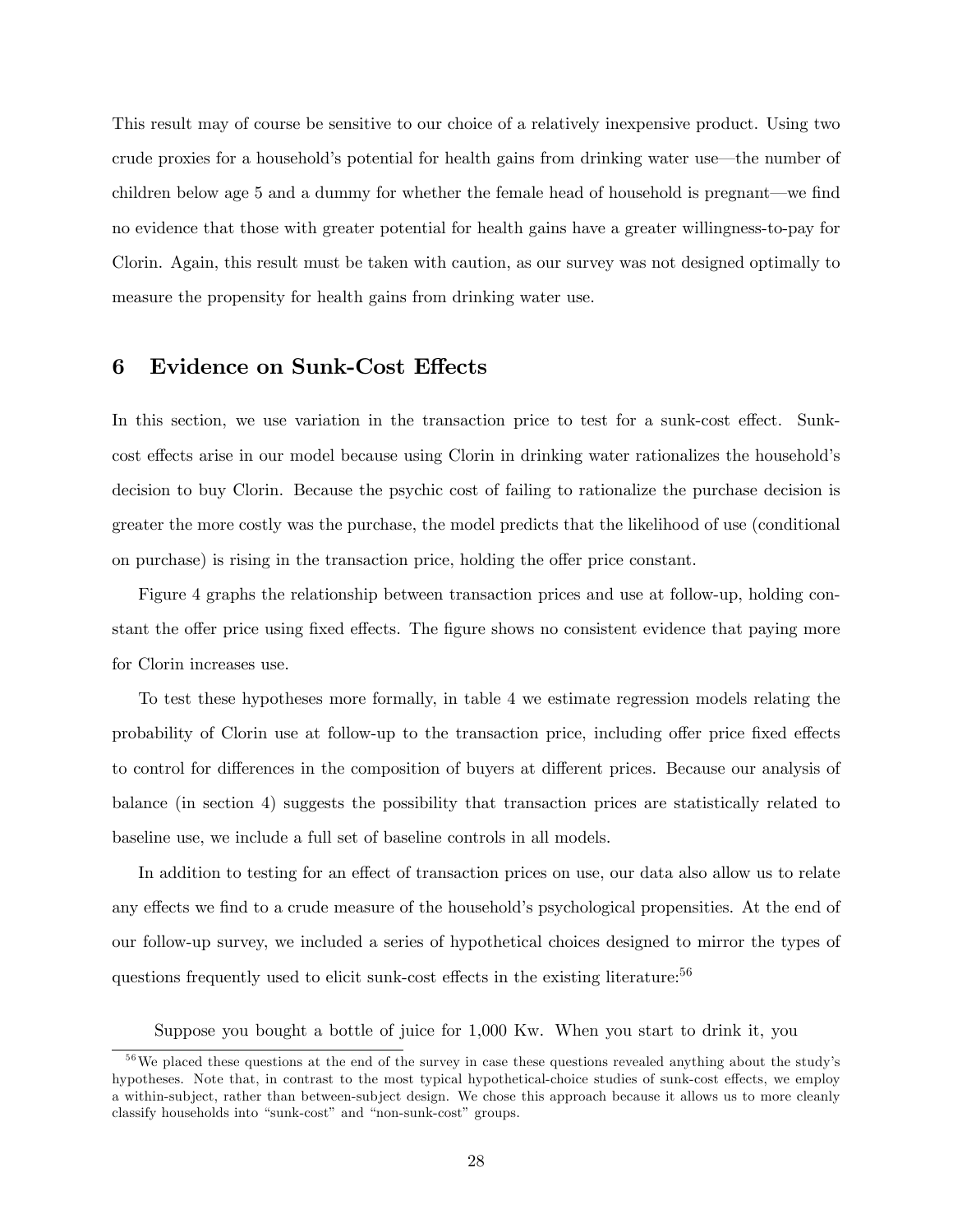realize you don't really like the taste. Would you finish drinking it?

Participants were able to answer yes or no, and could provide additional comments if they liked. After this question, we asked two similar follow-up questions of all participants, one for the case of a 5,000 Kw bottle of juice, and one for the case of a 500 Kw bottle.<sup>57</sup> Consistent with existing evidence, we find that households in our sample do display sunk-cost effects in their responses to these questions, with over 20 percent of respondents reporting that they would finish the juice at 5,000 Kw but not at 1,000 Kw, or that they would finish it at 1,000 Kw but not 500 Kw.<sup>58</sup>

Panel A of table 4 follows the model in testing for an effect of the transaction price on the likelihood of Clorin use at follow-up (both self-reported and measured), holding the offer price constant. Consistent with figure 4, there is no evidence of such an effect. Our point estimates (in specifications  $1A$  and  $4A$ ) indicate an effect of transaction price on use that is small in magnitude and inconsistently signed. Our confidence intervals allow us to rule out positive effects on the probability of use greater than 3:6 percentage points (self-reported use) or 1:9 percentage points (measured use) per 100 Kw. These intervals rule out sunk-cost effects equal in size to the point estimates of the screening effect that we report in table  $3.59$ 

In specifications  $(2A)$  and  $(5A)$  of table 4, we focus specifically on households that display the sunk-cost effect in our hypothetical choice scenario, and again find statistically insignificant point estimates with no consistent sign. The differences in coefficients between sunk-cost and nonsunk-cost households are statistically insignificant and inconsistently signed, suggesting no clear relationship between hypothetical choice behavior and the observed response to transaction prices.

Overall, then, our data do not provide evidence of sunk-cost effects as predicted by the model. We also designed our randomization to test a secondary hypothesis, suggested to us by NGO personnel, namely that paying something results in more drinking-water use than paying nothing.

 $57$ To isolate sunk-cost effects from informational effects of prices, the follow-up questions emphasized that the juice in question was the same bottle of juice regardless of the price we specified. For example, the second question asked "Now suppose you actually had paid 5,000 Kw for that bottle of juice...Would you finish drinking the bottle?" Surveyors were instructed to emphasize the word that, thus stressing the fact that this question refers to the same bottle as in the question about 1,000 Kw.

 $58$ Twelve percent of respondents reported that they would finish drinking the juice if it cost 500 Kw, as against 14 percent who said they would Önish it had it cost 1,000 Kw, and 32 percent who said they would Önish drinking it at 5,000 Kw. The differences among these groups are all highly statistically significant in paired  $t$ -tests.

 $59$ A formal test of the equality of the causal and screening effects, incorporating the statistical uncertainty in both estimates, yields p-values of 0:233 (self-reported use) and 0:072 (measured use).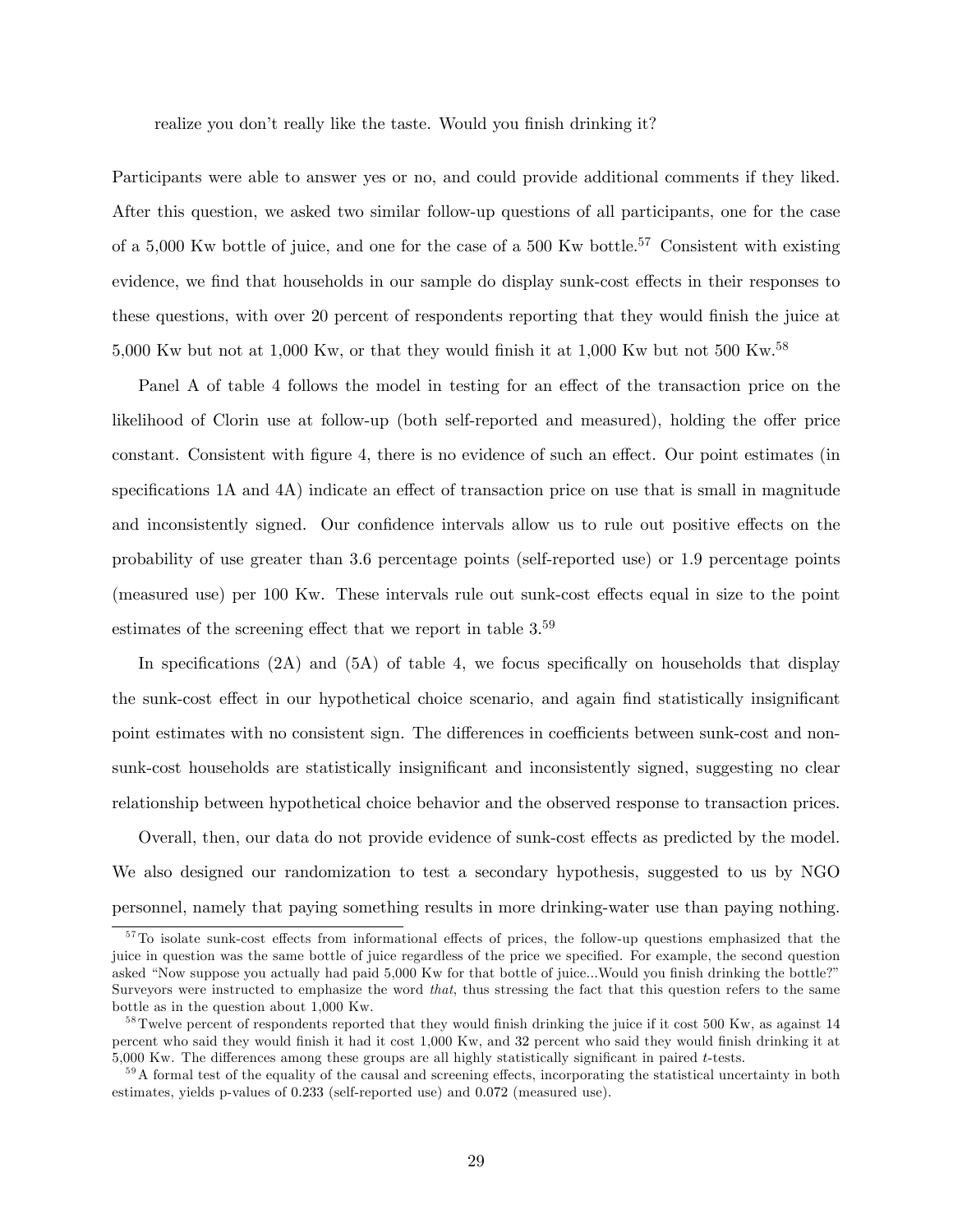In panel B of table 4, we estimate models paralleling those in panel A, using a dummy for whether the household paid a positive transaction price as our key independent variable. As in panel A, we cannot rule out the null of no effect of the act of paying on drinking-water use. However, in contrast to panel A, the point estimates in panel B are large and positive, and in general larger among sunk-cost than non-sunk-cost households. Therefore, while our data show no evidence of an effect of an act of paying, they are at least consistent with such an effect, suggesting the need for further research.<sup>60</sup>

### 7 Robustness and Interpretation

Below, we use several pieces of evidence from our study to test the validity of the maintained assumptions of our model.

*Effect of transaction price on purchase decisions.* It is crucial to the interpretation of our results that households were not aware of their final transaction price when deciding whether to purchase Clorin from us. We can test for such a lapse by asking whether transaction prices affected demand, after controlling for the offer price. Estimates of a linear probability model of demand indicate that, after controlling for offer price, a household's final transaction price had no statistical effect on its propensity to purchase Clorin (results not shown).<sup>61</sup>

Income effects of transaction prices. If paying more for Clorin reduced household wealth significantly, this could in principle attenuate the sunk-cost effect (though not the screening effect). As a simple test for this possibility, we have tested for sunk-cost effects among those in our sample with above-median wealth (as proxied by durables ownership). Even among this group, there is no

 $60$ As a more direct test of the practitioner hypothesis that "when products are given away free, the recipient often does not value them or even use them" (PSI, 2006), we have also split the sample according to respondents' selfreported agreement with the statement that "I value something more if I paid for it." We find that the estimated effect of paying a positive transaction price on Clorin use is far larger among those who report strong agreement with the statement than those who do not, with the effect on self-reported use becoming statistically significant ( $p = 0.046$ ) in the sample of those reporting strong agreement (results not shown). In our second follow-up survey, we also find some evidence of an effect of the act of paying on Clorin use, using a somewhat more precise measure of chlorination (results not shown).

 $61$ This lack of statistical significance is not due to a lack of power: an F-test definitively rejects the null hypothesis of equal effects of offer and transaction prices  $(p < 0.001)$ . We have also conducted this test separately for each of the six marketers involved in our experiment. In no case is there a statistically significant negative effect of transaction price on purchase probability. In one case, there is a marginally statistically significant positive effect  $(p = 0.095)$  of transaction price on purchase probability. Such a finding is not surprising given that we execute six separate tests, and the direction of the effect is not consistent with the idea that household demand responded to the transaction price.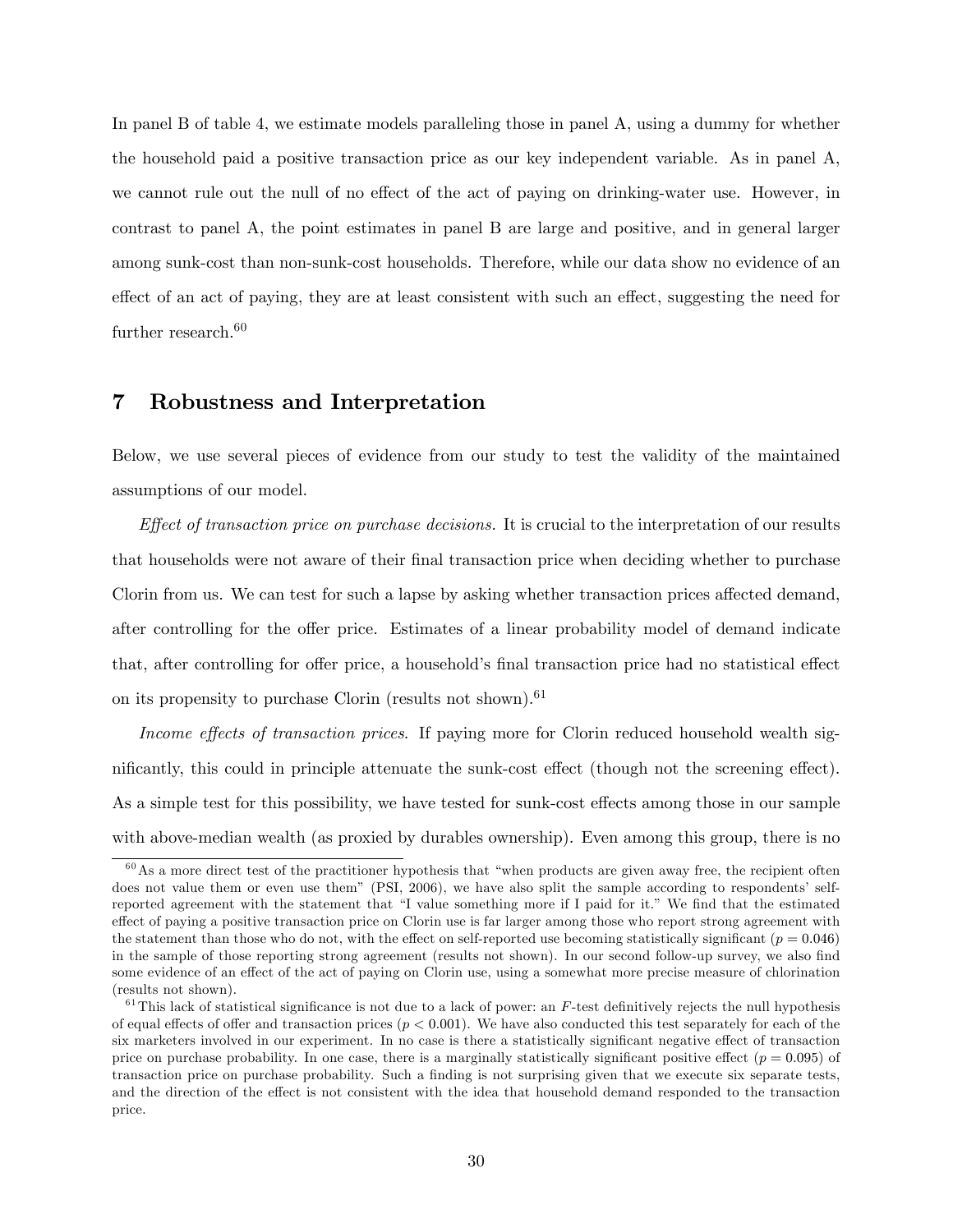evidence of a sunk-cost effect, providing further evidence that attenuation due to income effects is unlikely to be a major confound. Relatedly, interaction regressions show no evidence that the effect of the transaction price differs with our proxy for household wealth. In addition to its relevance for the issue of income effects, this test also provides some (admittedly crude) evidence against the view that sunk-cost effects are present only when the amount at stake is large relative to the household's income.

Informational effects of offer and transaction prices. If, despite our design precautions, higher o§er or transaction prices were taken to be evidence that Clorin is a better product, and favorable beliefs induce more product use, then our estimates could be confounded. To test for such an effect, we can take advantage of the presence in our follow-up survey of several measures of respondent attitudes toward Clorin. In particular, the survey asks the respondent (on an agree/disagree scale) whether water purification solution is easily available, whether it makes the water taste bad, and whether it is an effective way to prevent diarrhea. None of these scales is statistically significantly affected by either the offer or transaction price, and an index that averages all three is also unaffected by our treatments.<sup>62</sup> Moreover, controlling for this index in our main specifications leaves our key conclusions unchanged (see appendix B).

A related possibility is that households beliefs about Clorin prices were impacted by our experimental treatment. To test for this confound, we asked Clorin buyers in the follow-up how much they usually pay for a bottle of Clorin, and we asked those who reported not buying Clorin how much they would expect to pay for a bottle. We find no effect of offer or transaction prices on participants' responses to these questions.<sup>63</sup>

Marginal cost fallacy. For the households in our survey, the marginal cost of using Clorin is determined by the market replacement price, not by the transaction price. However, it may be that households psychologically perceived the cost of using Clorin to be higher when their transaction price was higher, which could attenuate sunk-cost effects and explain our failure to find an effect of

 $62$  Among households that report never having used Clorin as of our baseline survey, who might be expected to know the least about the product, there is no evidence of an effect of offer price on our aggregate quality index. We do Önd some evidence that higher transaction prices (somewhat counterintuitively) worsen attitudes towards Clorin on the sample of never-users, but this result is only marginally statistically significant ( $p = 0.089$ ).

 $^{63}$ In the second follow-up survey, we asked all respondents how much they would expect to pay for a bottle of Clorin in the future. We again find no statistically significant relationship between responses to this question and the transaction price at which the household purchased Clorin.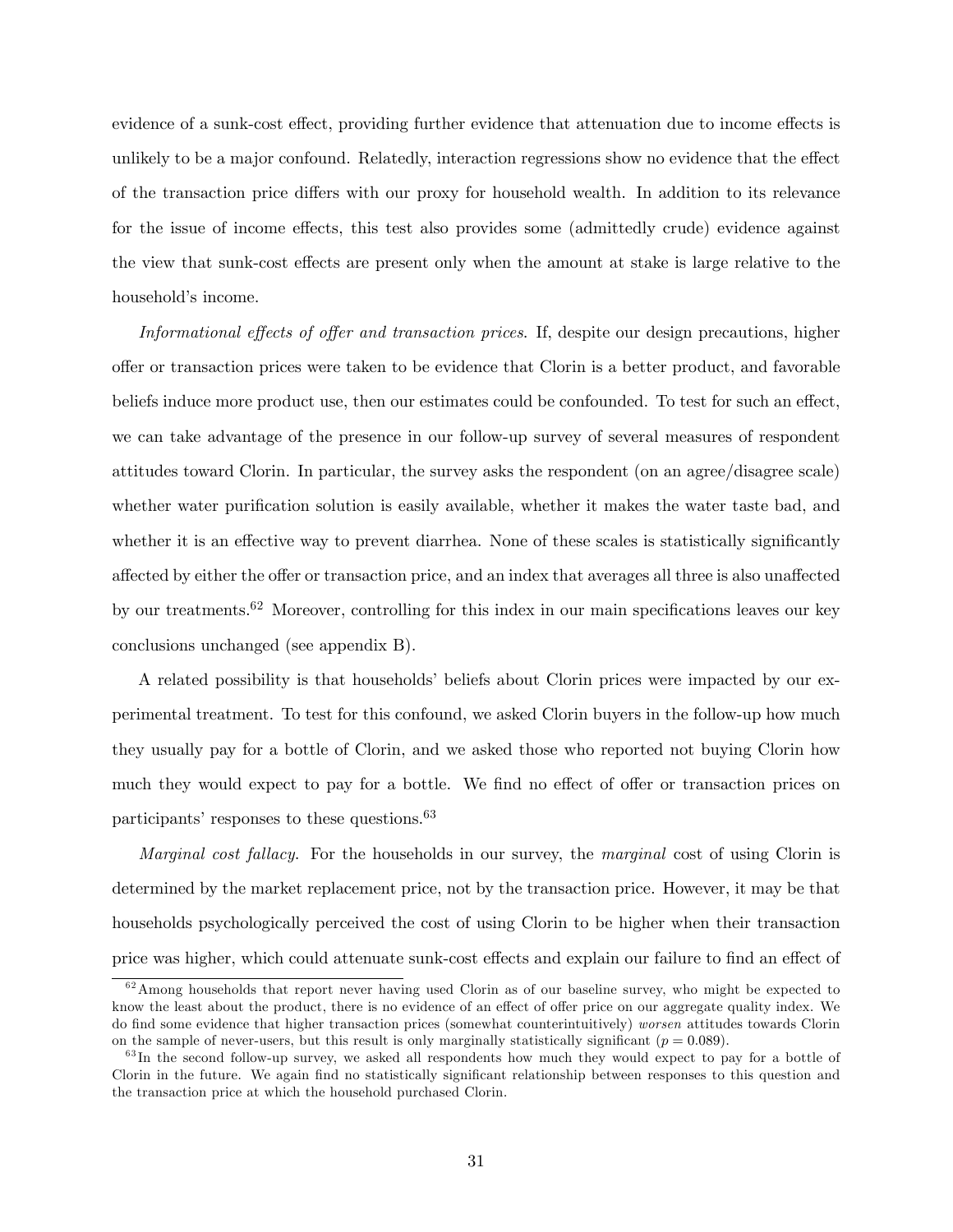the amount paid. To assess this possibility, we included in our follow-up survey a question designed to get at a householdís propensity to behave in this way. In particular, we asked respondents to evaluate the statement "When I buy something that is expensive, I try to use it sparingly," on an agree/disagree scale. Comparing households that did and did not agree strongly with this statement reveals no evidence that the effect of transaction price on use is higher for households that do not agree with the statement (results not shown).

## 8 Conclusions

In this paper, we report evidence from a field experiment in Lusaka, Zambia, designed to test the effect of prices on the use of Clorin, a socially marketed drinking water disinfectant. Our experimental design permits us to separately test for two effects of prices: a screening effect (higher prices change the mix of buyers), and a sunk-cost effect (higher prices induce greater use among those who buy). We find strong evidence of screening effects: raising the price of Clorin attracts buyers with a significantly greater propensity to use Clorin in their drinking water, indicating a positive correlation between willingness-to-pay and the propensity to use Clorin in drinking water. By contrast, we do not find evidence for sunk-cost effects: holding constant the distribution of willingness-to-pay, raising the price at which a household transacts does not affect its propensity to use Clorin in drinking water. Our results thus imply, at best, a limited role for sunk-cost effects in the domain of health product use, while providing strong support for the hypothesis that households have private information about their use propensities that is reflected in willingness-to-pay.

Our findings therefore cast doubt on justifications for health product pricing based on sunkcost effects, while suggesting a possible role for prices as an allocative tool. As we have stressed, however, these implications must be taken with caution. They depend, in part, on the health (and other) consequences of non-drinking-water uses of Clorin, which to our knowledge have not been adequately explored in the medical literature. Moreover, while our study focuses on two important channels through which pricing policy may ináuence the use of health products in developing countries, we abstract from several others, most notably the informational role of prices in the introduction of new goods, and the role of prices in permitting NGOs to access retail distribution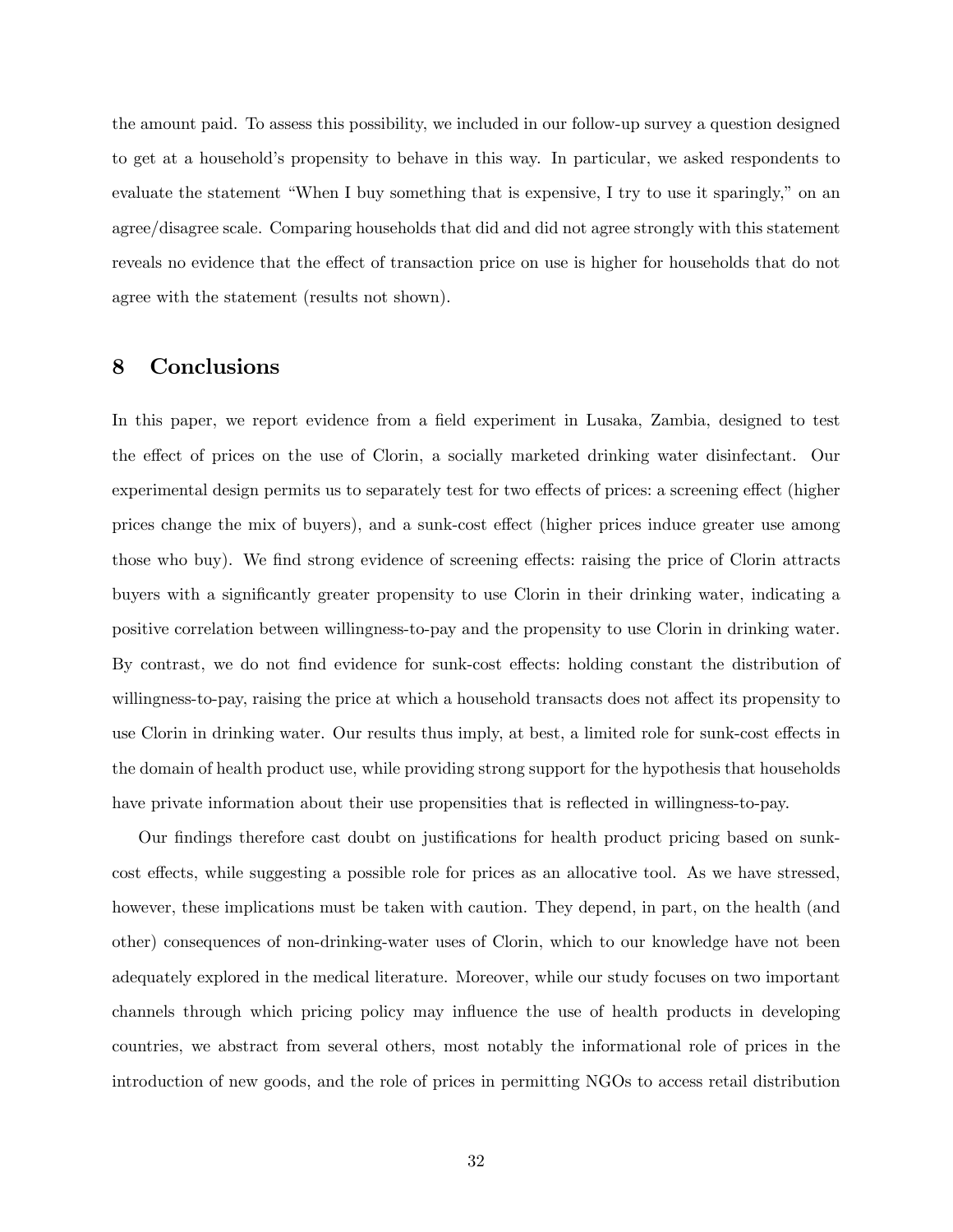networks. Carefully evaluating the role of these channels remains an important area for future research.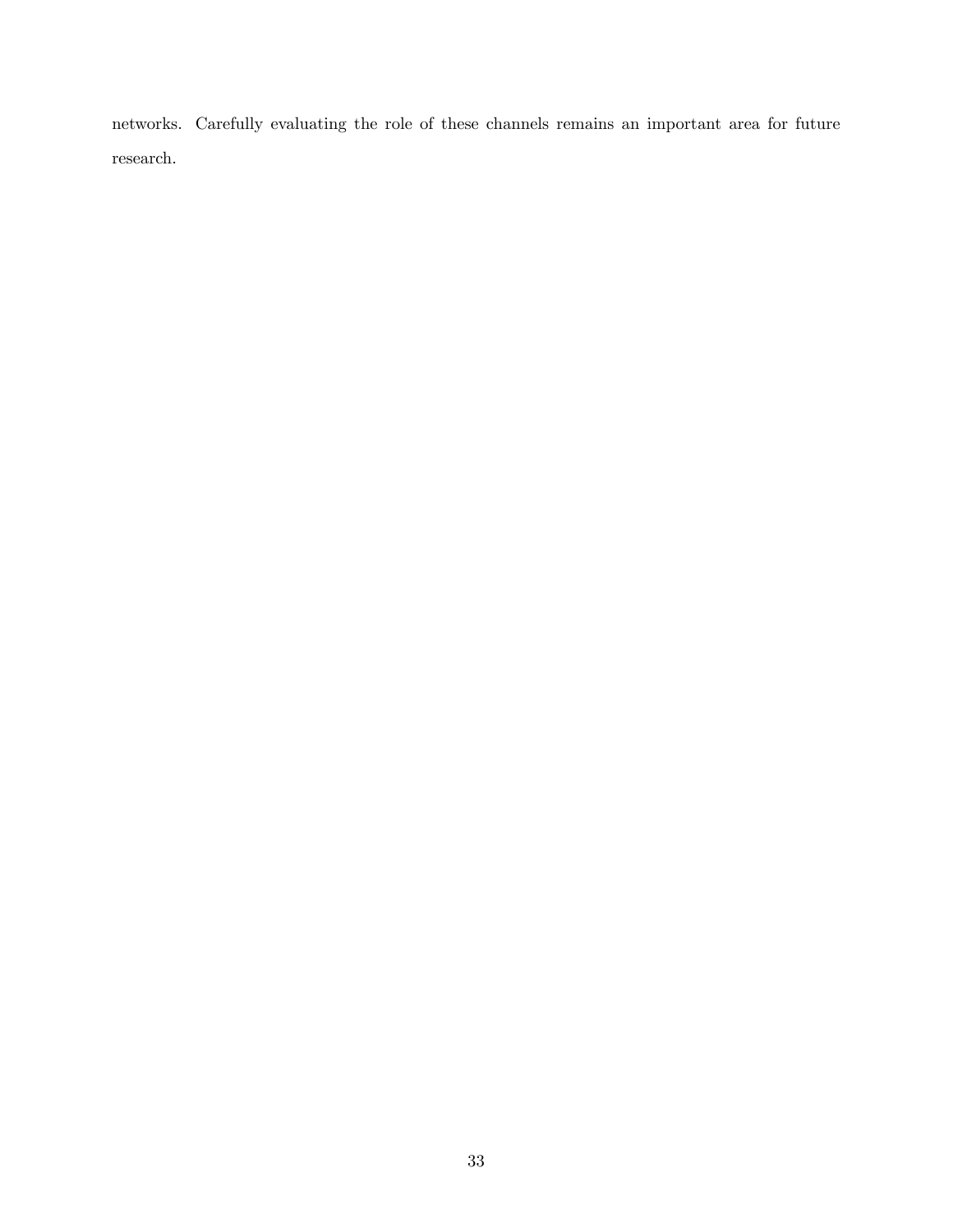# References

- [1] Hal R. Arkes and Catherine Blumer. The psychology of sunk cost. Organizational Behavior and Human Decision Processes,  $35:124-140$ , 1985.
- [2] Nava Ashraf, Dean Karlan, and Wesley Yin. Tying Odysseus to the mast: Evidence from a commitment savings product in the Philippines. Quarterly Journal of Economics,  $121(2):635$ 672, May 2006.
- [3] Jere R. Behrman. The simple analytics of contraceptive social marketing. World Development,  $17(10):1499-1521, 1989.$
- [4] Hilary Benn. Meeting our promises in poor countries. Speech to the London School of Hygiene and Tropical Medicine, June 15 2006.
- [5] Cheryl A. Casper. Pricing policy for library services. Journal of the American Society for Information Science,  $30(5):304-309$ , September 1979.
- [6] Jessica Cohen and Pascaline Dupas. Free distribution or cost sharing? evidence from a randomized malaria prevention experiment. Dartmouth College Working Paper, December 2007.
- [7] Erik Eyster. Rationalizing the past: A taste for consistency. Nuffield College Mimeograph, November 2002.
- [8] Ernst Fehr and Lorenz Goette. Do workers work more if wages are high? evidence from a randomized field experiment. American Economic Review, 97(1):298–317, March 2007.
- [9] Amy Finkelstein and Kathleen McGarry. Multiple dimensions of private information: evidence from the long-term care insurance market. American Economic Review, 96(4):938–958, 2006.
- [10] Daniel Friedman, Kai Pommerenke, Rajan Lukose, Garrett Milam, and Bernardo A. Huberman. Searching for the sunk cost fallacy. Experimental Economics,  $10(1)$ :79–104, March 2007.
- [11] John Gourville and Dilip Soman. Pricing and the psychology of consumption. Harvard Business Review, pages 90–96, September 2002.
- [12] Michael Grossman. On the concept of health capital and the demand for health. Journal of Political Economy,  $80(2):223-255$ , 1972.
- [13] Glenn W. Harrison and John A. List. Field experiments. Journal of Economic Literature, 42:1009-1055, December 2004.
- [14] Barbara A. Hauser. Drinking Water Chemistry: A Laboratory Manual. Lewis Publishers, Boca Raton, FL, 2002.
- [15] Jerry A. Hausman. Individual discount rates and the purchase and utilization of energy-using durables. *Bell Journal of Economics*,  $10(1):33-54$ , Spring 1979.
- [16] Jukti Kumar Kalita and Robert H. Ducoffe. A simultaneous-equation analysis of price, circulation, and advertising revenue for leading consumer magazines. Journal of Media Economics,  $8(4):1-16, 1995.$
- [17] Dean Karlan. Using experimental economics to measure social capital and predict Önancial decisions. American Economic Review, 95(5):1688–1699, December 2005.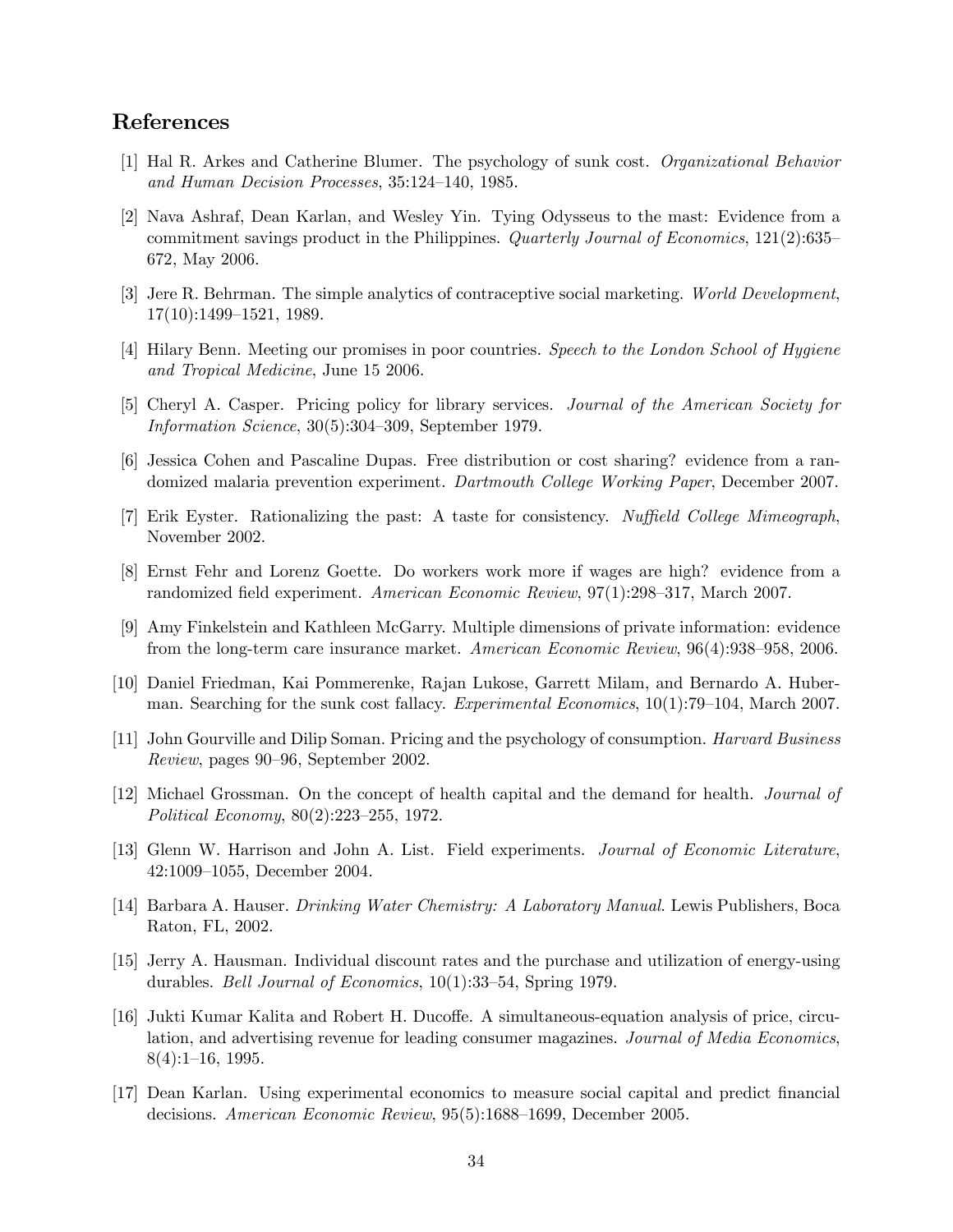- [18] Dean Karlan and John A. List. Does price matter in charitable giving? Evidence from a large-scale natural field experiment. American Economic Review, 97(5):1774-1793, 2007.
- [19] Dean Karlan and Jonathan Zinman. Observing unobservables: Identifying information asymmetries with a consumer credit field experiment. Yale University Working Paper, June 2006.
- [20] Philip Kotler and Eduardo L. Roberto. Social marketing: Strategies for changing public behavior. The Free Press, New York, 1989.
- [21] Michael Kremer, Jessica Leino, Edward Miguel, and Alix Peterson Zwane. Spring cleaning: Results from a randomized evaluation of source water quality improvement. *Harvard University* Mimeograph, 2006.
- [22] Michael Kremer and Edward Miguel. The illusion of sustainability. Quarterly Journal of Economics,  $122(3):1007-1065$ , August 2007.
- [23] Steven D. Levitt and John A. List. What do laboratory experiments measuring social preferences reveal about the real world? Journal of Economic Perspectives,  $21(2):153-174$ , Spring 2007.
- [24] Jennie I. Litvack and Claude Bodart. User fee plus quality equals improved access to health care: Results of a field experiment in Cameroon. Social Science and Medicine, 37(3):369–383, 1993.
- [25] C. A. Maxwell, R. T. Rwegoshora, S. M. Magesa, and C. F. Curtis. Comparison of coverage with insecticide-treated nets in a Tanzanian town and villages where nets and insecticide are either marketed or provided free of charge. Malaria Journal, 5(44), 2006.
- [26] Donald G. McNeil Jr. A program to fight malaria in Africa draws questions. New York Times, June 11 2005.
- [27] Dominique Meekers. The implications of free and commercial distribution for condom use: Evidence from Cameroon. PSI Research Division Working Paper No. 9, 1997.
- [28] Paul Milgrom and John Roberts. Price and advertising signals of product quality. Journal of Political Economy,  $94(4)$ :796–821, August 1986.
- [29] Joseph P. Newhouse. Toward a theory of nonprofit institutions: An economic model of a hospital. American Economic Review,  $60(1):64-74$ , 1970.
- [30] Lynnette Olembo, F. A. D. Kaona, Mary Tuba, and Gilbert Burnham. Safe water systems: An evaluation of the Zambia Clorin program. Johns Hopkins University Mimeograph, September 2004.
- [31] Sharon M. Oster. Strategic management for nonprofit organizations: Theory and cases. Oxford University Press, Oxford, 1995.
- [32] Sharon M. Oster, Charles M. Gray, and Charles Weinberg. Pricing in the nonprofit sector. In Dennis R. Young, editor, *Effective economic decision-making for nonprofit organizations*, chapter 2, pages 27–46. Foundation Center, New York, December 2003.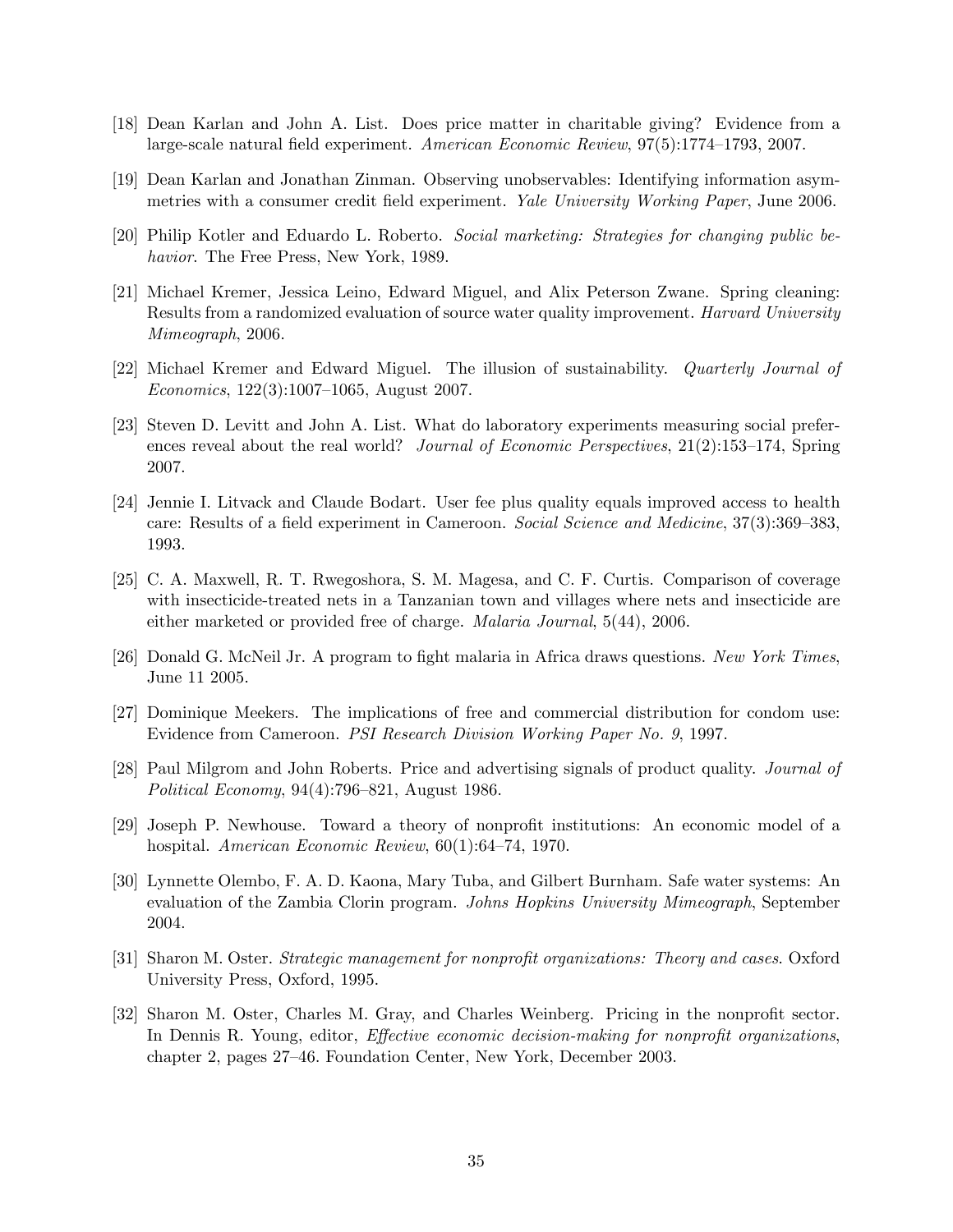- [33] A. A. Parker, R. Stephenson, P. L. Riley, S. Ombeki, C. Komolleh, L. Sibley, and R. Quick. Sustained high levels of stored drinking water treatment and retention of hand-washing knowledge in rural Kenyan households following a clinic-based intervention. Epidemiology and Infection, January 2006.
- [34] Amil Petrin. Consistent policy analysis when some heterogeneity is unobserved. University of Chicago Mimeograph, December 2003.
- [35] Canice Prendergast and Lars Stole. Impetuous youngsters and jaded old-timers: Acquiring a reputation for learning. Journal of Political Economy,  $104(6)$ :1105–1134, December 1996.
- [36] PSI. What is social marketing? http://www.psi.org/resources/pubs/what\_is\_SM.html, 2006.
- [37] R. Quick, L. Vencze, E. Mintz, L. Soleto, J. Aparicio, M. Gironaz, L. Hutwagner, K. Greene, C. Bopp, K. Maloney, D. Chavez, M. Sobsey, and R. Tauxe. Diarrhea prevention in Bolivia through point-of-use disinfection and safe storage: A promising new strategy. Epidemiology and Infection, 122:83-90, 1999.
- [38] Robert E. Quick, Akiko Kimura, Angelica Thevos, Mathias Tembo, Isidore Shamputa, Lori Hutwagner, and Eric Mintz. Diarrhea prevention through household-level water disinfection and safe storage in Zambia. American Journal of Tropical Medicine and Hygiene,  $66(5):584$ <sup>n</sup> 589, 2002.
- [39] A. D. Roy. Some thoughts on the distribution of earnings. Oxford Economic Papers,  $3(2)$ :135– 146, June 1951.
- [40] Kristina Shampanier, Nina Mazar, and Dan Ariely. Zero as a special price: The true value of free products. *Marketing Science*, 26(6):742–757, November-December 2007.
- [41] Baba Shiv, Ziv Carmon, and Dan Ariely. Consumers may get what they pay for: Placebo effects of marketing actions. *Journal of Marketing Research*, 62:383–393, November 2005.
- [42] Richard Steinberg and Burton A. Weisbrod. Pricing and rationing by nonprofit organizations with distributional objectives. In Burton A. Weisbrod, editor, To Profit or Not to Profit: The commercial transformation of the nonprofit sector, chapter 4, pages  $64-82$ . Cambridge University Press, Cambridge, UK, September 1998.
- [43] Richard Thaler. Toward a positive theory of consumer choice. Journal of Economic Behavior and Organization,  $1(1):39-60$ , March 1980.
- [44] Angelica K. Thevos, Sonja J. Olsen, Josefa M. Rangel, Fred A. D. Kaona, Mathias Tembo, and Robert E. Quick. Social marketing and motivational interviewing as community interventions for safe water behaviors: Follow-up surveys in Zambia. International Quarterly of Community Health Education,  $21(1):51-65$ ,  $2002-2003$ .
- [45] Rebecca Thornton. The demand for and impact of learning HIV status: Evidence from a field experiment. American Economic Review, 2008. Forthcoming.
- [46] United Nations Economic Commission for Africa. The statistical estimation of poverty duration and transitions in Zambia. Mimeograph, 2006. http://www.uneca.org/eca\_programmes/srdc/sa/publications/Statistical-Estimation.pdf.
- [47] USAID. Lack of access to clean drinking water and proper sanitation is a growing challenge. http://www.usaid.gov/locations/sub-saharan\_africa/features/worldwaterday06.html, 2006.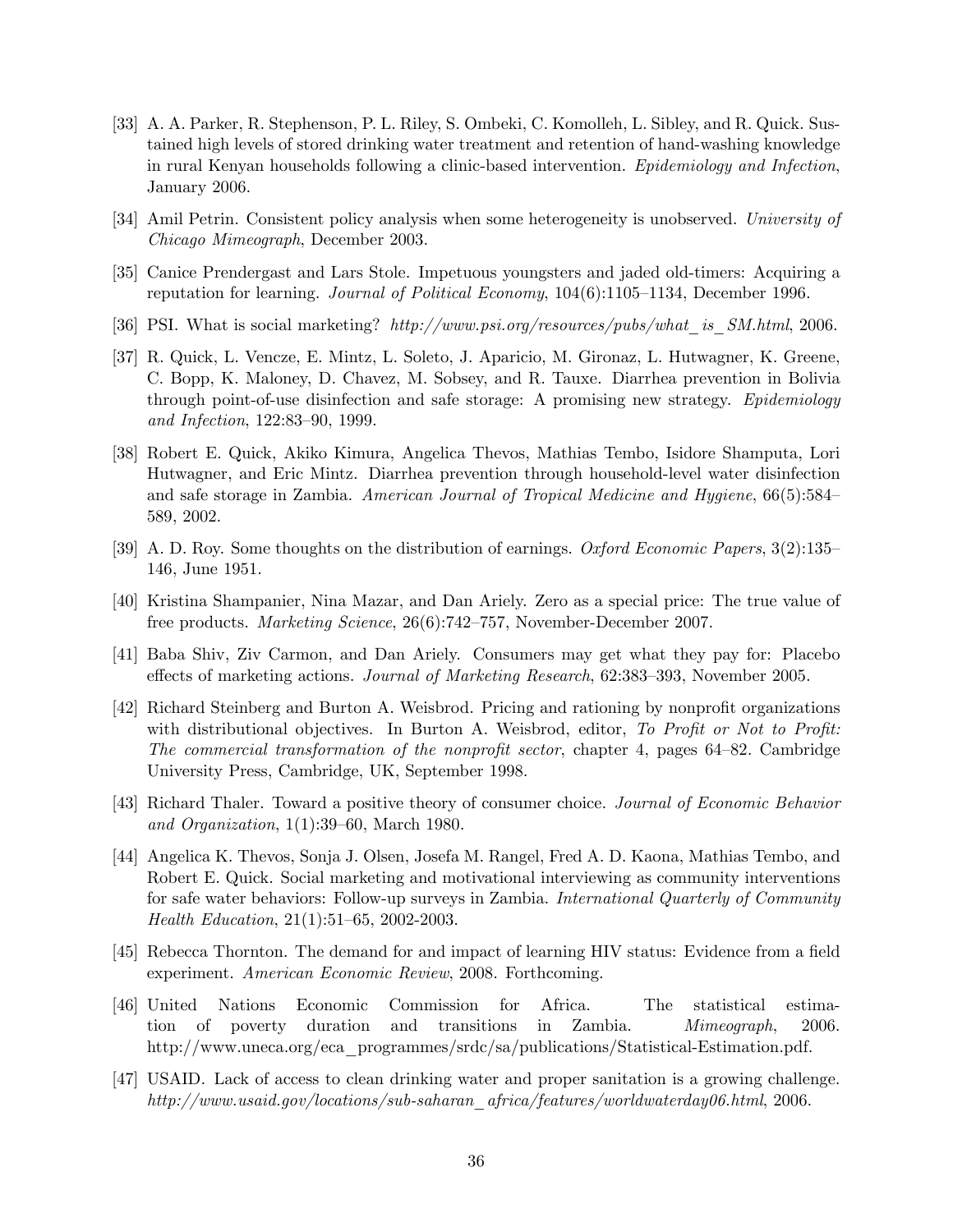## A Appendix: Intertemporal Implications of the Model

In the model, realized transaction prices  $\tilde{p}_{it'}$  in period  $t'$  will not affect purchase or use behavior in any period  $t \neq t'$ : sunk-cost effects are localized to the period in which the transaction occurs. The model does, however, have implications for the relationship between offer prices  $p_{it'}$  conditional on purchase in period  $t'$  and purchase and use behavior in periods  $t \neq t'$ . In this appendix we briefly summarize those implications. We also provide some empirical tests using data from our baseline survey, reported in appendix table 4. The baseline period can be thought of as a reasonable approximation to period  $t'-1$ , in that any household owning Clorin as of the baseline survey would have purchased it from a retailer (or health clinic).<sup>64</sup> It is worth noting, however, that we did not design our study to test these intertemporal implications, so the evidence reported below should be thought of as preliminary.

Begin by considering the relationship between purchase behavior in the experiment and purchase behavior in non-experimental periods. The model predicts that households purchasing in period  $t'$  are more likely to buy at other periods  $t \neq t'$ , the greater is the offer price  $p_{it'}$  in period  $t'$ . To see this, observe that, for households that purchase in the experimental period  $t'$ , we can write the following for any non-experimental period  $t \neq t'$ :

$$
Pr(b_{it}^{*}(R, v_{i}) = 1 | b_{it'}^{*}(p_{it'}, v_{i}) = 1, R, p_{it'}) = Pr(v_{i} \ge v^{*}(R) | v_{i} \ge v^{*}(p_{it'}))
$$

with  $v^*(R) \geq v^*(p_{it'})$ . Because  $v^*(t)$  is increasing in  $p_{it'}$ , it follows directly that, conditional on purchase in period  $t'$ , the probability of purchase in a period  $t \neq t'$  is greater the greater is  $p_{it'}$ . Intuitively, the higher is a household's demonstrated willingness to pay in period  $t'$ , the greater is its likelihood of purchasing at the retail price in other periods. We present a test of this implication in column (1) of appendix table 4. We measure purchase at baseline with an indicator for whether our surveyor inventory indicates that the household had a non-empty Clorin bottle at the time of the baseline survey. We find a marginally statistically significant positive relationship between offer price and baseline purchase (conditional on purchase at the marketing stage), consistent with the model.

Consider next the relationship between purchase behavior in the experiment and use behavior in non-experimental periods. Perhaps somewhat surprisingly, the model predicts that, conditional on purchase in the experiment and in a non-experimental period, the experimental offer price will be unrelated to use in non-experimental periods. Formally, consider the expression for use conditional on purchase in both the experimental period  $t'$  and some non-experimental period  $t \neq t'$ :

$$
\Pr\left(d_{it}^{*}\left(R, v_{i}, \varepsilon_{it}\right) = 1 \mid b_{it'}^{*}\left(p_{it'}, v_{i}\right) = 1, R, p_{it'}\right) = \Pr\left(v_{i} + \varepsilon_{it} \ge -\rho R \mid v_{i} \ge v^{*}\left(R\right) \land v_{i} \ge v^{*}\left(p_{it'}\right)\right)
$$

That is, the set of households purchasing at both time  $t$  and time  $t'$  are those for whom both  $v_i \geq v^*(R)$  and  $v_i \geq v^*(p_{it'})$ . However, because  $R \geq p_{it'}$ ,  $v^*(R) \geq v^*(p_{it'})$ , so that the two

 $64$ It is also possible, in principle, to use data from our second follow-up survey to approximate purchase and use behavior in period  $t' + 1$ . In practice, however, some households still had the Clorin they purchased from us as of the second follow-up. (Removing those households from the data is problematic, because the fact that they did not exhaust all their Clorin is endogenous to their use behavior.) Moreover, an analysis of survey attrition shows a marginally statistically significant negative relationship between offer prices and the likelihood of contact in the second follow-up survey (results not shown), suggesting further need for caution in interpreting experimental treatment effects from the second follow-up survey. Nevertheless, we have conducted tests parallel to those in appendix table 4 using data from our second follow-up. With the exception of the first implication (that offer price will be related to purchase behavior at the second follow-up conditional on purchase at the marketing stage), the conclusions are identical.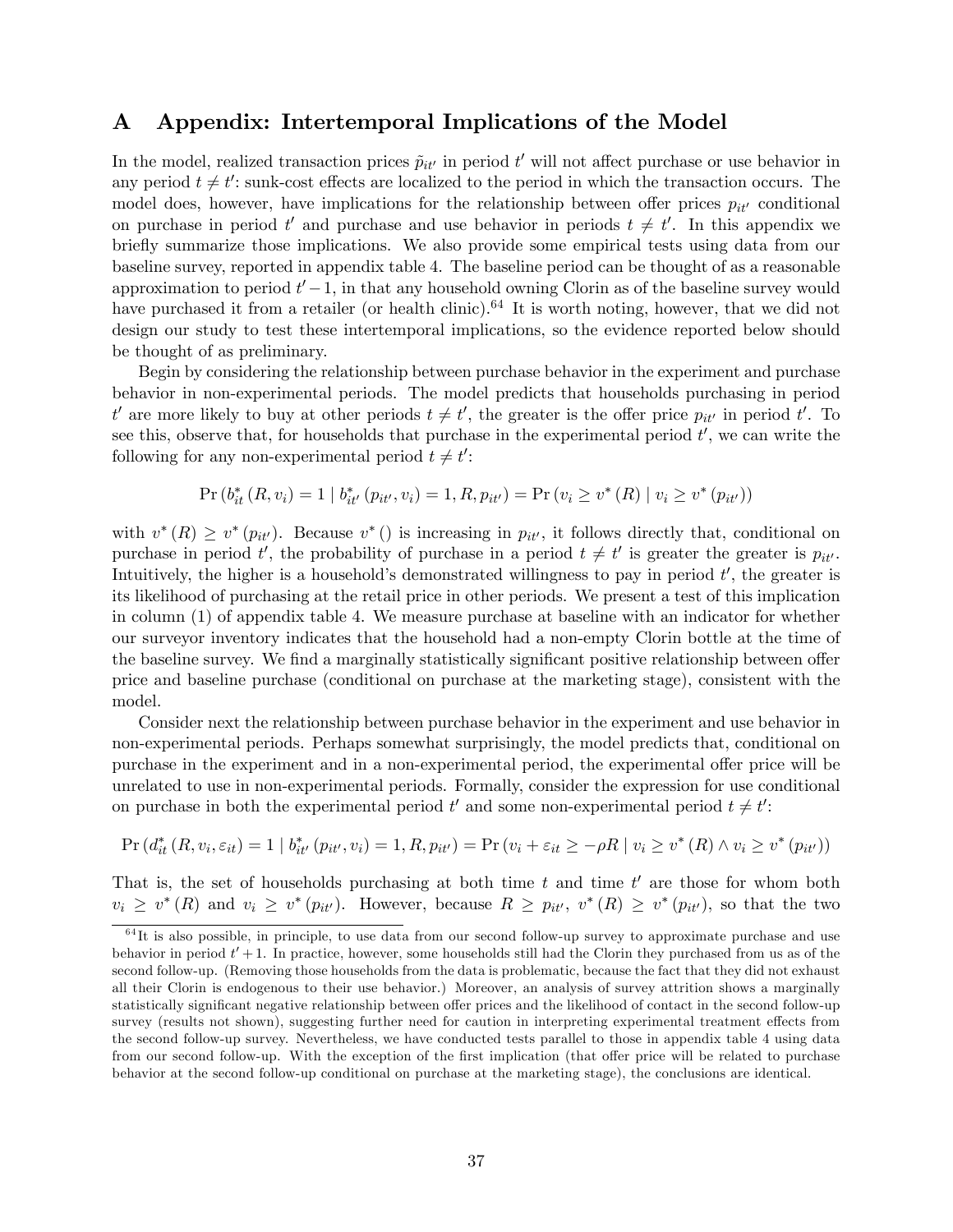conditions collapse to a single one:

$$
Pr(d_{it}^{*}(R, v_{i}, \varepsilon_{it}) = 1 | b_{it'}^{*}(p_{it'}, v_{i}) = 1, R, p_{it'}) = Pr(v_{i} + \varepsilon_{it} \ge -\rho R | v_{i} \ge v^{*}(R))
$$
  
= Pr(d\_{it}^{\*}(R, v\_{i}, \varepsilon\_{it}) = 1 | R)

Therefore we predict no relationship between offer price at time  $t'$  and use behavior at time  $t \neq t'$ . Intuitively, this result comes about because anyone willing to pay R should also be willing to pay  $p_{it'} \leq R$ , so that offer prices in the experiment convey no new information about the composition of households purchasing in non-experimental periods.<sup>65</sup> Columns (2) and (3) of appendix table 4 present tests of this implication. Among those who had Clorin in their households as of the baseline (our proxy for purchase at time  $t' - 1$ ) and who purchased Clorin in the marketing stage (time  $t'$ ), there is no relationship between offer price and self-reported or measured use at baseline, consistent with the model. The coefficients are small, negative, and statistically insignificant.

Finally, consider the reverse question of how purchase behavior in non-experimental periods affects our predictions for use in the experimental period. Following a logic parallel to the preceding argument, it is straightforward to show that, conditional on purchase in a non-experimental period, there should be no relationship between offer price in the experimental period and use in the experimental period, holding constant the transaction price. That is, the screening effect should be absent for households that purchase in non-experimental periods. In equations, this is because:

$$
\Pr\left(d_{it'}^{*}(\tilde{p}_{it'}, v_i, \varepsilon_{it}) = 1 \mid p_{it'}, \tilde{p}_{it'}, b_{it}^{*}(R, v_i) = 1\right) = \Pr\left(v_i + \varepsilon_{it} \ge -\rho \tilde{p}_{it'} \mid v_i \ge v^*(R) \land v_i \ge v^*(p_{it'})\right) \\
= \Pr\left(v_i + \varepsilon_{it} \ge -\rho \tilde{p}_{it'} \mid v_i \ge v^*(R)\right).
$$

By contrast, households that did not purchase in non-experimental periods will still display the screening effect, although with a different magnitude than the overall population:

$$
\Pr\left(d_{it'}^{*}\left(\tilde{p}_{it'}, v_i, \varepsilon_{it}\right) = 1 \mid p_{it'}, \tilde{p}_{it'}, b_{it}^{*}\left(R, v_i\right) = 0\right) = \Pr\left(v_i + \varepsilon_{it} \ge -\rho \tilde{p}_{it'} \mid v^*\left(p_{it'}\right) < v_i \le v^*\left(R\right)\right).
$$

We test these implications in specifications reported in columns  $(4)$  through  $(7)$  of appendix table 4. Consistent with the model, among those who purchased at the marketing stage and had Clorin at baseline, there is a statistically insignificant relationship between offer price and use at follow-up. (We note, however, that due to small sample size our confidence intervals cannot rule out nontrivial effects.) By contrast, among those who purchased at the marketing stage but did not have Clorin in the home as of the baseline, there is a positive and statistically significant relationship between offer price and use.

### B Appendix: Additional Robustness Checks

Appendix table 5 checks the robustness of our key results to a number of alternative specifications. For each alternative model, we show the effect of offer prices on purchase probabilities, the effect of offer price on use among buyers, and the effect of transaction price (or a dummy for a positive transaction price) on use among buyers. In specification  $(1)$ , we reproduce the coefficients from our main tables for comparison.

Specification  $(2)$  of appendix table 5 checks the robustness of our results to using a probit

 $\frac{65}{0}$ ur model assumes a constant willingness-to-pay over time. A model with time-varying shocks to  $c_i$  that are known in advance of purchase to the household could yield a positive relationship between use in non-experimental periods and experimental offer price. However, given that the non-experimental periods we study are close in time to the experimental period, constant willingness-to-pay over time may be a reasonable approximation.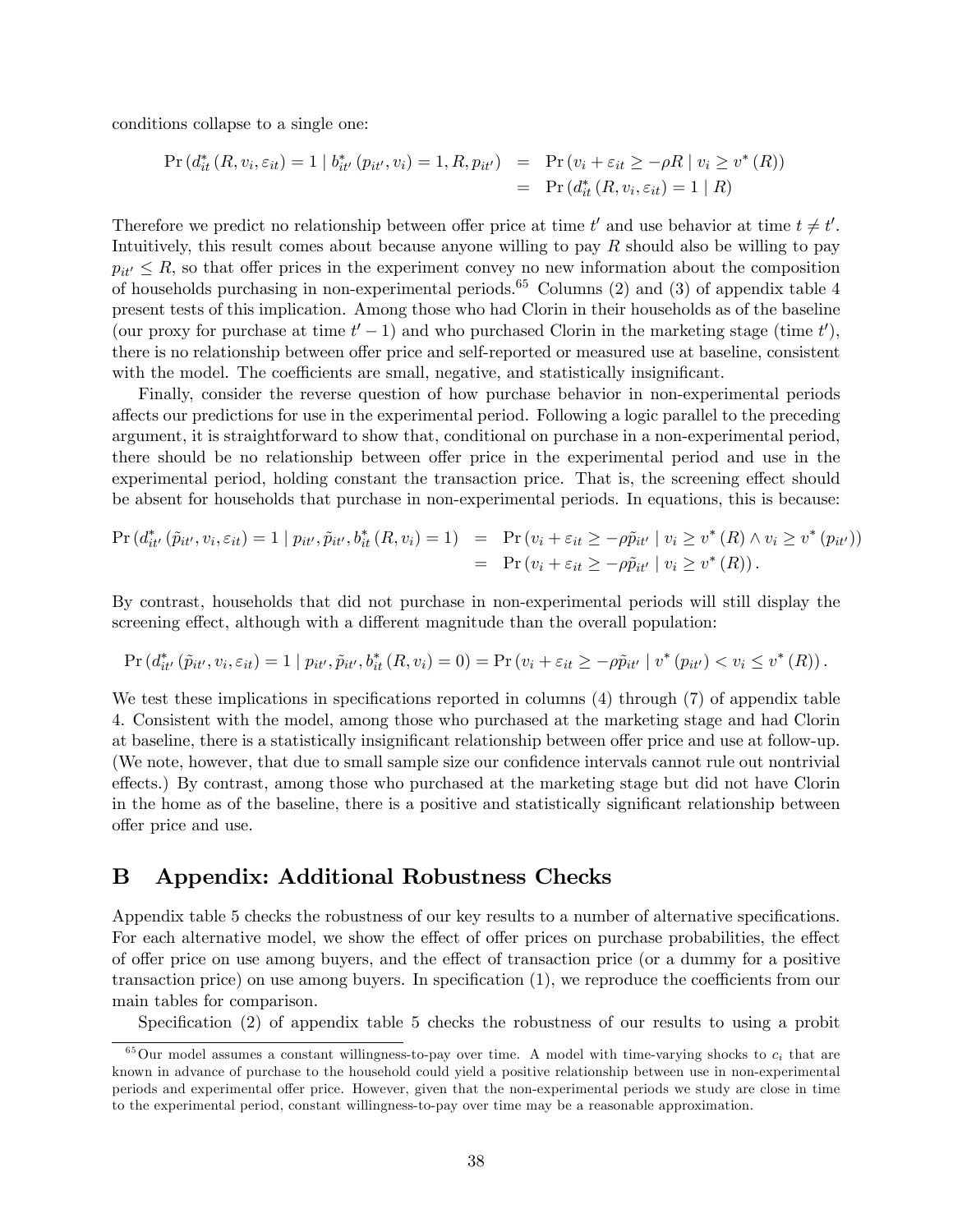model of purchase and use, rather than a linear probability model. The table reports the estimated marginal effects evaluated at the sample mean of the covariates. In all cases these estimates are very similar to those we obtain in our main specification.

Specification  $(3)$  of appendix table 5 includes dummy variables for the six marketers we employed to control for any marketer-specific effects on purchase or use. Because the assignment of marketers is statistically unrelated to the price treatments, including these controls does not meaningfully affect our results. As a further check on this issue, we have estimated models of demand and use in which we interact our price treatments with marketer fixed effects (results not shown). In every case, F-tests indicate that the marketer-price interactions are jointly statistically insignificant. Our key results also survive (though with greater standard errors due to reduced sample size) when we eliminate the data associated with each marketer, one marketer at a time (results not shown). Finally, our results are robust to controlling for the date at which the household was reached by our marketer (results not shown).

In specification  $(4)$  of appendix table 5, we check the robustness of our results to relaxing the assumption that the effects of offer and transaction prices do not interact in determining the probability of Clorin use. Specifically, we have re-estimated our key models of use, allowing the effect of offer price to differ freely by transaction price, and allowing the effect of transaction price to differ freely by offer price. By averaging the coefficients across these separate specifications, we can obtain an estimate of the average effect of offer and transaction prices that does not restrict the effect of one price to be independent of the other. The results are similar to those in the main specification.

In specification  $(5)$  of appendix table 5, we control explicitly for an index of the respondent's self-reported attitudes toward Clorin at follow-up (see section 7). Though this index could be endogenous to our treatment conditions, including the index allows us to check whether any informational effects of prices might be confounding our estimates of the screening and sunk-cost effects. Including this control does not meaningfully change any of our key coefficients.

Specification  $(6)$  of appendix table 5 presents a set of ordered probit models, using as a dependent measure the amount of free chlorine in the household's drinking water as of the follow-up survey. The direction and statistical significance of the ordered probit parameters are comparable to those of the main specification. To permit a comparison of magnitudes, in square brackets we report the implied marginal effect of a change in the key independent variable on the likelihood of having at least some free chlorine. The implied marginal effects are quantitatively similar to those in the main specification.

Specification (7) of appendix table 5 presents a set of ordered probit models, using as a dependent measure an index of how recently the respondent reports putting Clorin in her household's drinking water.<sup>66</sup> The estimates are similar to those of the main model in direction and statistical significance. (A direct comparison of magnitudes is not possible because the dependent variable is not in the same units as the coefficients in our main specification.)

 $66$  In order of recency, the categories are: one week ago or more, between 48 hours and one week, between 24 and 48 hours, between 12 and 24 hours, between 6 and 12 hours, and within the last 6 hours.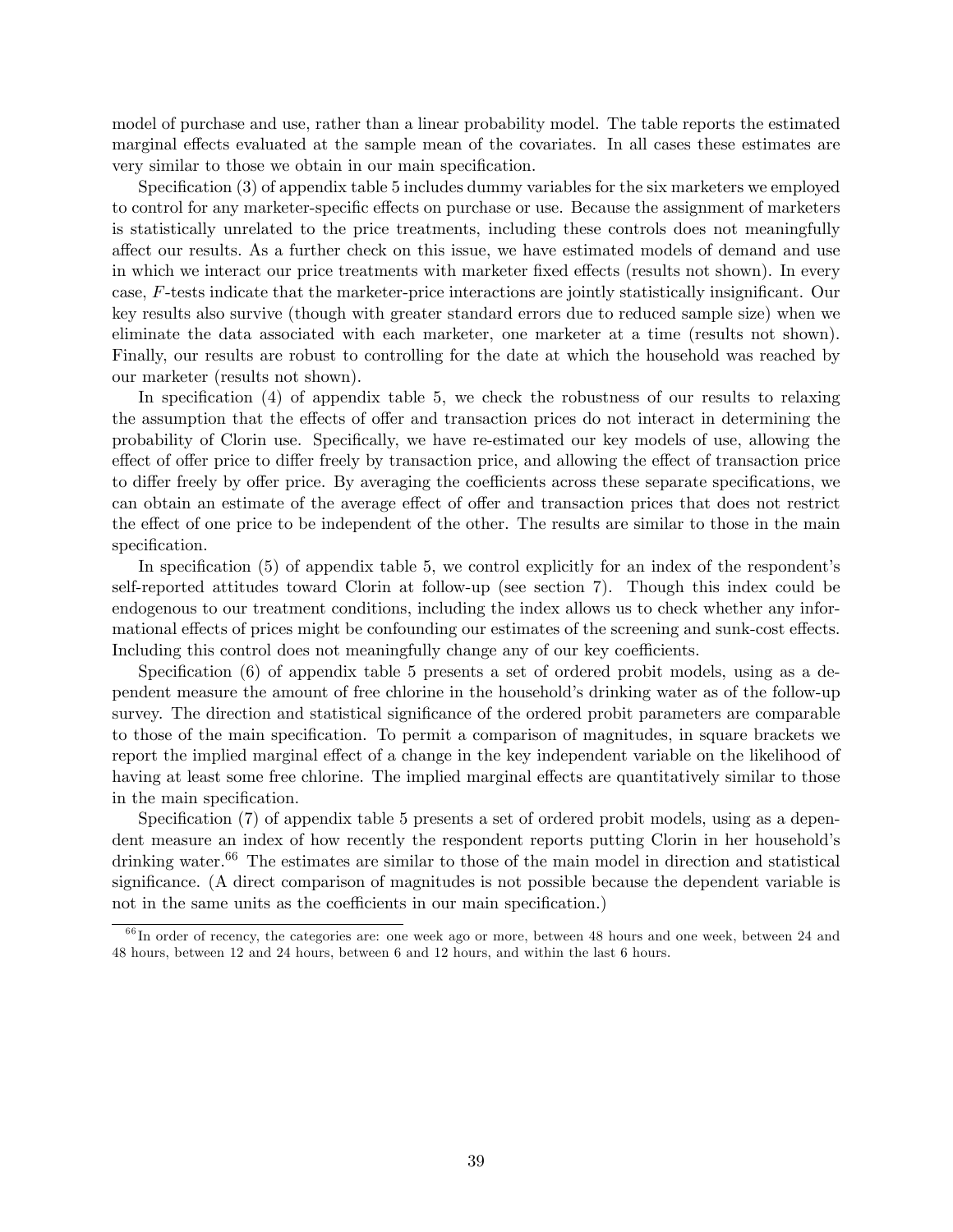Figure 1 A bottle of Clorin

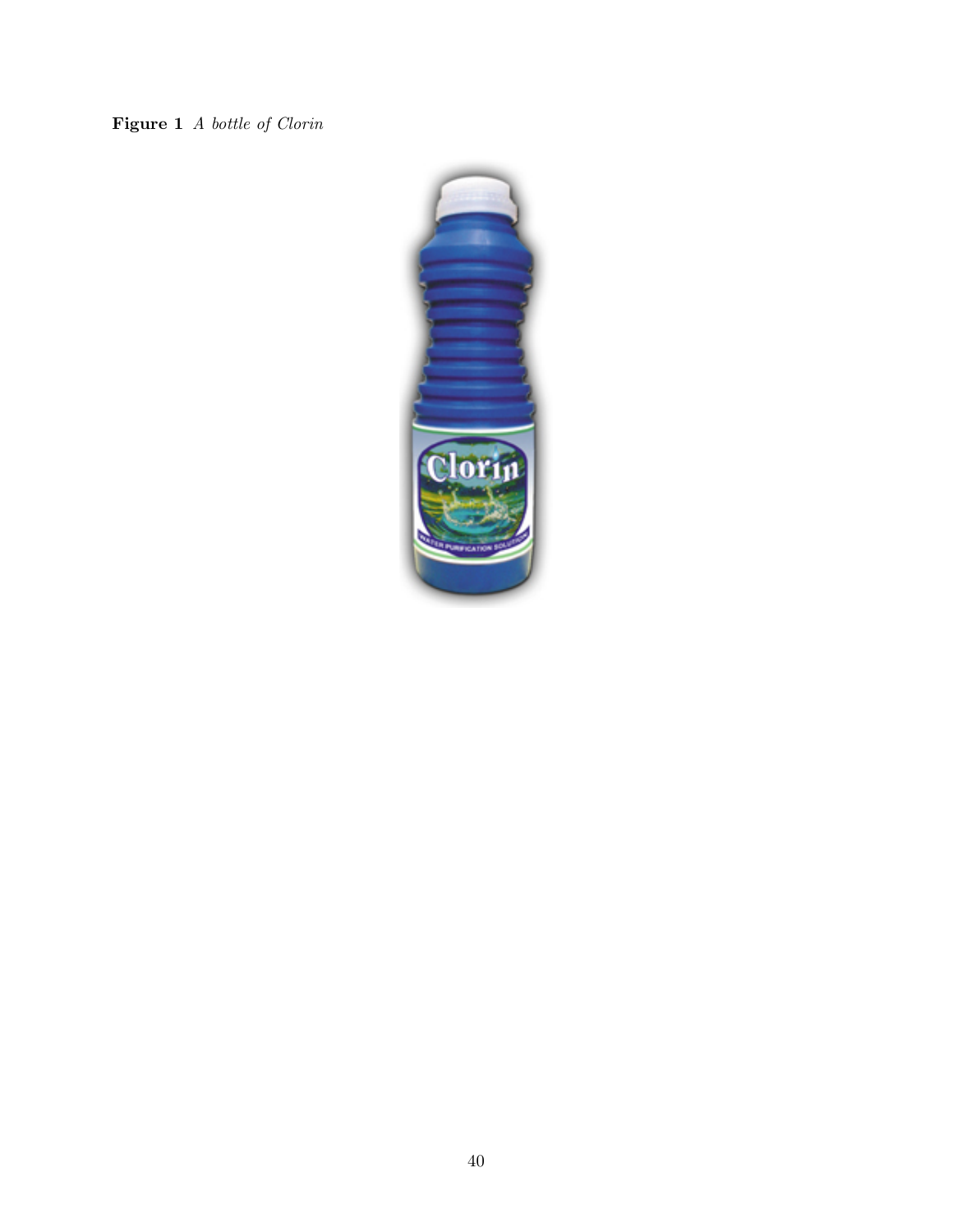Figure 2 The effect of offer price on purchase of Clorin



Notes: Figure shows share of households purchasing Clorin in door-to-door marketing intervention, at different offer prices (in Zambian Kwacha). Error bars reflect  $\pm 1$  standard error.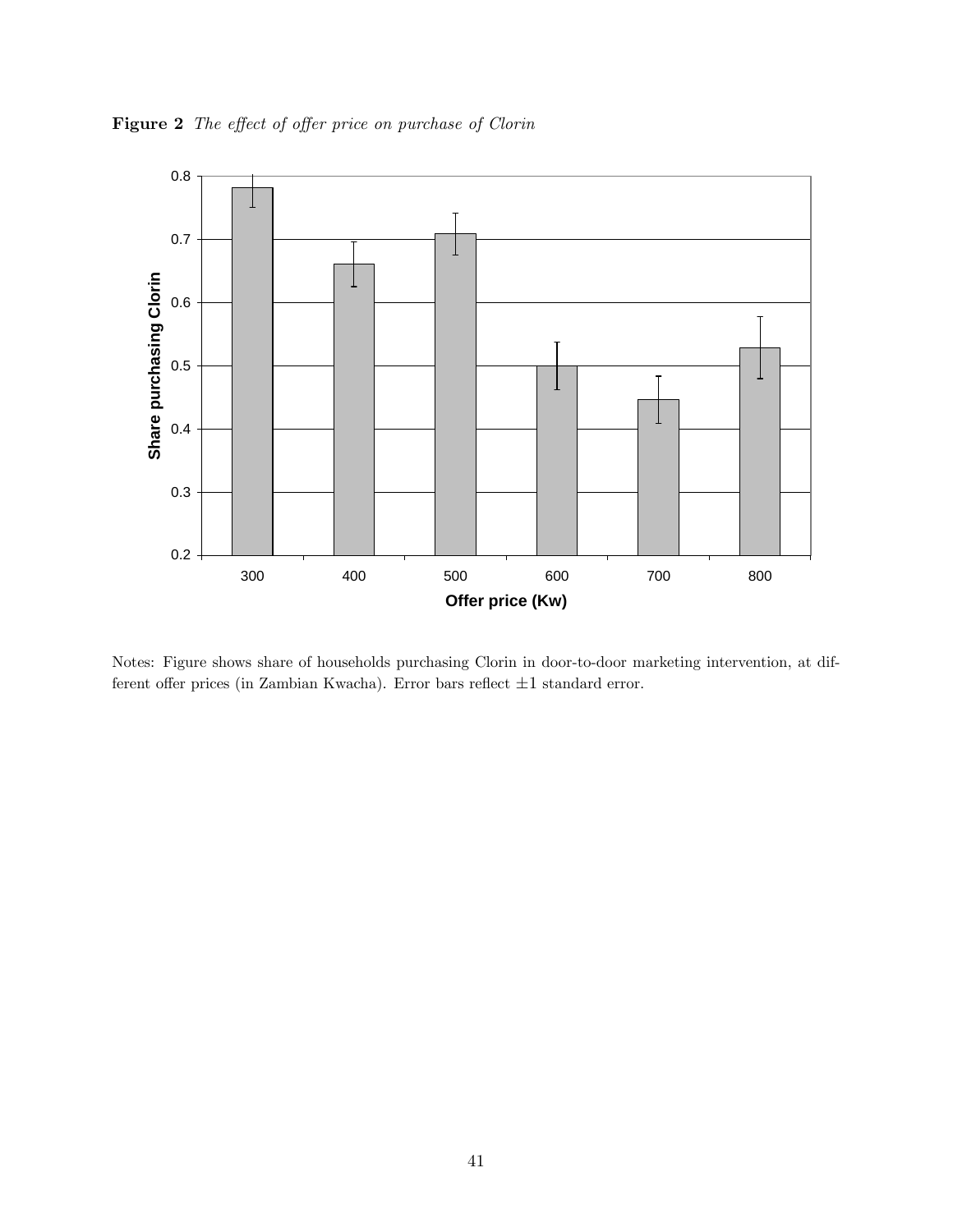Figure 3 Usage rates of Clorin by offer price



Notes: Figure shows coefficients from a regression of self-reported Clorin use at follow-up on dummies for offer price, with fixed effects for transaction price, for those households that purchased Clorin in our doorto-door marketing exercise. Coefficient on omitted category (offer price  $= 300 \text{ Kw}$ ) is normalized so that predicted share at sample mean of offer price dummies is equal to the observed share using Clorin. Error bars reflect  $\pm 1$  standard error.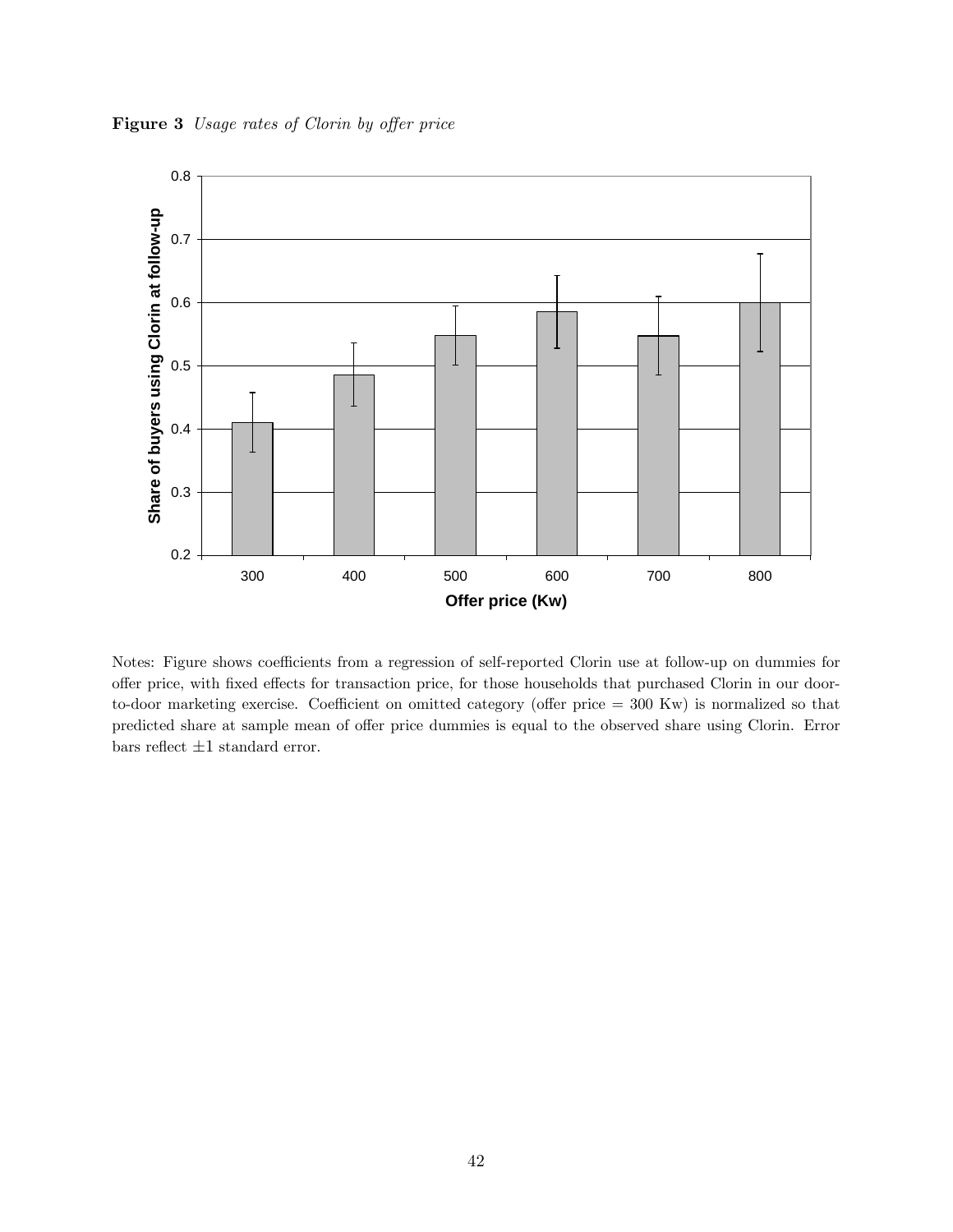Figure 4 Usage rates of Clorin by transaction price



Notes: Figure shows coefficients from a regression of self-reported Clorin use at follow-up on dummies for transaction price, with fixed effects for offer price, for those households that purchased Clorin in our door-todoor marketing exercise. Coefficient on omitted category (transaction price  $= 0$  Kw) is normalized so that predicted share at sample mean of transaction price dummies is equal to the observed share using Clorin. Cells with transaction price of 500, 600, and 700 Kw have been aggregated to improve precision. Error bars reflect  $\pm 1$  standard error.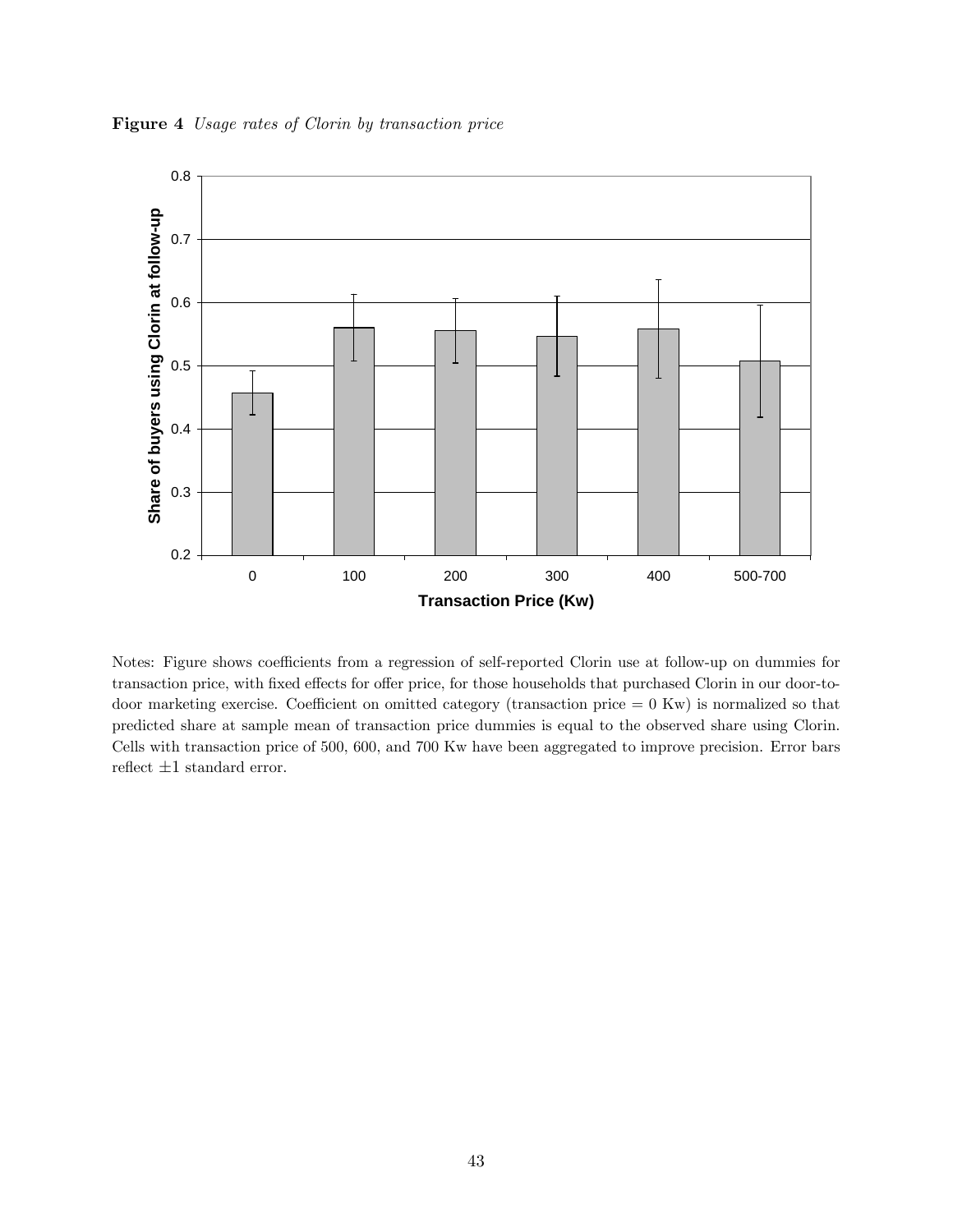|                               | Offer Price (Kw) |         |         |         |         |         |         |
|-------------------------------|------------------|---------|---------|---------|---------|---------|---------|
|                               | 300              | 400     | 500     | 600     | 700     | 800     | Total   |
| Number of participants        | 226              | 227     | 227     | 227     | 227     | 126     | 1260    |
| (percent of all participants) | (17.94)          | (18.02) | (18.02) | (18.02) | (18.02) | (10.00) | (100)   |
| Transaction Price (Kw):       |                  |         |         |         |         |         |         |
| $\overline{0}$                | 90               | 90      | 90      | 90      | 90      | $50\,$  | 500     |
|                               | (39.82)          | (39.65) | (39.65) | (39.65) | (39.65) | (39.68) | (39.68) |
| 100                           | 67               | 45      | 34      | 27      | 22      | 10      | 205     |
|                               | (29.65)          | (19.82) | (14.98) | (11.89) | (9.69)  | (7.94)  | (16.27) |
| 200                           | 69               | 46      | 34      | 27      | 23      | 11      | 210     |
|                               | (30.53)          | (20.26) | (14.98) | (11.89) | (10.13) | (8.73)  | (16.67) |
| 300                           |                  | 46      | 34      | 28      | 23      | 11      | 142     |
|                               |                  | (20.26) | (14.98) | (12.33) | (10.13) | (8.73)  | (11.27) |
| 400                           |                  |         | 35      | 27      | 23      | 11      | 96      |
|                               |                  |         | (15.42) | (11.89) | (10.13) | (8.73)  | (7.62)  |
| 500                           |                  |         |         | 28      | 23      | 11      | 62      |
|                               |                  |         |         | (12.33) | (10.13) | (8.73)  | (4.92)  |
| 600                           |                  |         |         |         | 23      | 11      | 34      |
|                               |                  |         |         |         | (10.13) | (8.73)  | (2.7)   |
| 700                           |                  |         |         |         |         | 11      | 11      |
|                               |                  |         |         |         |         | (8.73)  | (0.87)  |

Table 1 Distribution of offer and transaction prices

Notes: The first section of the table shows the distribution of participants across offer prices, with percent of total in parentheses. The remaining rows show the distribution of transaction prices conditional on a given offer price, with conditional percentages in parentheses. For example, the cell listed under an offer price of 300 Kw and a transaction price of 200 Kw should be read to say that 69 households received an offer price of 300 Kw and a transaction price of 200 Kw, and that these 69 households represent 30.53 percent of the  $226$  households receiving an offer price of  $300\ \mathrm{Kw}.$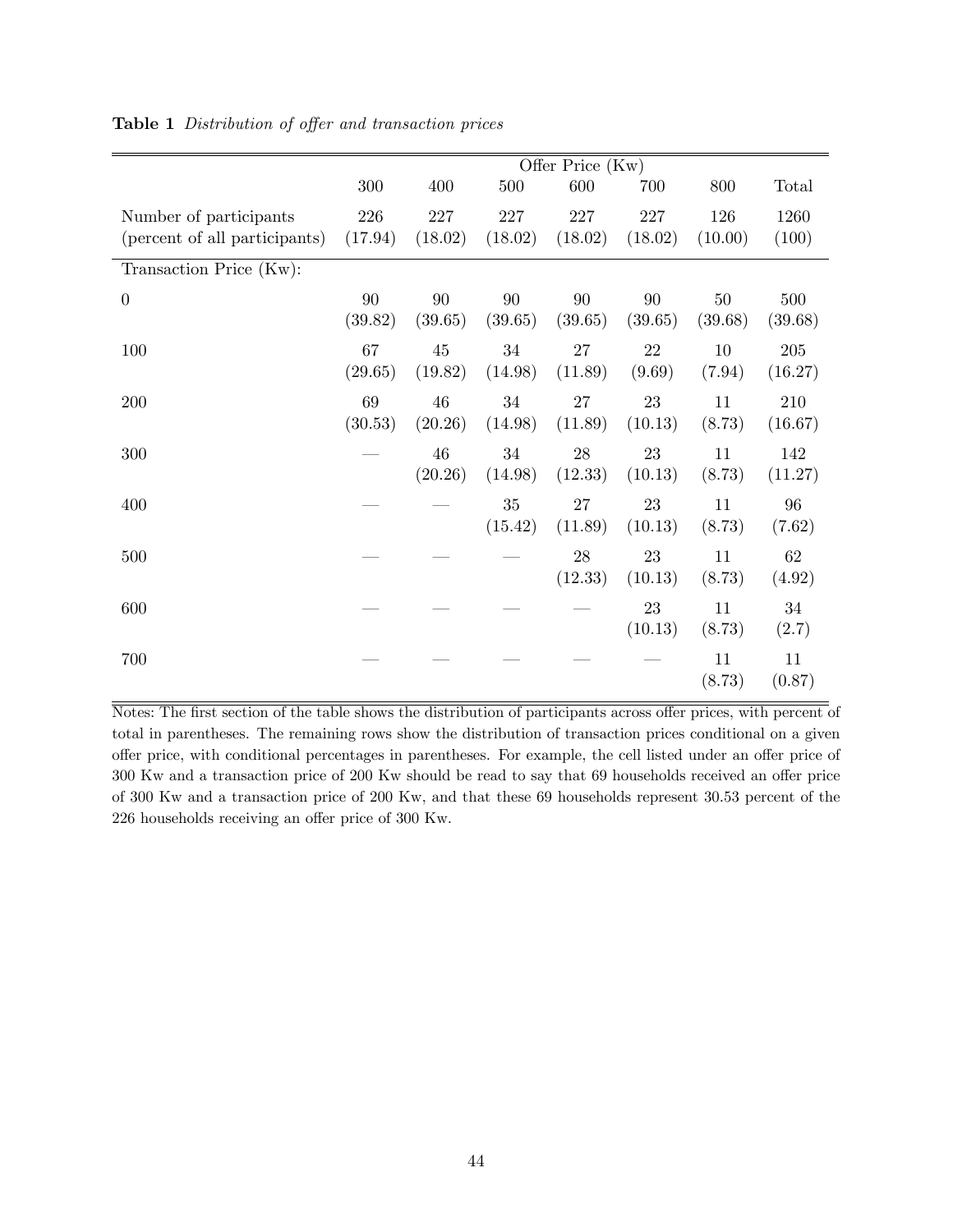# Table 2 Estimates of the demand for Clorin

|                                   |           | $\cdot$           |                   |
|-----------------------------------|-----------|-------------------|-------------------|
|                                   | (1)       | $\left( 2\right)$ | $\left( 3\right)$ |
| Sample                            | All       | All               | Follow-up         |
| Offer price                       | $-0.0664$ | $-0.0653$         | $-0.0708$         |
| $(100 \,\mathrm{Kw})$             | (0.0093)  | (0.0094)          | (0.0099)          |
| Constant                          | 0.9640    | 0.9578            | 0.9892            |
|                                   | (0.0516)  | (0.0520)          | (0.0547)          |
| Baseline controls?                | NО        | YES               | NO                |
| Sample mean of dependent variable | 0.6116    | 0.6111            | 0.6135            |
| Number of observations            | 1004      | 990               | 890               |

Dependent variable: Household purchased Clorin (dummy)

Notes: Standard errors in parentheses. Estimates are from linear probability models. "Baseline controls" includes baseline Clorin usage and water chlorination, general health behaviors and attitudes, household demographics, and locality fixed effects, as in appendix table 2, standardized to have a sample mean of 0. Fourteen households are missing data on one or more baseline controls due to questionnaire refusals. Column (3) restricts the sample to respondents reached for the follow-up survey.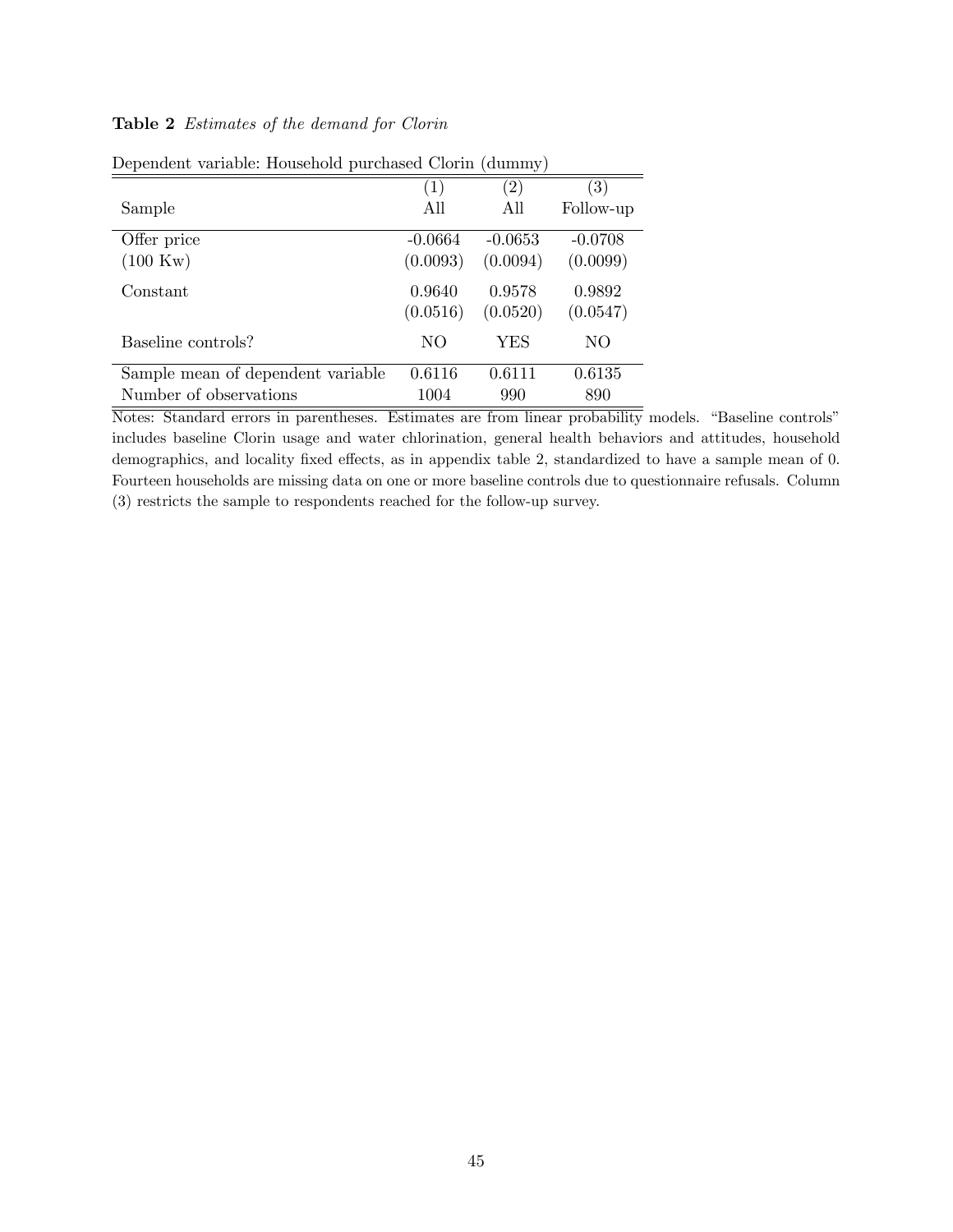#### Table 3 Evidence on screening effects

|                                   | (1A)                       | (2A)                    |
|-----------------------------------|----------------------------|-------------------------|
| Dependent variable                | Water currently treated    | Drinking water contains |
|                                   | with Clorin?               | free chlorine?          |
|                                   | (follow-up; self-reported) | (follow-up; measured)   |
| Offer price                       | 0.0373                     | 0.0321                  |
| $(100 \,\mathrm{Kw})$             | (0.0149)                   | (0.0150)                |
| Transaction price fixed effects?  | <b>YES</b>                 | YES                     |
| Sample mean of dependent variable | 0.5147                     | 0.5332                  |
| Number of observations            | 546                        | 542                     |

Panel A: Screening on subsequent use of Clorin

Panel B: Screening conditional on baseline demographics

|                                   | (1B)                       | $^{\prime}2\mathrm{B})$ |
|-----------------------------------|----------------------------|-------------------------|
| Dependent variable                | Water currently treated    | Drinking water contains |
|                                   | with Clorin?               | free chlorine?          |
|                                   | (follow-up; self-reported) | (follow-up; measured)   |
| Offer price                       | 0.0327                     | 0.0293                  |
| $(100 \,\mathrm{Kw})$             | (0.0150)                   | (0.0149)                |
| Transaction price fixed effects?  | YES                        | YES                     |
| Baseline demographics?            | YES                        | YES                     |
| Sample mean of dependent variable | 0.5140                     | 0.5366                  |
| Number of observations            | 537                        | 533                     |

Notes: Standard errors in parentheses. Estimates are from linear probability models with fixed effects for transaction price, estimated on the sample of households that purchased Clorin in the door-to-door marketing intervention and were reached for the follow-up survey. "Baseline demographics" includes measures of age, schooling, marital status, pregnancy, household composition, wealth, and locality fixed effects, as in appendix table 2. Nine households are missing data on one or more baseline demographics due to questionnaire refusals. We lack data on measured chlorination for 4 households due to a lack of stored drinking water for testing.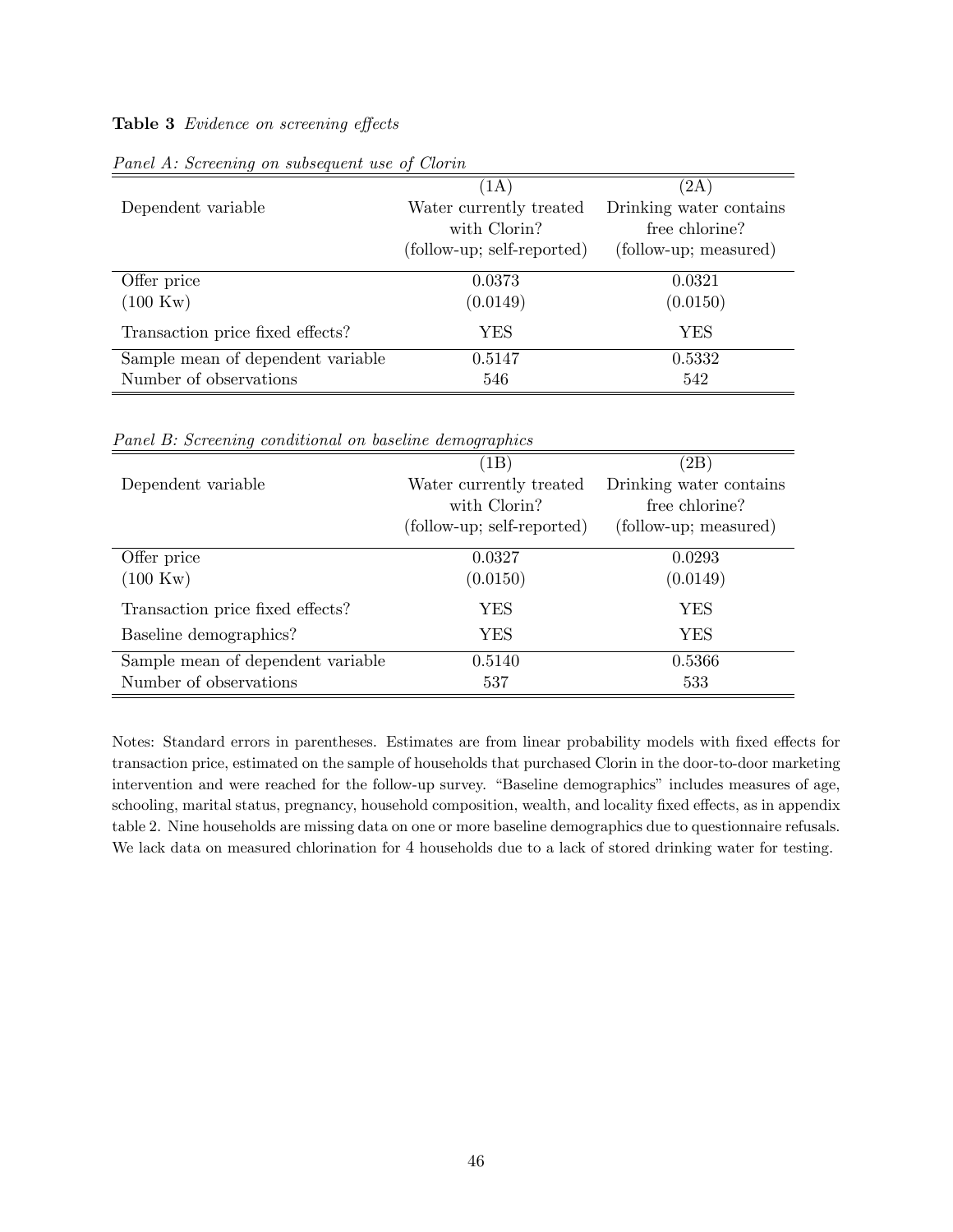#### Table 4 Evidence on sunk-cost effects

|                                 | (1A)     | (2A)                       | (3A)                 | (4A)      | (5A)                    | (6A)                 |  |
|---------------------------------|----------|----------------------------|----------------------|-----------|-------------------------|----------------------|--|
| Dependent variable              |          | Water currently treated    |                      |           | Drinking water contains |                      |  |
|                                 |          | with Clorin?               |                      |           | free chlorine?          |                      |  |
|                                 |          | (follow-up; self-reported) |                      |           | (follow-up; measured)   |                      |  |
| Sample                          | All      |                            | Sunk-cost household? | All       |                         | Sunk-cost household? |  |
|                                 |          | Yes                        | No.                  |           | Yes                     | No.                  |  |
| Transaction price               | 0.0097   | 0.0348                     | 0.0042               | $-0.0071$ | $-0.0106$               | $-0.0079$            |  |
| $(100 \,\mathrm{Kw})$           | (0.0133) | (0.0334)                   | (0.0149)             | (0.0133)  | (0.0330)                | (0.0147)             |  |
| Difference                      |          |                            | 0.0306               |           | $-0.0027$               |                      |  |
| $(sunk-cost vs. non-sunk-cost)$ |          |                            | (0.0366)             |           |                         | (0.0361)             |  |
| Offer price fixed effects?      | YES      | YES                        | YES                  | YES       | <b>YES</b>              | YES                  |  |
| Baseline controls?              | YES      | <b>YES</b>                 | <b>YES</b>           | YES       | YES                     | YES                  |  |
| Sample mean of dep. var.        | 0.5140   | 0.4336                     | 0.5354               | 0.5366    | 0.4732                  | 0.5534               |  |
| No. of obs.                     | 537      | 113                        | 424                  | 533       | 112                     | 421                  |  |
|                                 |          |                            |                      |           |                         |                      |  |

#### Panel A: Tests for sunk-cost effect

Panel B: Tests for effect of act of paying

|                                 | (1B)       | (2B)                       | (3B)                 | (4B)                    | (5B)           | (6B)                 |  |
|---------------------------------|------------|----------------------------|----------------------|-------------------------|----------------|----------------------|--|
| Dependent variable              |            | Water currently treated    |                      | Drinking water contains |                |                      |  |
|                                 |            | with Clorin?               |                      |                         | free chlorine? |                      |  |
|                                 |            | (follow-up; self-reported) |                      | (follow-up; measured)   |                |                      |  |
| Sample                          | All        |                            | Sunk-cost household? | All                     |                | Sunk-cost household? |  |
|                                 |            | Yes                        | No                   |                         | $_{\rm Yes}$   | N <sub>0</sub>       |  |
| Transaction price $> 0$         | 0.0565     | 0.1840                     | 0.0372               | 0.0318                  | 0.0816         | 0.0240               |  |
|                                 | (0.0442)   | (0.1030)                   | (0.0496)             | (0.0440)                | (0.1020)       | (0.0493)             |  |
| Differentce                     |            |                            | 0.1468               |                         |                | 0.0576               |  |
| $(sunk-cost vs. non-sunk-cost)$ |            |                            | (0.1144)             |                         |                | (0.1133)             |  |
| Offer price fixed effects?      | YES        | <b>YES</b>                 | <b>YES</b>           | YES                     | YES            | YES                  |  |
| Baseline controls?              | <b>YES</b> | <b>YES</b>                 | YES                  | YES                     | YES            | <b>YES</b>           |  |
| Sample mean of dep. var.        | 0.5140     | 0.4336                     | 0.5354               | 0.5366                  | 0.4732         | 0.5534               |  |
| No. of obs.                     | 537        | 113                        | 424                  | 533                     | 112            | 421                  |  |

Notes: Standard errors in parentheses. Estimates are from linear probability models with fixed effects for offer price, estimated on the sample of households that purchased Clorin in the door-to-door marketing intervention and were reached for the follow-up survey. "Baseline controls" includes baseline Clorin usage and water chlorination, general health behaviors and attitudes, household demographics, and locality fixed effects, as in appendix table 2. We lack data on measured chlorination for 4 households due to a lack of stored drinking water for testing. Estimates for sunk-cost and non-sunk-cost households are from fully interacted models; estimates of the differences between the coefficients for these samples are from interactions between the relevant independent variable and a dummy for whether the household displays the sunk-cost effect in hypothetical choices.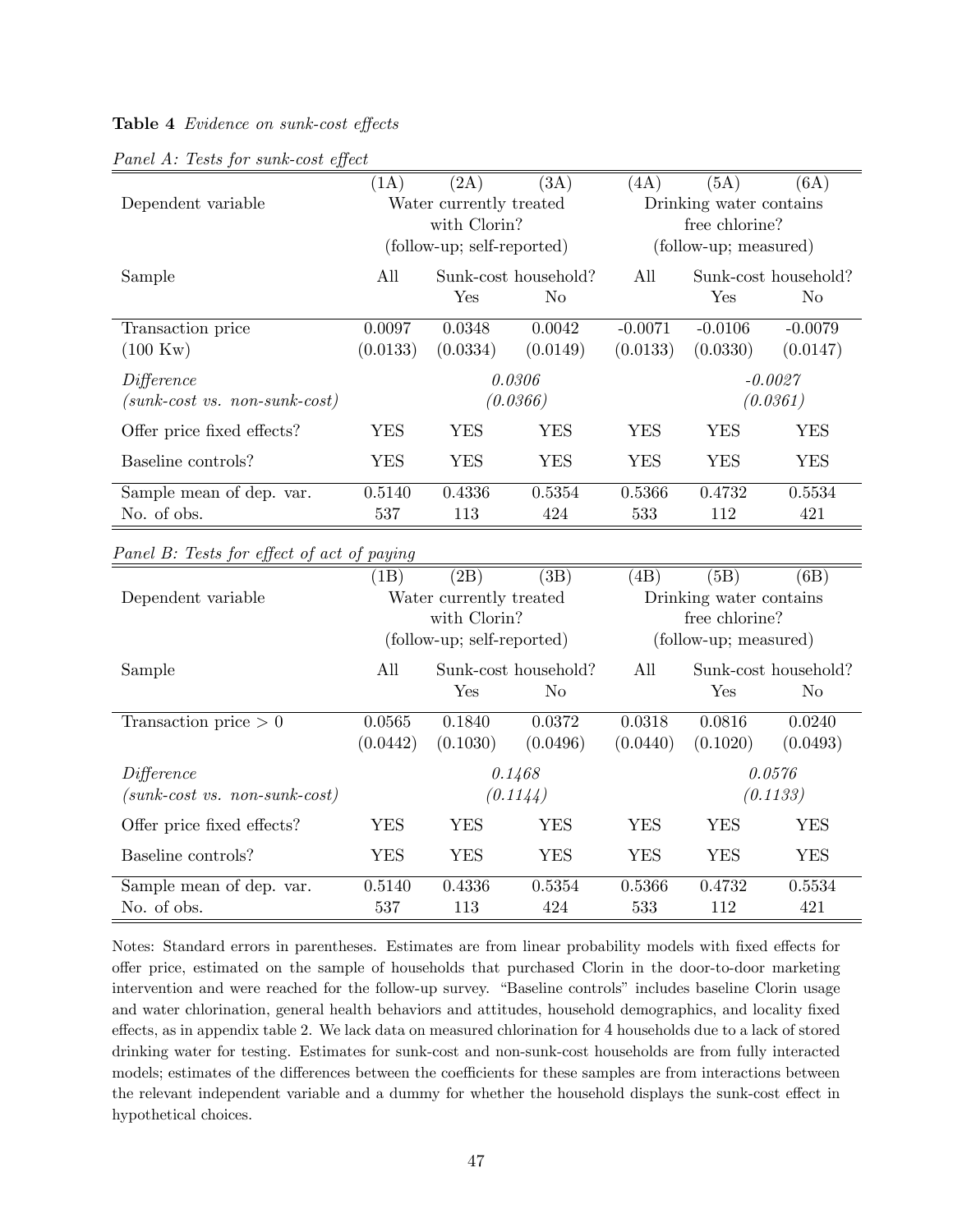

Appendix Figure 1 Sample coupon from door-to-door marketing

Notes: Figure shows a sample discount coupon from door-to-door marketing experiment. Coupon shows the final price at which the bottle transacted.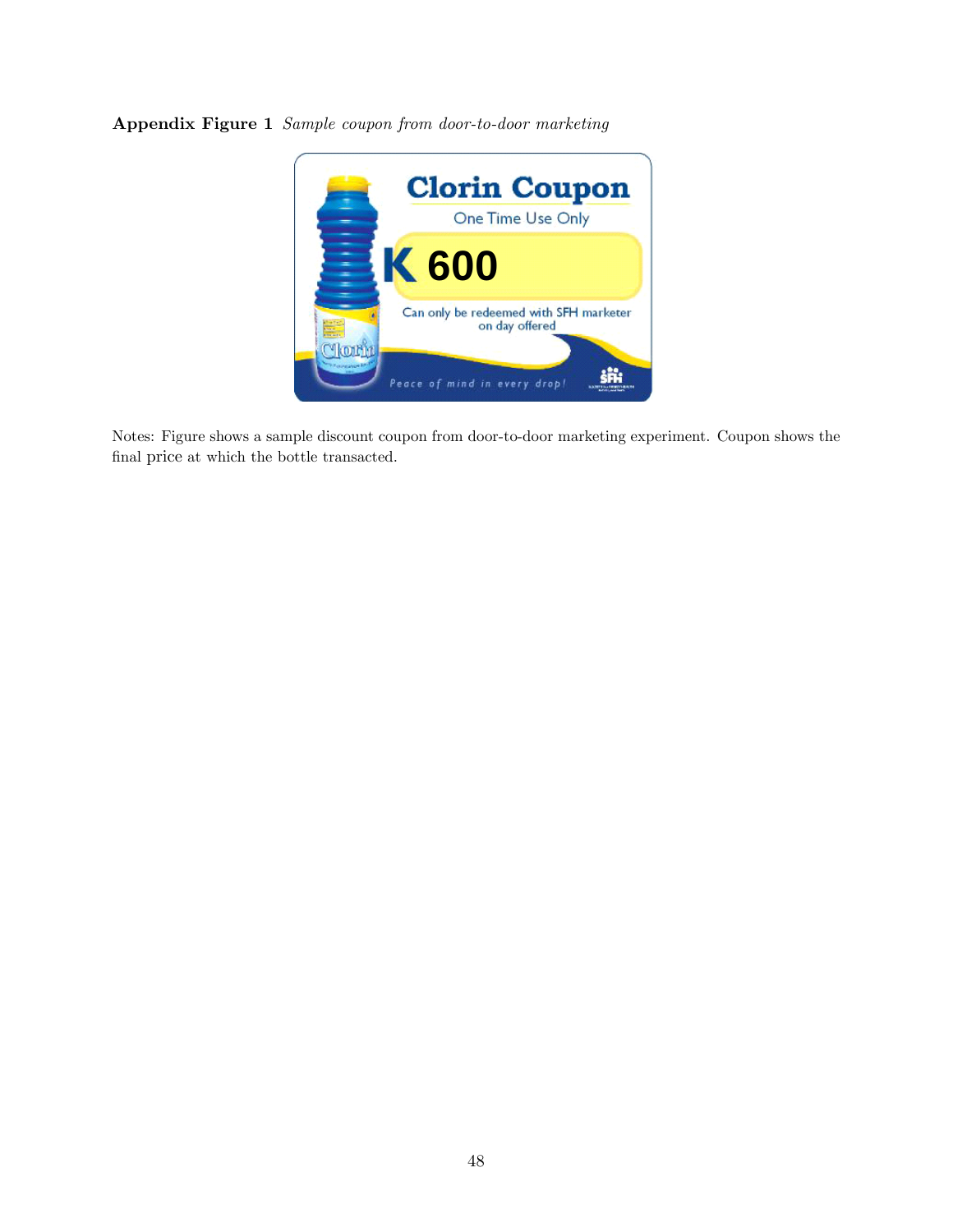

Appendix Figure 2 Predicting use: willingness-to-pay vs. demographics

Notes: Top (blue) line shows share reporting Clorin use among buyers at or above each percentile of willingness-to-pay, with willingness-to-pay distribution based on estimated demand model from column (1) of table 2. Bottom (pink) line shows share reporting Clorin use among buyers at or above each percentile of predicted Clorin use, with predicted use determined through an OLS regression of self-reported use on baseline demographic characteristics (age, schooling, marital status, pregnancy, household composition, wealth, and locality fixed effects, as in appendix table 2). Share of use at lowest percentile is normalized to 0.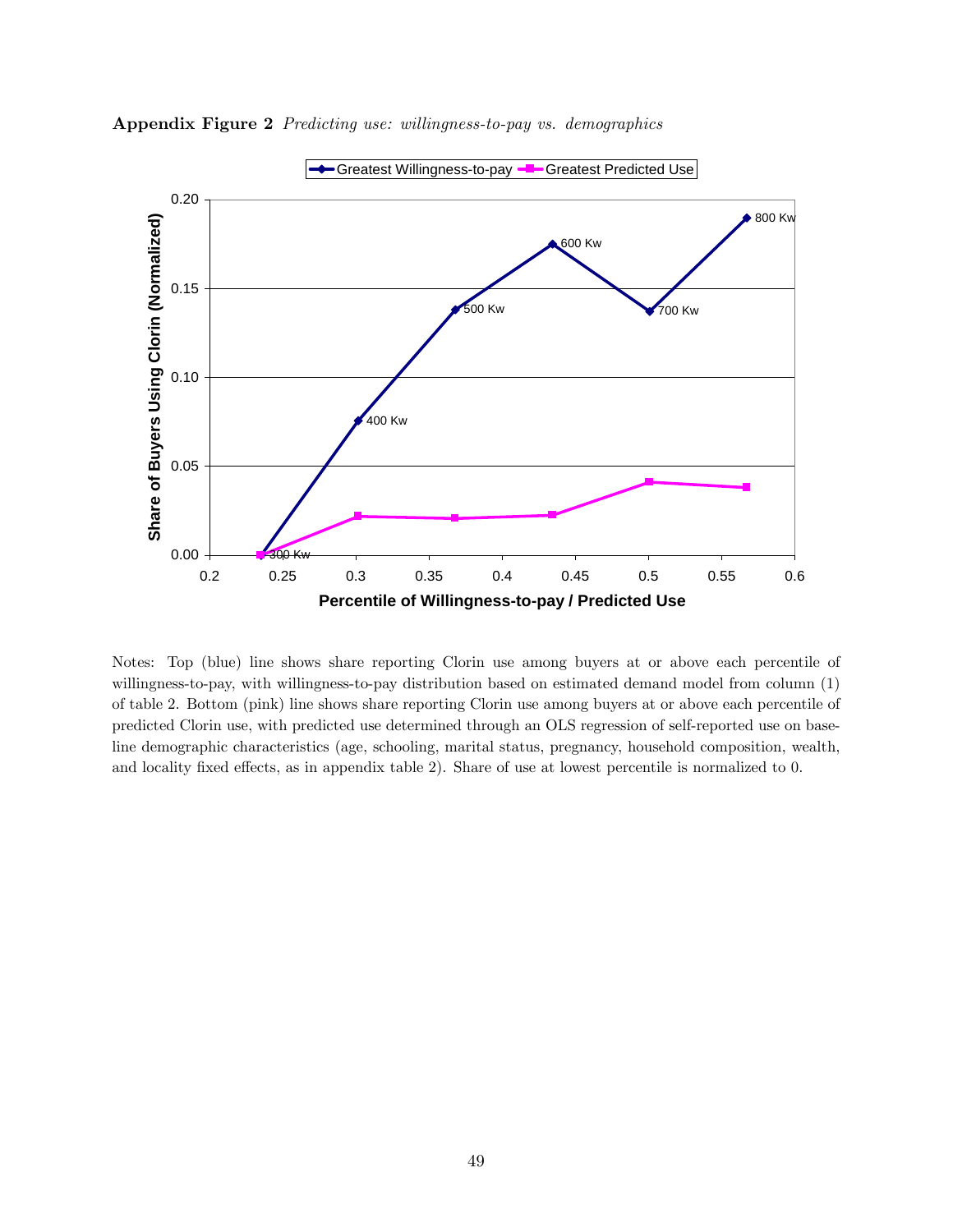|                                             | (1)             | $\overline{(2)}$ | $\overline{(3)}$ |
|---------------------------------------------|-----------------|------------------|------------------|
| Source                                      | Baseline survey | Baseline survey  | <b>DHS</b>       |
| Sample                                      | All             | Ages 15-49       | Ages 15-49       |
| Age                                         | 32.8257         | 30.1593          | 27.1425          |
|                                             | (0.3130)        | (0.2254)         | (0.2948)         |
| Years of completed schooling                | 6.6418          | 7.0285           | 7.2379           |
|                                             | (0.1013)        | (0.1013)         | (0.1209)         |
|                                             |                 |                  |                  |
| Married?                                    | 0.8000          | 0.8327           | 0.5642           |
|                                             | (0.0113)        | (0.0111)         | (0.0170)         |
| Currently pregnant?                         | 0.1143          | 0.1254           | 0.0754           |
|                                             | (0.0090)        | (0.0099)         | (0.0091)         |
| Total number of living children             | 3.1867          | 2.9484           | 2.1932           |
|                                             | (0.0630)        | (0.0614)         | (0.0791)         |
|                                             |                 |                  |                  |
| Number of children in household under age 5 | 0.9619          | 0.9875           | 1.1767           |
|                                             | (0.0245)        | (0.0253)         | (0.0365)         |
| Household owns a radio?                     | 0.5540          | 0.5721           | 0.6266           |
|                                             | (0.0140)        | (0.0148)         | (0.0166)         |
|                                             |                 |                  |                  |
| Household owns a television?                | 0.4992          | 0.5151           | 0.5501           |
|                                             | (0.0141)        | (0.0149)         | (0.0171)         |
| Household owns a refrigerator?              | 0.1905          | 0.1940           | 0.2686           |
|                                             | (0.0111)        | (0.0118)         | (0.0152)         |
|                                             | 0.1000          |                  | 0.1213           |
| Household owns a bicycle?                   |                 | 0.1077           |                  |
|                                             | (0.0085)        | (0.0092)         | (0.0112)         |
| Household owns a motorcycle?                | 0.0008          | 0.0009           | 0.0012           |
|                                             | (0.0008)        | (0.0009)         | (0.0012)         |
| Household owns a car?                       | 0.0230          | 0.0258           | 0.0836           |
|                                             | (0.0042)        | (0.0047)         | (0.0095)         |
|                                             |                 |                  |                  |
| Number of observations                      | 1260            | 1124             | 849              |

Appendix Table 1 Demographic characteristics of the baseline sample

Notes: Table shows means of variables, with standard errors in parentheses. Columns (1) and (2) use data from our baseline survey. Column (3) uses data on Lusaka residents from the 2001 Demographic and Health Survey (DHS) of Zambia. Actual number of observations in columns (1) and (2) varies slightly across variables due to questionnaire refusals.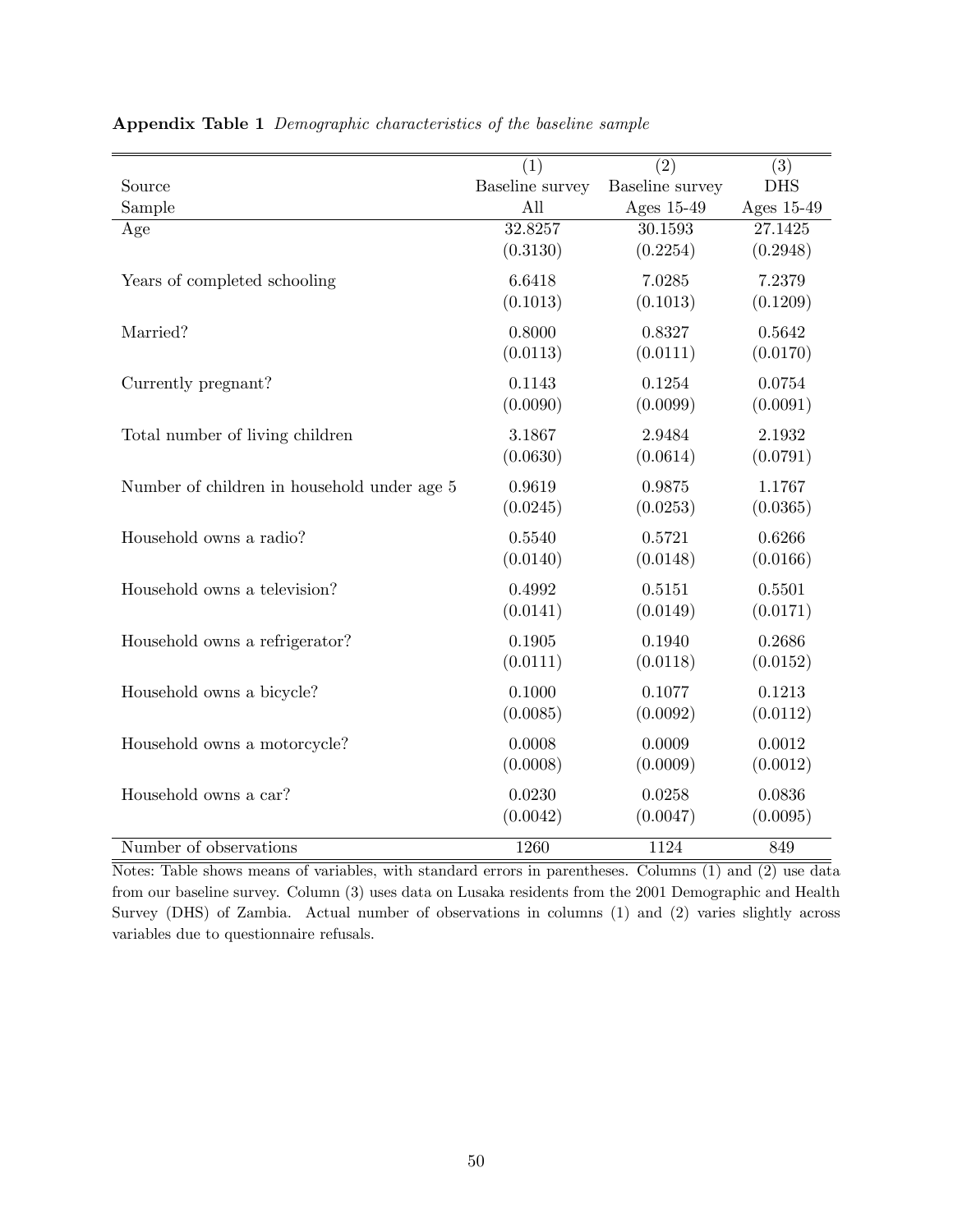|                                          | (1)        | (2)         | (3)              | (4)          |
|------------------------------------------|------------|-------------|------------------|--------------|
| Sample                                   | All        | Marketing   | Purchased Clorin |              |
| Dependent variable                       | Offer      | Offer       | Transaction      | Transaction  |
|                                          | Price      | Price       | Price            | Price > 0    |
| Water currently treated with Clorin?     | 0.1474     | 0.2040      | $-0.1171$        | 0.0668       |
| (baseline; self-reported)                | (0.1114)   | (0.1250)    | (0.1747)         | (0.0525)     |
| Drinking water contains free chlorine?   | 0.0764     | 0.0150      | 0.3300           | 0.0643       |
| (baseline; measured)                     | (0.0892)   | (0.1003)    | (0.1412)         | (0.0425)     |
| Use of soap before handling food         | 0.0032     | $-0.0881$   | 0.2281           | 0.0860       |
| $(\text{index})$                         | (0.1546)   | (0.1735)    | (0.2519)         | (0.0757)     |
| Use of soap after using toilet           | $-0.3067$  | $-0.1992$   | 0.0863           | $-0.0192$    |
| $(\text{index})$                         | (0.1593)   | (0.1782)    | (0.2564)         | (0.0771)     |
| Attitude toward water purification       | $-0.0828$  | $-0.3628$   | 0.5490           | 0.0645       |
| $(\text{index})$                         | (0.2258)   | (0.2531)    | (0.3564)         | (0.1071)     |
| Age in years                             | 0.0032     | 0.0023      | $-0.0002$        | $-0.0010$    |
|                                          | (0.0046)   | (0.0052)    | (0.0076)         | (0.0023)     |
| Ever attended school?                    | $-0.0986$  | $-0.1235$   | 0.2510           | 0.1501       |
|                                          | (0.1830)   | (0.2050)    | (0.2874)         | (0.0864)     |
| Years of completed schooling             | 0.0097     | 0.0187      | $-0.0352$        | $-0.0157$    |
|                                          | (0.0189)   | (0.0215)    | (0.0305)         | (0.0092)     |
| Currently married?                       | 0.0870     | 0.0381      | $-0.1274$        | 0.0416       |
|                                          | (0.1160)   | (0.1327)    | (0.1881)         | (0.0565)     |
| Currently pregnant?                      | $-0.0118$  | 0.0768      | $-0.0400$        | $-0.0037$    |
|                                          | (0.1355)   | (0.1550)    | (0.2222)         | (0.0668)     |
| Ever given birth to any children?        | $-0.1571$  | $-0.1471$   | 0.2126           | $-0.0410$    |
|                                          | (0.1806)   | (0.2065)    | (0.2913)         | (0.0876)     |
| No. of children in household under age 5 | 0.0474     | 0.0596      | 0.0904           | 0.0381       |
|                                          | (0.0536)   | (0.0609)    | (0.0918)         | (0.0276)     |
| No. of people in household               | $-0.0196$  | $-0.0106$   | $-0.0377$        | $-0.0042$    |
|                                          | (0.0193)   | (0.0214)    | (0.0298)         | (0.0090)     |
| Share of durables owned                  | 0.1286     | 0.0603      | 0.2612           | 0.0100       |
|                                          | (0.2885)   | (0.3265)    | (0.4499)         | (0.1352)     |
| Locality fixed effects?                  | YES        | ${\rm YES}$ | $_{\rm YES}$     | $_{\rm YES}$ |
| Fixed effects for offer price?           | NO         | NO          | <b>YES</b>       | <b>YES</b>   |
| Fixed effects for transaction price?     | <b>YES</b> | <b>YES</b>  | NO               | NO           |
| $F$ -test that all coefficients are 0    | 0.64       | 0.64        | 0.90             | 0.93         |
| $p$ -value of $F$ -test                  | 0.8719     | 0.8686      | 0.5802           | 0.5395       |
| Number of observations                   | 1244       | 990         | 605              | 605          |

Appendix Table 2 Testing the balance of observables across treatment conditions

Notes: Standard errors in parentheses. "Marketing" refers to households reached for door-to-door marketing. All variables measured as of baseline survey. Transaction price fixed effects excluded from  $F$ -test in columns (1) and (2). Offer price fixed effects excluded from  $F$ -test in columns (3) and (4). Prices in units of 100 Kw.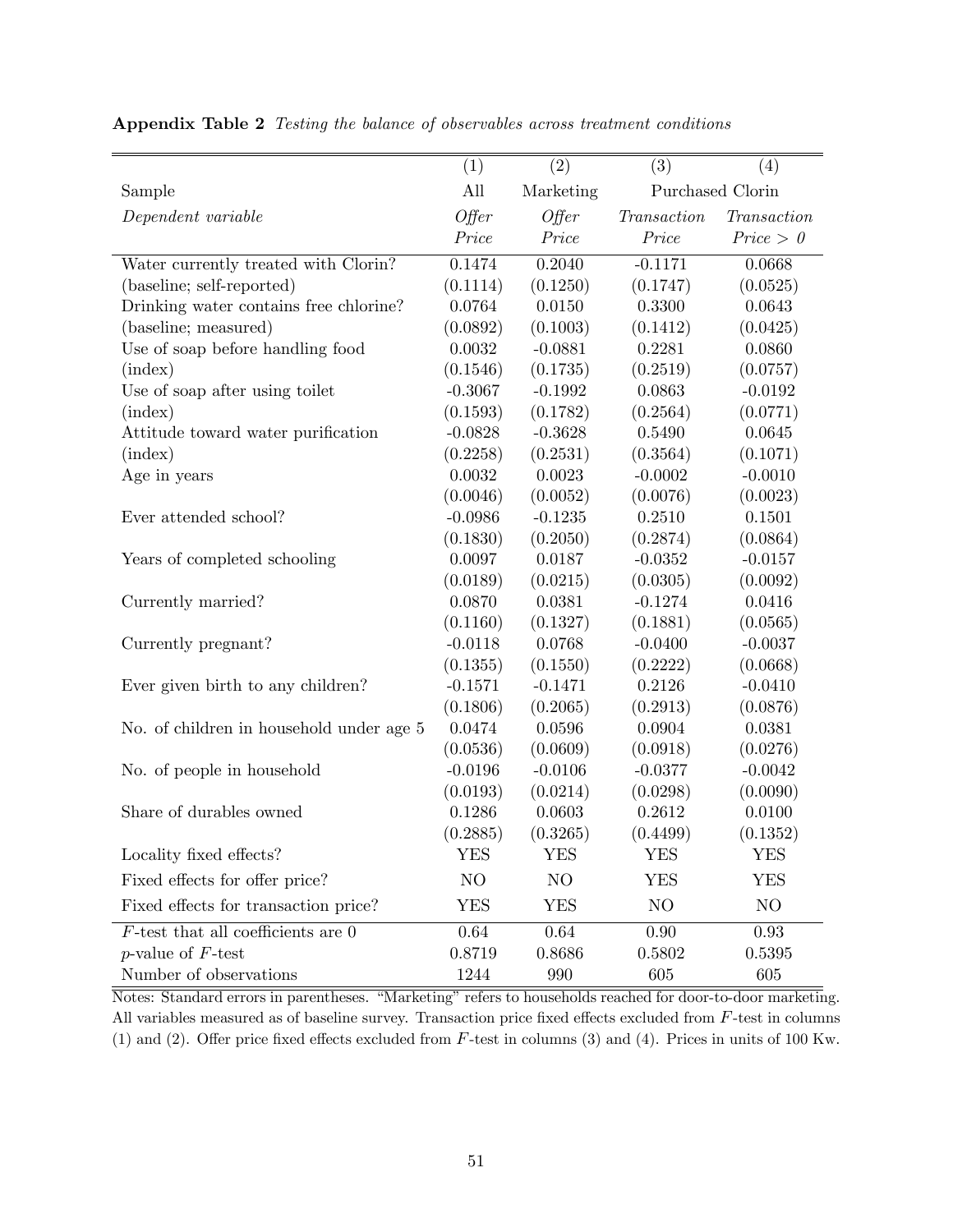|                                           | (1)            | (2)       | (3)       | (4)              |
|-------------------------------------------|----------------|-----------|-----------|------------------|
| Sample                                    | All            | Marketing |           | Purchased Clorin |
|                                           |                |           |           |                  |
| Dependent variable                        | Marketing      | Follow-up | Follow-up | Follow-up        |
| Offer price (100 Kw)                      | 0.0021         | 0.0022    |           |                  |
|                                           | (0.0073)       | (0.0069)  |           |                  |
| Transaction price $(100 \text{ Kw})$      | $-0.0031$      |           | 0.0063    |                  |
|                                           | (0.0068)       |           | (0.0080)  |                  |
| Transaction price $> 0$                   |                |           |           | 0.0325           |
|                                           |                |           |           | (0.0267)         |
| Water currently treated with Clorin?      | 0.0074         | $-0.0122$ | $-0.0092$ | $-0.0121$        |
| (baseline; self-reported)                 | (0.0302)       | (0.0267)  | (0.0338)  | (0.0338)         |
| Drinking water contains free chlorine?    | 0.0269         | 0.0152    | $-0.0057$ | $-0.0057$        |
| (baseline; measured)                      | (0.0242)       | (0.0214)  | (0.0274)  | (0.0273)         |
| Use of soap before handling food          | 0.0355         | $-0.0131$ | 0.0004    | $-0.0010$        |
| $(\text{index})$                          | (0.0420)       | (0.0371)  | (0.0487)  | (0.0487)         |
| Use of soap after using toilet            | $-0.0268$      | $-0.0069$ | $-0.0231$ | $-0.0220$        |
| $(\text{index})$                          | (0.0434)       | (0.0381)  | (0.0496)  | (0.0495)         |
| Attitude toward water purification        | 0.0508         | 0.0965    | 0.0838    | 0.0852           |
| $(\text{index})$                          | (0.0613)       | (0.0541)  | (0.0690)  | (0.0689)         |
| Age in years                              | 0.0016         | 0.0022    | 0.0034    | 0.0035           |
|                                           | (0.0013)       | (0.0011)  | (0.0015)  | (0.0015)         |
| Ever attended school?                     | $-0.0063$      | $-0.0224$ | $-0.0035$ | $-0.0068$        |
|                                           | (0.0498)       | (0.0438)  | (0.0556)  | (0.0557)         |
| Years of completed schooling              | $-0.0052$      | 0.0028    | 0.0078    | 0.0081           |
|                                           | (0.0051)       | (0.0046)  | (0.0059)  | (0.0059)         |
| Currently married?                        | 0.0317         | 0.0214    | 0.0811    | 0.0789           |
|                                           | (0.0314)       | (0.0283)  | (0.0364)  | (0.0364)         |
| Currently pregnant?                       | $-0.0085$      | 0.0215    | $-0.0410$ | $-0.0412$        |
|                                           | (0.0369)       | (0.0331)  | (0.0430)  | (0.0429)         |
| Ever given birth to any children?         | $-0.0447$      | $-0.0033$ | $-0.0242$ | $-0.0215$        |
|                                           | (0.0490)       | (0.0441)  | (0.0563)  | (0.0563)         |
| No. of children in household under age 5  | 0.0133         | 0.0044    | $-0.0105$ | $-0.0112$        |
|                                           | (0.0145)       | (0.0130)  | (0.0178)  | (0.0178)         |
| No. of people in household                | $0.0074\,$     | 0.0109    | 0.0121    | 0.0120           |
|                                           | (0.0053)       | (0.0046)  | (0.0058)  | (0.0058)         |
| Share of durables owned                   | 0.1763         | 0.0638    | 0.0020    | 0.0033           |
|                                           | (0.0784)       | (0.0697)  | (0.0870)  | (0.0869)         |
| Locality fixed effects?                   | YES            | YES       | YES       | ${\rm YES}$      |
| Fixed effects for offer price?            | N <sub>O</sub> | NO        | YES       | YES              |
| Fixed effects for transaction price?      | NO             | YES       | NO        | $_{\rm NO}$      |
| $F$ -test that control coefficients are 0 | 2.05           | 1.61      | 1.50      | 1.50             |
| p-value of $F$ -test                      | 0.0060         | 0.0512    | 0.0837    | 0.0833           |
| Number of observations                    | 1244           | 990       | 605       | $605\,$          |

### Appendix Table 3 Determinants of sample attrition

Notes: Standard errors in parentheses. "Marketing" refers to households reached for door-to-door marketing. "Purchased Clorin" refers to households that purchased Clorin during door-to-door marketing. All variables measured as of baseline survey. Offer price and transaction price variables excluded from  $F$ -tests.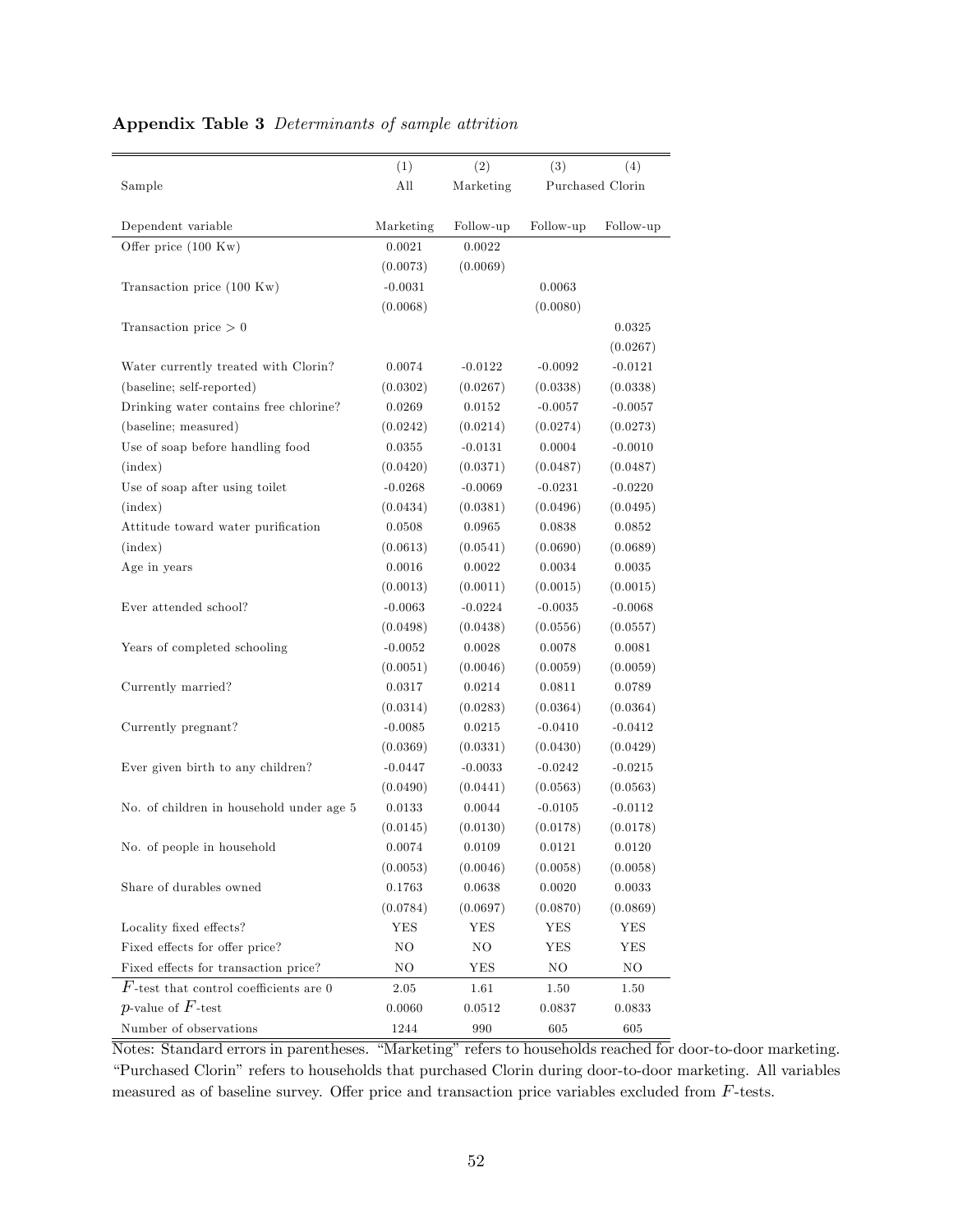|  | Drinking water contains | free chlorine? | (follow-up; measured)      | $\overline{N}$          |                   | 0.0386      | (0.0171) | 425         |
|--|-------------------------|----------------|----------------------------|-------------------------|-------------------|-------------|----------|-------------|
|  |                         |                |                            | Yes                     |                   | $-0.0046$   | (0.0294) | 117         |
|  | Nater currently treated | with Clorin?   | (follow-up; self-reported) | $\overline{\mathsf{z}}$ |                   | 0.0512      | (0.0169) | 429         |
|  |                         |                |                            | Yes                     |                   | $-0.0289$   | (0.0288) |             |
|  | Drinking water contains | free chlorine? | (baseline; measured)       | Yes                     |                   | $-0.0093$   | (0.0265) | 133         |
|  | Water currently treated | with Clorin?   | (baseline; self-reported)  | $Y$ es                  |                   | $-0.0067$   | (0.0245) | 133         |
|  | Have Clorin             | in household?  | baseline; inventory)       |                         |                   | 0.0182      | 0.0104)  | 614         |
|  | Dependent variable      |                |                            | Sample: Clorin in       | home at baseline? | Offer price | (100 Kw) | No. of obs. |

Appendix Table 4 Intertemporal implications of the model  ${\large \bf Appendix}$  Table  $4$  Intertemporal implications of the model Notes: Standard errors in parentheses. See appendix A for details. Sample consists of households who purchased Clorin at marketing stage. Notes: Standard errors in parentheses. See appendix A for details. Sample consists of households who purchased Clorin at marketing stage.